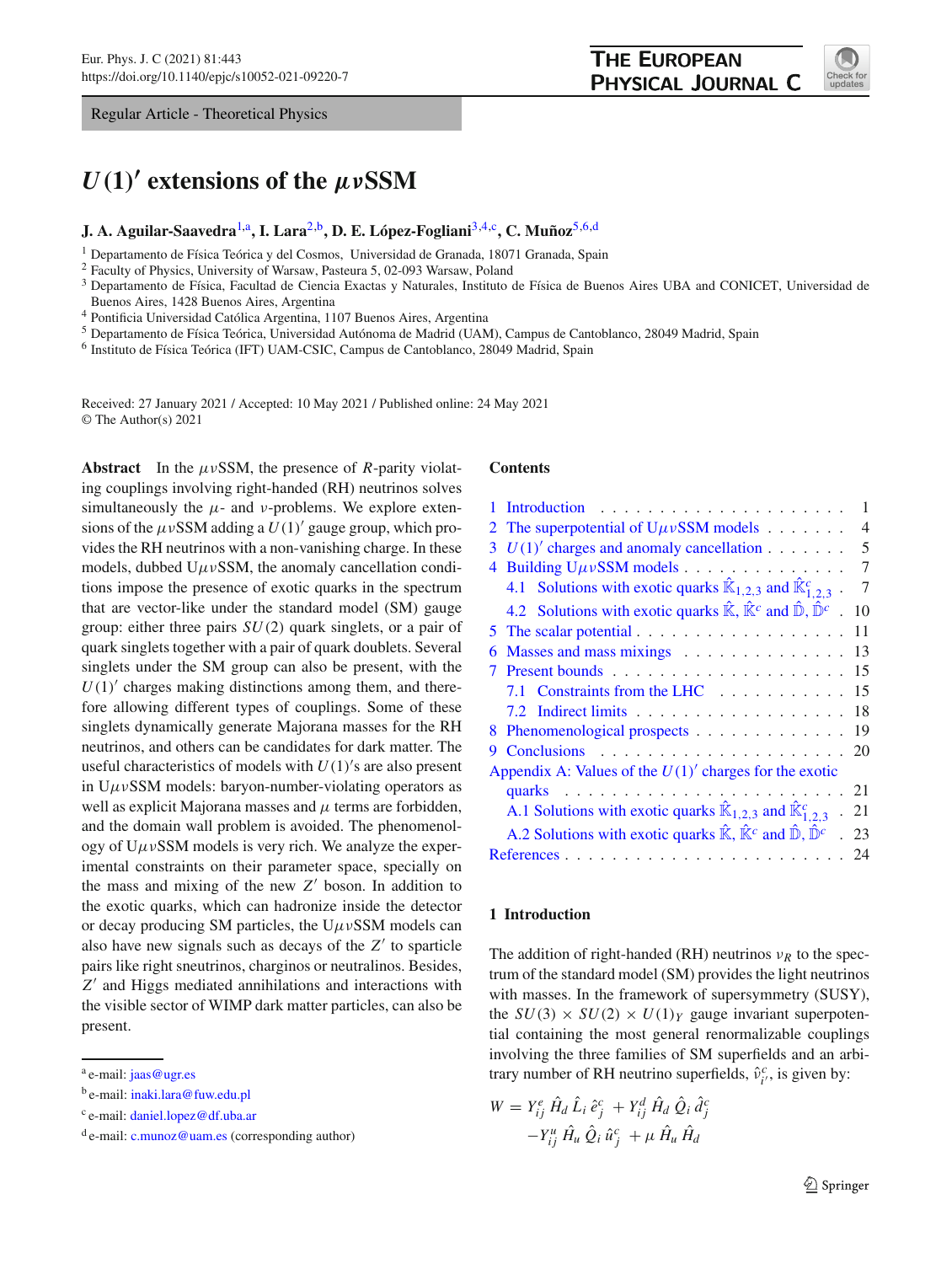$$
+ \lambda_{ijk} \hat{L}_i \hat{L}_j \hat{e}_k^c + \lambda'_{ijk} \hat{L}_i \hat{Q}_j \hat{d}_k^c + \lambda''_{ijk} \hat{u}_i^c \hat{d}_j^c \hat{d}_k^c + \mu_i \hat{H}_u \hat{L}_i - Y_{ij'}^{\nu} \hat{H}_u \hat{L}_i \hat{v}_{j'}^c + \lambda_{i'} \hat{H}_u \hat{H}_d \hat{v}_{i'}^c + \frac{1}{3} \kappa_{i'j'k'} \hat{v}_{i'}^c \hat{v}_{j'}^c \hat{v}_{k'}^c + \mathcal{M}_{i'j'} \hat{v}_{i'}^c \hat{v}_{j'}^c + t_{i'} \hat{v}_{i'}^c,
$$
(1)

where the summation convention is implied on repeated indexes, with  $i$ ,  $j, k = 1, 2, 3$  the usual family indexes of the SM, and  $i' = 1, ..., n_{\nu^c}$ , with  $n_{\nu^c}$  the number of RH neutrinos. Our convention for the contraction of two *SU*(2) doublets is e.g.  $\hat{H}_u \hat{H}_d \equiv \epsilon_{ab} \hat{H}_u^a \hat{H}_d^b$ ,  $a, b = 1, 2$  and  $\epsilon_{ab}$  the totally antisymmetric tensor with  $\epsilon_{12} = 1$ .

The four terms in the first line of Eq.  $(1)$  determine the superpotential of the minimal supersymmetric standard model (MSSM) (for reviews, see e.g. Refs. [\[1](#page-23-1)[–3\]](#page-23-2)). The four terms in the second line are the conventional trilinear and bilinear *R*-parity violating (RPV) couplings (for a review, see e.g. Ref. [\[4](#page-23-3)]). Finally, all the terms in the last line contain RH neutrinos, and are allowed by gauge invariance since these fields have vanishing hypercharges by construction,  $y(v^c) = 0$ . Of these terms, the first three are characteristic of the ' $\mu$  from  $\nu$ ' supersymmetric standard model ( $\mu \nu$ SSM) [\[5](#page-23-4)] (for a recent review, see Ref. [\[6](#page-23-5)]), the fourth term gives Majorana masses for RH neutrinos, and the fifth is a tadpole term for them with  $t_{i'}$  of dimension mass squared.

The  $\mu \nu$ SSM is a natural construction where trilinear couplings involving RH neutrino superfields are added to the usual quark and charged-lepton Yukawa couplings, solving dynamically crucial theoretical problems of SUSY. It contains in the superpotential the following subset of terms of Eq. [\(1\)](#page-0-6) [\[5](#page-23-4),[7,](#page-23-6)[8\]](#page-23-7):

<span id="page-1-1"></span>
$$
W_{\mu\nu}SSM = Y_{ij}^{e} \hat{H}_{d} \hat{L}_{i} \hat{e}_{j}^{c} + Y_{ij}^{d} \hat{H}_{d} \hat{Q}_{i} \hat{d}_{j}^{c} -Y_{ij}^{u} \hat{H}_{u} \hat{Q}_{i} \hat{u}_{j}^{c} + \lambda_{ijk} \hat{L}_{i} \hat{L}_{j} \hat{e}_{k}^{c} + \lambda'_{ijk} \hat{L}_{i} \hat{Q}_{j} \hat{d}_{k}^{c} -Y_{ij}^{\nu} \hat{H}_{u} \hat{L}_{i} \hat{v}_{j'}^{c} + \lambda_{i'} \hat{H}_{u} \hat{H}_{d} \hat{v}_{i'}^{c} + \frac{1}{3} \kappa_{i'j'k'} \hat{v}_{i'}^{c} \hat{v}_{j'}^{c} \hat{v}_{k'}^{c}.
$$
 (2)

In particular, the first term of the last line provides neutrino Yukawa couplings. It also effectively generates bilinear terms as the ones of the bilinear RPV model [\[4](#page-23-3)], when the right sneutrinos develop electroweak-scale vacuum expectation values (VEVs) after the electroweak symmetry breaking (EWSB). By the same mechanism, the RPV couplings  $\lambda_{i'} \hat{v}_{i'}^c \hat{H}_u \hat{H}_d$  effectively generate a  $\mu$ -term solving the socalled  $\mu$ -problem [\[9](#page-23-8)] (for a recent review, see Ref. [\[10](#page-23-9)]). Besides, the RPV couplings  $\kappa_{i'j'k'} \hat{v}_{i'}^c \hat{v}_{j'}^c \hat{v}_{k'}^c$ , effectively generate electroweak-scale Majorana masses instrumental in solving the ν problem through a EW-scale seesaw, i.e. the generation of correct neutrino masses and mixing angles in SUSY [\[5](#page-23-4),[7,](#page-23-6)[11](#page-23-10)[–15\]](#page-23-11) with  $Y^{\nu} \le 10^{-6}$ . In fact, the  $\mu \nu$ SSM seesaw

is a *generalized* electroweak seesaw, because it involves not only left-handed (LH) neutrinos ν*L* with RH ones ν*R* as in the usual seesaw, but also the neutralinos. This fact favors the accommodation of neutrino data [\[16](#page-23-12)[–19](#page-23-13)], and occurs because of the *R*-parity violation present in the  $\mu \nu$ SSM. The presence of couplings of the type  $\kappa_{i'j'k'}$  also forbids a global  $U(1)$  symmetry in the superpotential, avoiding therefore the existence of a Goldstone boson. Finally, note that the lepton-numberviolating couplings  $\lambda_{ijk}\hat{L}_i\hat{L}_j\hat{e}_k^c$  and  $\lambda'_{ijk}\hat{L}_i\hat{Q}_j\hat{d}_k^c$  are naturally present in the superpotential once we impose the presence of the Yukawa couplings  $Y_{ij}^e \hat{H}_d \hat{L}_i \hat{e}_j^c$  and  $Y_{ij}^d \hat{H}_d \hat{Q}_i \hat{d}_j^c$ , since  $\hat{H}_d$  and  $\hat{L}_i$  have the same SM quantum numbers.

Studies of interesting signals of the  $\mu \nu$ SSM at the large hadron collider (LHC) were carried out in the literature, and can be found summarized in Ref. [\[6\]](#page-23-5). They were focused on the three characteristic terms of the model, written in the last line of  $W_{\mu\nu SSM}$  above. In addition to the enlarged Higgs sector with sneutrinos, the intimate connection between the lightest supersymmetric particle (LSP) lifetime and the size of neutrino Yukawa couplings was also analyzed. Displaced vertices and/or multileptons are some of the interesting signatures that can be probed.

Despite these attractive signals and interesting properties of the  $\mu \nu$ SSM, there are interesting arguments from the theoretical viewpoint to try to extend the model. First, we would like to have an explanation for the absence of the baryonnumber-violating couplings  $\lambda''_{ijk}\hat{u}^c_i\hat{d}^c_j\hat{d}^c_k$ , which together with the lepton-number-violating couplings would give rise to fast proton decay. Similarly, the absence of the bilinear terms  $\mu \hat{H}_u \hat{H}_d$ ,  $\mu_i \hat{H}_u \hat{L}_i$  and  $\mathcal{M}_{i'j'} \hat{v}_{i'}^c \hat{v}_{j'}^c$  (and the linear term  $t_{i'} \hat{v}_{i'}^c$ ), which would reintroduce the  $\mu$  problem and additional naturalness problems, must be explained. Finally, since the superpotential of the  $\mu \nu$ SSM contains only trilinear couplings, it has a  $Z_3$  discrete symmetry just like the next-to-minimal supersymmetric standard model (NMSSM) (for reviews, see e.g. Refs. [\[20](#page-23-14)[,21](#page-23-15)]), and therefore one expects to have also a cosmological domain wall problem [\[22](#page-23-16)[–26\]](#page-24-0) unless inflation at the weak scale is invoked.

In Ref. [\[27](#page-24-1)], the strategy of adding an extra  $U(1)$ <sup>'</sup> gauge symmetry to the  $\mu \nu$ SSM to explain the absence of the above terms in the superpotential, and to solve the potential domain wall problem, was adopted. There, the SM gauge group was therefore extended to  $SU(3) \times SU(2) \times U(1)_Y \times U(1)'$  (see Ref. [\[28\]](#page-24-2) for a review of this strategy in other models). Generically, with the extra  $U(1)'$  one is able to forbid not only the presence of the linear term in the superpotential, but also the above dangerous trilinear and bilinear terms, $<sup>1</sup>$  $<sup>1</sup>$  $<sup>1</sup>$  since the fields</sup> that participate in them can be charged under this group making the terms not invariant under this symmetry. Besides, the

<span id="page-1-0"></span><sup>&</sup>lt;sup>1</sup> This avoids relying on string theory arguments or discrete symmetries to forbid them (see Ref. [\[29](#page-24-3)] for a summary about these solutions in the  $\mu\nu$ SSM).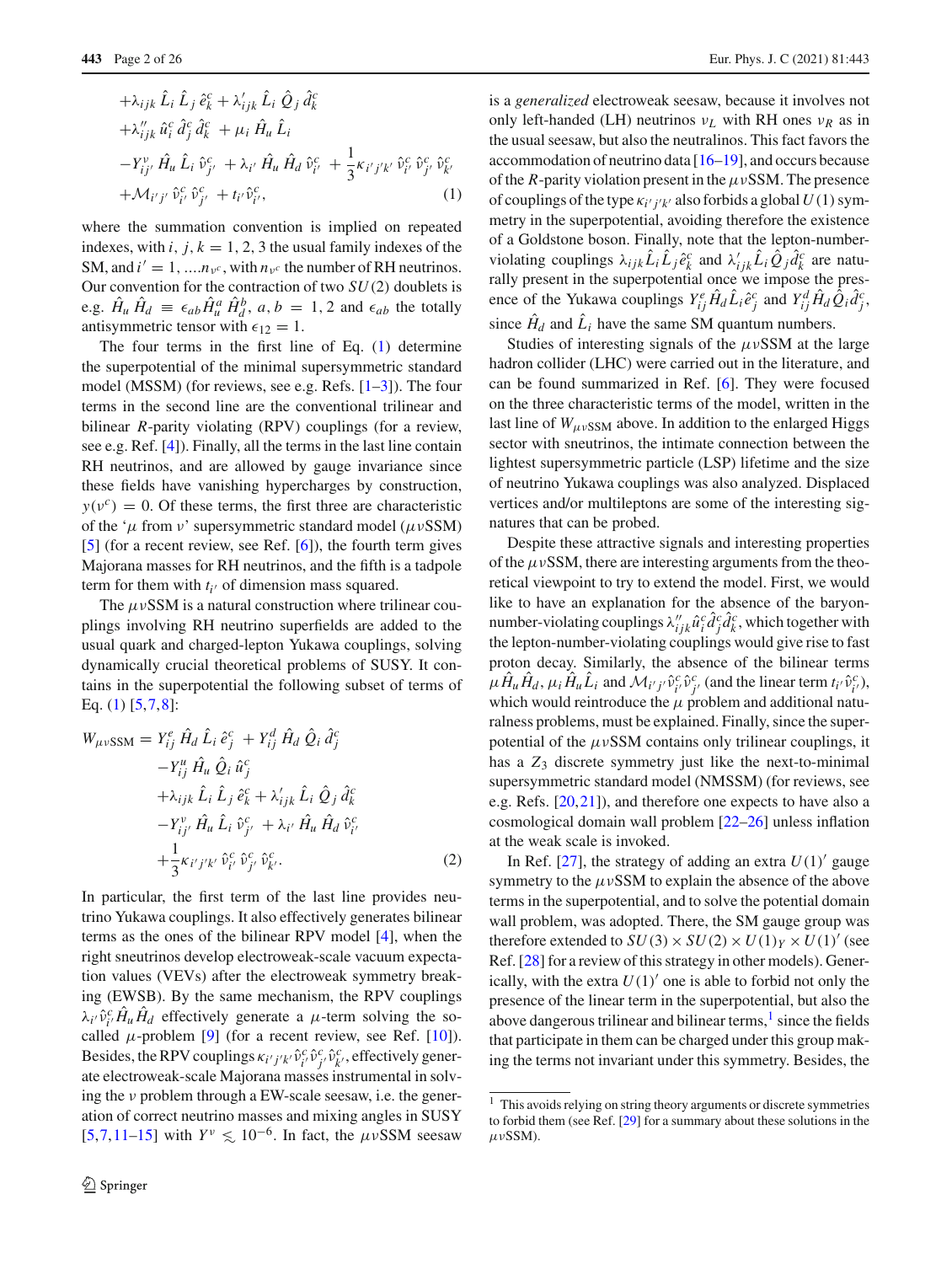domain wall problem disappears once the discrete symmetry is embedded in the gauge symmetry  $[30-32]$  $[30-32]$  $[30-32]$  $[30-32]$ .<sup>2</sup> A crucial characteristic of these models is the presence in their spectrum of exotic matter dictated by the anomaly cancellation conditions, such as extra quark representations or singlets under the SM gauge group, For an alternative  $U(1)$ <sup>'</sup> extension of the  $\mu$ νSSM where this exotic matter is not present, see Ref. [\[39](#page-24-6)]. There, this result is obtained allowing non-universal  $U(1)$ <sup>'</sup> charges for the SM fields, and non-holomorphic Yukawa couplings generating fermion masses at one loop by gluino or neutralino exchange.

In addition to the above arguments favoring extra  $U(1)$ <sup> $\prime$ </sup> charges for the fields, we would like to remark the special role of the RH neutrino when added to the SM spectrum, since it is the only field with no quantum numbers under the SM gauge group. In a sense, the feeling of having a field with no charges is uneasy. For example, in string constructions where extra  $U(1)$ <sup>'</sup> groups arise naturally [\[28](#page-24-2)[,40](#page-24-7),[41\]](#page-24-8), no ordinary fields appear that are singlets under the full gauge group. We will assume therefore as natural to have a nonvanishing  $U(1)$ <sup>'</sup> charge for the RH neutrinos. In fact, forbidding the  $\mu$  term  $\mu \hat{H}_u \hat{H}_d$  and the bilinear term  $\mu_i \hat{H}_u \hat{L}_i$ using the  $U(1)$ <sup>'</sup> symmetry as discussed above, necessarily implies that the RH neutrino must be charged for the terms  $\lambda_{i'} \hat{H}_u \hat{H}_d \hat{v}_{i'}^c$  and  $Y_{ij'}^{\nu} \hat{H}_u \hat{L}_i \hat{v}_{j'}^c$  to be allowed. Although now the couplings  $\kappa_{i'j'k'} \hat{v}_{i'}^c \hat{v}_{j'}^c \hat{v}_{k'}^c$  are automatically forbidden in the superpotential, this fact does not imply that a Goldstone boson is reintroduced in the spectrum, since the  $U(1)'$  symmetry is gauged and therefore the would-be Goldstone boson is eaten by the new Z' gauge boson in the EWSB process. Note that, as in the case of the  $\mu \nu$ SSM with the SM gauge group, the terms in the second line of Eq. [\(2\)](#page-1-1) are now also allowed with the  $U(1)$ <sup>'</sup> extension, since this symmetry cannot forbid them once we impose the simultaneous presence of  $Y_{ij'}^{\nu}$   $\hat{H}_u \hat{L}_i \hat{v}_{j'}^c$  and  $\lambda_{i'} \hat{H}_u \hat{H}_d \hat{v}_{i'}^c$  implying that  $\hat{H}_d$  and  $\hat{L}_i$  have the same quantum numbers.

Given the above discussion, our starting superpotential in what follows will be the one of Eq. [\(2\)](#page-1-1) without the last term. This will give rise to the  $U(1)$ <sup>'</sup> extensions of the  $\mu \nu$ SSM, dubbed  $U\mu vSSM$ , which we will explore in this work. Unlike Ref. [\[27](#page-24-1)], we will not impose three families of RH neutrinos nor three families of exotic matter. This change will lead to significant modifications in the spectra of the RPV models that we will build, even with the possible existence of candidates for stable dark matter (DM).

The assumption of three families of RH neutrinos can be motivated in principle as a replication of what happens with the other particles of the SM. However, as already pointed out, the RH neutrino is the only singlet of the SM and therefore its way of arising from a more fundamental theory does not have to be the same as for the other particles. Actually, from the model-building viewpoint only one RH neutrino is sufficient to generate dynamically the  $\mu$  term [\[5](#page-23-4)[,12](#page-23-19)[,42](#page-24-12)– [44](#page-24-13)], reproducing neutrino physics from loop corrections [\[12](#page-23-19)]. Two RH neutrinos are sufficient to reproduce at the tree level the neutrino mass differences and mixing angles, and it is also the minimal case that can yield spontaneous CP violation in the neutrino sector  $[13]$  $[13]$ . Moreover, more than three RH neutrinos can also be used, without spoiling any of the useful properties present in the case of three families [\[29](#page-24-3)]. These arguments lead us to motivate  $U\mu vSSM$  models where the number of RH neutrinos is a free parameter, to be fixed by the anomaly cancellation conditions. As we will show, models with three RH neutrinos or with a different number of them can be obtained.

In connection with this strategy, we will also take into account that the  $U(1)$ <sup>'</sup> charges can make distinctions among fields that are singlets under the SM gauge group. Thus we will allow for an arbitrary number of these singlets with different  $U(1)$ <sup>'</sup> charges, and therefore with different allowed couplings. In particular, some of them will behave as RH neutrinos ( $\hat{v}^c$ ). Others ( $\hat{S}$ ) will generate Majorana masses for the latter through couplings of the type  $\hat{S} \hat{v}^c \hat{v}^c$ , which is helpful since couplings  $\hat{v}^c \hat{v}^c \hat{v}^c$  are now forbidden. Besides, other singlets under the SM gauge group  $(\hat{\xi})$  will be candidates for DM through couplings  $\hat{v}^c \hat{\xi} \hat{\xi}$ .

The paper is organized as follows. Section [2](#page-3-0) will be devoted to introduce the  $U\mu vSSM$  superpotential. In Sect. [3,](#page-4-0) the anomaly cancellation conditions will be imposed to find the consistent models. We will see that a minimum number of exotic quarks is required, which are vector-like under the SM gauge group but chiral under the  $U(1)'$ . Namely, either three pairs of quark singlets of *SU*(2), or a pair of quark singlets of *SU*(2) together with a pair of quark doublets of *SU*(2), must be present. Optionally, singlets under the SM gauge group distinguished from the RH neutrinos by the  $U(1)'$  charges can also be present. Some of them can be candidates for DM. In Sect. [4,](#page-6-0) several  $U\mu vSSM$  models with different characteristics and matter content will be built. The scalar potential of these models will be studied in Sect. [5.](#page-10-0) In Sect. [6,](#page-12-0) the masses and mass mixings of different sectors of the models will be analyzed, paying special attention to the mixing of the SM *Z* boson and the *Z*<sup> $\prime$ </sup> boson associated to the  $U(1)'$ . The experimental constraints on the parameter space of  $U\mu v$ SSM models will be discussed in Sect. [7,](#page-14-0) specially the limits on *Z*<sup> $\prime$ </sup> masses and *Z* − *Z*<sup> $\prime$ </sup> mixing from searches at the

<span id="page-2-0"></span><sup>2</sup> Otherwise, it has to be solved with the presence of non-renormalizable operators in the superpotential. These operators break explicitly the *Z*<sup>3</sup> symmetry lifting the degeneracy of the three original vacua, and they can be chosen small enough as not to alter the low-energy phenomenology [\[22](#page-23-16)[–24](#page-23-17)[,26](#page-24-0)]. But in the context of supergravity they can reintroduce in the superpotential the linear and bilinear terms forbidden by the *Z*<sup>3</sup> symmetry [\[25](#page-23-18)], and generate quadratic tadpole divergences [\[33](#page-24-9)[–37](#page-24-10)], although these problems can be eliminated in models which possess a *R*-symmetry in the non-renormalizable superpotential [\[37](#page-24-10)[,38](#page-24-11)].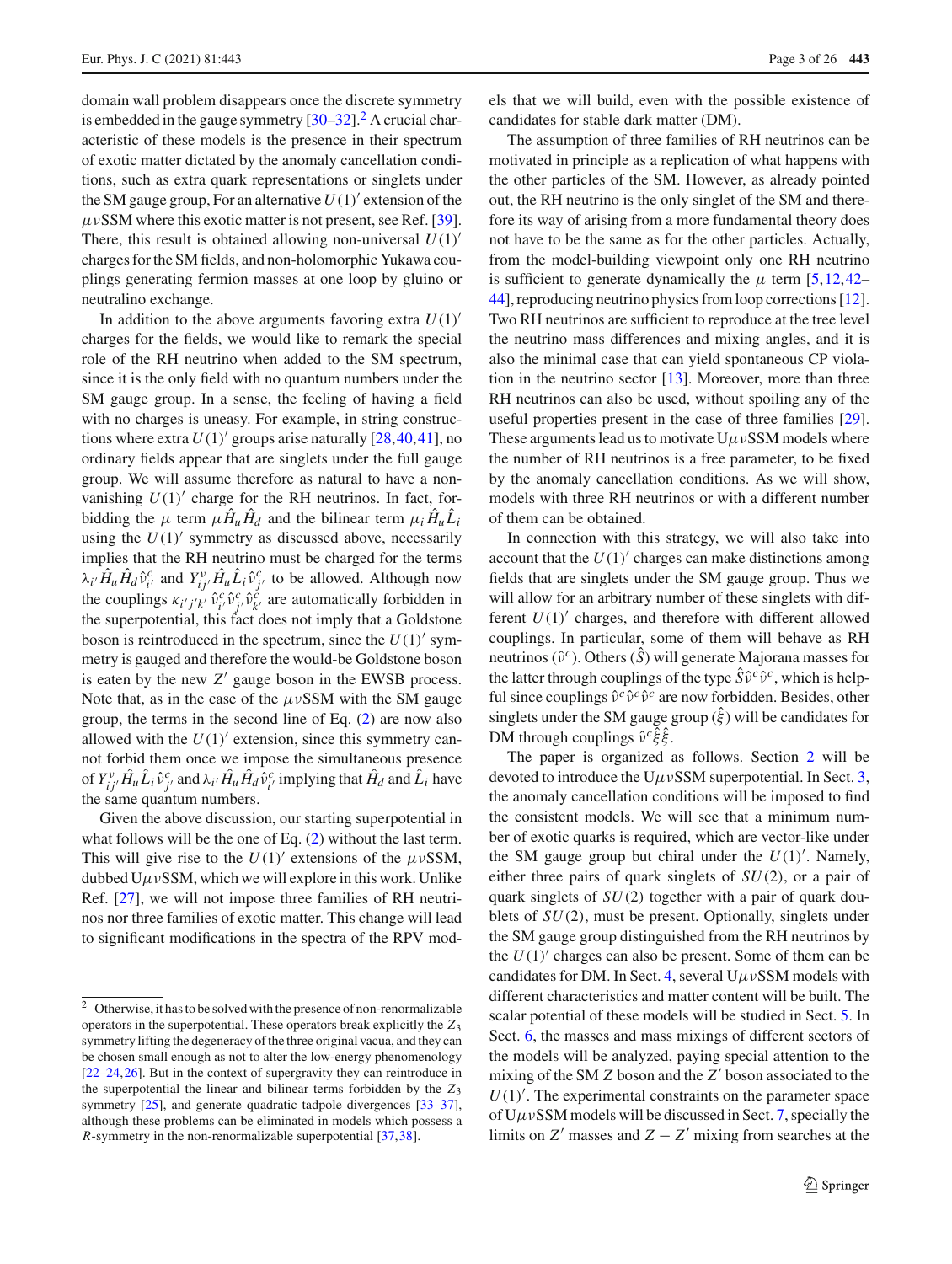LHC and precision electroweak data. In Sect. [8,](#page-18-0) other phenomenological prospects of these models will be introduced, discussing briefly characteristic signals of the *Z*- boson when decaying to sparticle pairs, as well as possible WIMP dark matter signals. Finally, our conclusions are left for Sect. [9.](#page-19-0)

#### <span id="page-3-0"></span>**2 The superpotential of U***μν***SSM models**

Based on the discussion of the Introduction, we consider the following starting superpotential:

$$
W_{1} = Y_{ij}^{e} \hat{H}_{d} \hat{L}_{i} \hat{e}_{j}^{c} + Y_{ij}^{d} \hat{H}_{d} \hat{Q}_{i} \hat{d}_{j}^{c} - Y_{ij}^{u} \hat{H}_{u} \hat{Q}_{i} \hat{u}_{j}^{c} + \lambda_{ijk} \hat{L}_{i} \hat{L}_{j} \hat{e}_{k}^{c} + \lambda'_{ijk} \hat{L}_{i} \hat{Q}_{j} \hat{d}_{k}^{c} - Y_{ij'}^{v} \hat{H}_{u} \hat{L}_{i} \hat{v}_{j'}^{c} + \lambda_{i'} \hat{H}_{u} \hat{H}_{d} \hat{v}_{i'}^{c},
$$
(3)

whose terms are invariant under the  $SU(3) \times SU(2) \times$  $U(1)_Y \times U(1)'$  gauge group, and we are assuming a nonvanishing  $U(1)$ <sup>'</sup> charge of the RH neutrinos. Defining in what follows  $z(F)$  as the the  $U(1)'$  charge of a field F, we have for the RH neutrinos  $z(v^c) \neq 0$ .

In order to build  $U\mu\nu$ SSM models, let us note that the introduction of exotic matter with color charge in the spectrum is mandatory. As we will discuss in the next section in detail, the  $[SU(3)]^2 - U(1)'$  anomaly cancellation condition implies the presence of these exotic quarks. Their minimal representations are singlets or doublets of *SU*(2), denoted respectively by  $\hat{\mathbb{K}}$  and  $\hat{\mathbb{D}}$ . To avoid conflicts with experiments, they must be sufficiently heavy to not have been detected. To give them masses, one can couple them to the already present RH neutrino superfields whose scalar components acquire VEVs after the EWSB, with the general superpotential

<span id="page-3-4"></span>
$$
W_2 = Y_{i'I}^{\mathbb{K}} \hat{\nu}_{i'}^c \hat{\mathbb{K}}_I \hat{\mathbb{K}}_I^c + Y_{i'I'}^{\mathbb{D}} \nu_{i'}^c \hat{\mathbb{D}}_{I'} \hat{\mathbb{D}}_{I'}^c, \tag{4}
$$

where  $I = 0, 1, \ldots, n_{\mathbb{K}}$  and  $I' = 0, 1, \ldots, n_{\mathbb{D}}$ , with  $n_{\mathbb{K}}$ and  $n_{\mathbb{D}}$  the number of  $\hat{\mathbb{K}}$  and  $\hat{\mathbb{D}}$  superfields, respectively. Note that the vanishing hypercharge of the RH neutrinos,  $y(v^c) = 0$ , implies that the exotic quarks must have opposite hypercharges to be coupled to each other,

<span id="page-3-3"></span>
$$
y(K_I^c) = -y(K_I), \quad y(\mathbb{D}_{I'}^c) = -y(\mathbb{D}_{I'}).
$$
 (5)

i.e. they must be vector-like pairs under the SM gauge group (as the Higgs doublets  $H_u$  and  $H_d$ ). This is also helpful in reducing the sensitivity to precision electroweak constraints [\[45\]](#page-24-14), and not altering the following anomaly cancellation conditions:  $[SU(3)]^2 - U(1)_Y$ ,  $[SU(2)]^2 - U(1)_Y$ , [Gravity]<sup>2</sup> –  $U(1)_Y$  and  $[U(1)_Y]^3$ . For the sake of generality, we allow  $\mathbb{K}_I$  and  $\mathbb{D}_{I'}$  to have arbitrary hypercharges in our analysis, nevertheless we will also find solutions of the anomaly cancellation conditions where they have the same hypercharges as the SM quarks.

In fact, we will show in the next section that only two solutions of  $[SU(3)]^2 - U(1)'$  anomaly cancellation condi-

tion are possible with this minimal type of exotic quarks. One of them has  $n_k = 3$  and  $n_{\mathbb{D}} = 0$ , and therefore the corresponding superpotential is

<span id="page-3-1"></span>
$$
W_2(\hat{\mathbb{K}}_j) = Y_{i'j}^{\mathbb{K}} \hat{\nu}_{i'}^c \hat{\mathbb{K}}_j \hat{\mathbb{K}}_j^c,
$$
\n(6)

with  $j = 1, 2, 3$  as the family indexes. The other solution has  $n_k = 1$  and  $n_{\mathbb{D}} = 1$ , and the superpotential is

<span id="page-3-2"></span>
$$
W_2(\hat{\mathbb{K}}, \hat{\mathbb{D}}) = Y_{i'}^{\mathbb{K}} \hat{\nu}_{i'}^c \hat{\mathbb{K}} \hat{\mathbb{K}}^c + Y_{i'}^{\mathbb{D}} \nu_{i'}^c \hat{\mathbb{D}} \hat{\mathbb{D}}^c.
$$
 (7)

In Sect. [4,](#page-6-0) we will see that very simple realizations of  $U\mu\nu$ SSM models can be constructed. There, apart from the exotic quarks, only two RH neutrinos are present. In these cases, since in  $U\mu vSSM$  models the couplings  $\kappa_{i'j'k'}\hat{v}_{i'}^c\hat{v}_{j'}^c\hat{v}_{k'}^c$ are forbidden, the useful outcome of the  $\mu v$ SSM where Majorana masses are dynamically generated cannot be obtained. Nevertheless, it was shown in Ref. [\[27](#page-24-1)], where three families of RH neutrinos were used, that they can acquire large masses through the mixing with the extra gaugino and the Higgsinos. This produces two RH neutrinos with electroweak-scale masses, whereas the third one combines with the LH neutrinos to form a nearly massless Dirac particle. So the electroweak seesaw only works for two linear combinations of LH neutrinos, and at the tree level there are four light Majorana states. To account for neutrino data some of the entries of the Yukawa matrix must be of the order of  $Y^{\nu} \leq 10^{-11}$ . At the end of the day, one obtains two heavy RH neutrinos of the order of TeV and four light (three active and one sterile) neutrinos. Actually, given the oscillation anomalies in LSND [\[46](#page-24-15)[–49](#page-24-16)], and MiniBooNE [\[50](#page-24-17)] the extra light sterile neutrino might be welcome [\[51\]](#page-24-18).

Alternatively, we can avoid to tune the neutrino Yukawa couplings, assuming the existence of additional singlets under the SM gauge group. This also produces a different type of neutrino spectrum. As we will see in the next section, we have enough freedom in the constructions (fulfilling anomaly cancellation conditions) to allow the presence of *S*ˆ superfields with couplings

<span id="page-3-5"></span>
$$
W_3 = \kappa_{\alpha j' k'} \hat{S}_{\alpha} \hat{\nu}_{j'}^c \hat{\nu}_{k'}^c, \qquad (8)
$$

where  $\alpha = 0, 1, \ldots, n_S$ , with  $n_S$  the number of  $\hat{S}$  superfields. They are distinguished from the RH neutrinos by the value of the  $U(1)$ <sup>'</sup> charge, and their VEVs dynamically generate Majorana masses for the RH neutrinos. In this case, all RH neutrinos acquire masses of the order of TeV, and the light neutrinos have the appropriate masses with all neutrino Yukawa couplings  $Y^{\nu} \leq 10^{-6}$ .

Once the  $\hat{S}$  superfields are present, we will show that it is helpful for the anomaly cancellation conditions to be fulfilled, to allow also the presence of other singlets under the SM gauge group  $\hat{N}$  with different  $U(1)'$  charges. They can be used as an additional source of masses for the *S*ˆ fields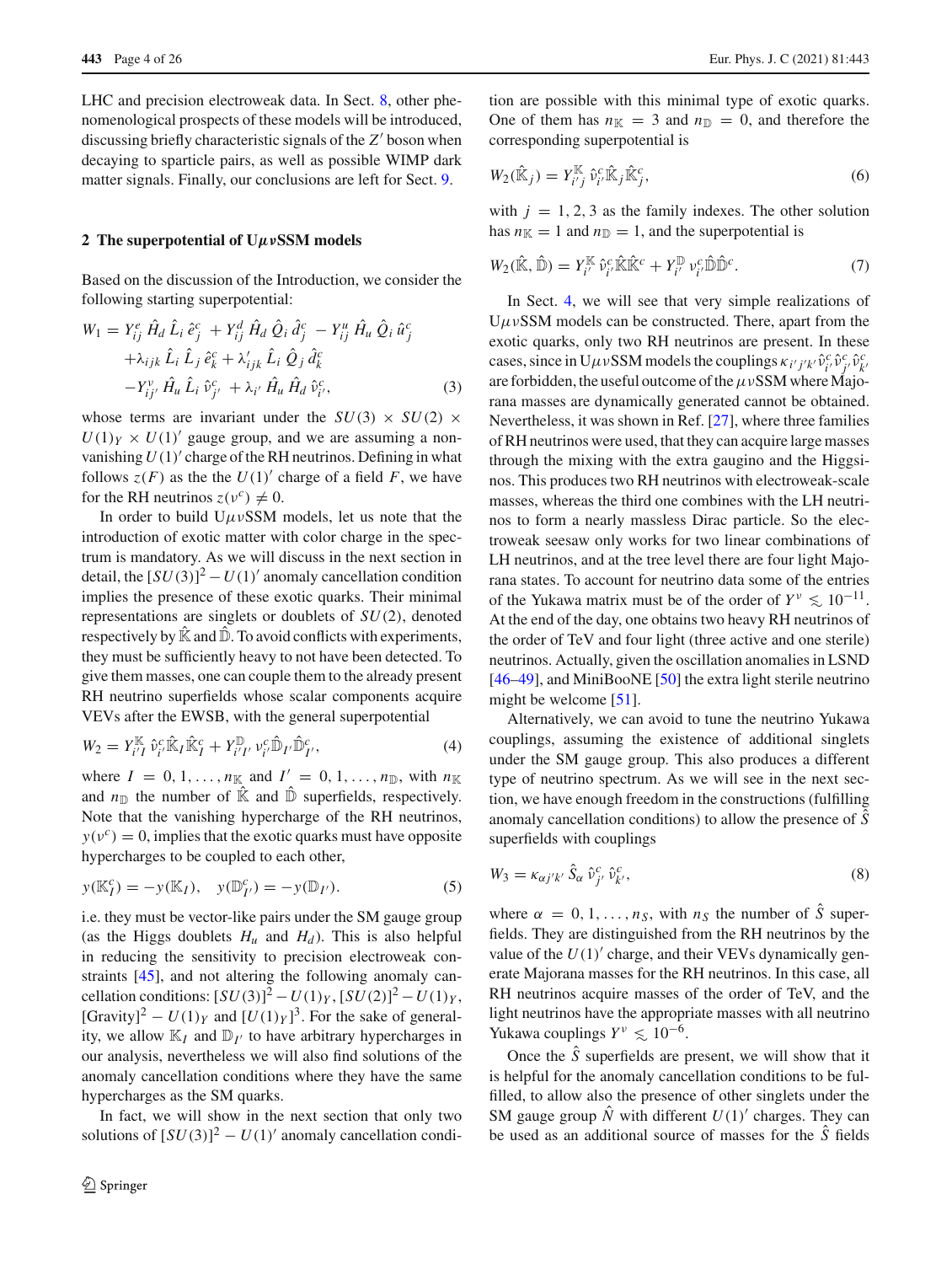<span id="page-4-1"></span>**Table 1** Chiral superfields in  $U \mu v$ SSM models and their quantum numbers, for the solution in Eq. [\(6\)](#page-3-1) with the presence of the extra quark singlets  $\hat{\mathbb{K}}_i$  and  $\hat{\mathbb{K}}_i^c$ ,  $i = 1, 2, 3$ . The indexes  $i', \alpha, \alpha'$  and  $\alpha''$  correspond to the number of different singlet superfields.  $z(F)$ denotes the  $U(1)'$  charge of a field *F*. For the alternative solution in Eq. [\(7\)](#page-3-2), the last two representations must be replaced by the four representations  $\hat{\mathbb{K}}$  (3, 1, *y*(K), *z*(K)),  $\hat{\mathbb{K}}^{c}$ ( $\overline{3}$ , 1, −*y*(K), *z*(K<sup>*c*</sup>)),  $\hat{\mathbb{D}}$  (3, 2, *y*( $\mathbb{D}$ ), *z*( $\mathbb{D}$ )) and  $\hat{\mathbb{D}}^c$ ( $\overline{3}$ , 2, -*y*( $\mathbb{D}$ ), *z*( $\mathbb{D}^c$ ))

| $\left( \begin{array}{c} 0 & -1 \\ 1 & -1 \end{array} \right)$ , $\left( \begin{array}{c} -1 \\ -1 \end{array} \right)$ , $\left( \begin{array}{c} 0 & -1 \\ -1 & -1 \end{array} \right)$ |                                                 |
|-------------------------------------------------------------------------------------------------------------------------------------------------------------------------------------------|-------------------------------------------------|
| Fields $(F)$                                                                                                                                                                              | $SU(3) \times SU(2) \times U(1)_Y \times U(1)'$ |
| $\hat{Q}_i$                                                                                                                                                                               | (3, 2, 1/6, z(Q))                               |
| $\hat{u}_i^c$                                                                                                                                                                             | $(3, 1, -2/3, z(u^c))$                          |
| $\hat{d}_i^c$                                                                                                                                                                             | $(3, 1, 1/3, z(d^c))$                           |
| $\hat{L}_i$                                                                                                                                                                               | $(1, 2, -1/2, z(L))$                            |
| $\hat{e}_i^c$                                                                                                                                                                             | $(1, 1, 1, z(e^c))$                             |
| $\hat{H}_d$                                                                                                                                                                               | $(1, 2, -1/2, z(H_d))$                          |
| $\hat{H}_u$                                                                                                                                                                               | $(1, 2, 1/2, z(H_u))$                           |
| $\hat{v}_{i'}^c$                                                                                                                                                                          | $(1, 1, 0, z(v^c))$                             |
| $\hat{S}_{\alpha}$                                                                                                                                                                        | (1, 1, 0, z(S))                                 |
| $\hat{N}_{\alpha'}$                                                                                                                                                                       | (1, 1, 0, z(N))                                 |
| $\hat{\xi}_{\alpha''}$                                                                                                                                                                    | $(1, 1, 0, z(\xi))$                             |
| $\mathbb{\hat{K}}_i$                                                                                                                                                                      | $(3, 1, y(K_i), z(K_i))$                        |
| $\mathbb{\hat{K}}_i^c$                                                                                                                                                                    | $(\bar{3}, 1, -y(K_i), z(K_i^c))$               |

through the couplings

$$
W_4 = \kappa'_{\alpha'\alpha\beta} \hat{N}_{\alpha'} \hat{S}_{\alpha} \hat{S}_{\beta},\tag{9}
$$

where  $\alpha' = 0, 1, \dots, n_N$ , with  $n_N$  the number of  $\dot{N}$  superfields.

Another interesting possibility that we can realize in  $U\mu\nu$ SSM models, is the presence of other singlets under the SM gauge group which can be candidates for DM. Specifically, we can ask for the presence of  $\hat{\xi}$  superfields in the spectrum with couplings

<span id="page-4-4"></span>
$$
W_5 = \kappa_{i'\alpha''\beta''}^{\prime\prime} \hat{\nu}_{i'}^c \hat{\xi}_{\alpha''} \hat{\xi}_{\beta''},\tag{10}
$$

where  $\alpha''$ ,  $\beta'' = 0, 1, \dots n_{\xi}$ , with  $n_{\xi}$  the number of  $\xi$  superfields. Remarkably, the scalar and fermionic components of these superfields are weakly interacting massive particles (WIMPs), and because of the *Z*<sup>2</sup> symmetry present in *W*<sup>5</sup> the lightest of them can be used as stable WIMP DM, even though we are working in the framework of RPV models. In Sect. [4,](#page-6-0) we will build models with three RH neutrinos, DM candidates, and no more extra matter. Constructions with a different number of these fields, and including *S*ˆ and *N*ˆ fields will also be obtained.

Summarizing, to study the most interesting phenomenology of  $U \mu \nu$ SSM models we will work in what follows either with the superpotential

<span id="page-4-6"></span>
$$
W_{U\mu\nu\text{SSM}}(\hat{\mathbb{K}}_i) = W_1 + W_2(\hat{\mathbb{K}}_i) + W_3 + W_4 + W_5, \quad (11)
$$

or with the superpotential

<span id="page-4-5"></span>
$$
W_{\text{U}\mu\nu\text{SSM}}(\hat{\mathbb{K}}, \hat{\mathbb{D}}) = W_1 + W_2(\hat{\mathbb{K}}, \hat{\mathbb{D}}) + W_3 + W_4 + W_5,
$$
\n(12)

with the chiral fields shown in Table [1.](#page-4-1) As we will show in the next section, the cases of interest contain a pair of Higgs doublets  $H_d$  and  $H_u$ .

In the following, we will concentrate in these scenarios analyzing the solutions of the anomaly cancellation conditions, thus constraining further the spectrum. Note that if  $z(F)$  is any particular solution (with *F* all the fields of the spectrum), then the following linear combination is also solution [\[52](#page-24-19)]:

$$
\rho z(F) + \sigma y(F). \tag{13}
$$

Here the  $U(1)$ <sup>'</sup> charges are scaled by an arbitrary normalization factor  $\rho$ , as well as 'rotated' by hypercharge with another arbitrary coefficient  $\sigma$ . In the case of the hypercharge contribution, this is possible because it fulfills automatically the SM anomaly cancellation conditions, as discussed in Eq. [\(5\)](#page-3-3), but also, by construction of the models, the other two necessary conditions,  $[U(1)_Y]^2 - U(1)'$  and  $[U(1)']^2 - U(1)_Y$ , as we will discuss in the next section. This arbitrariness in the numerical values for the  $U(1)'$  charges has no effect on the phenomenology of the models, since it can be reabsorbed in the definition of the gauge coupling.

#### <span id="page-4-0"></span>**3** *U(***1***)***- charges and anomaly cancellation**

The  $U(1)'$  charges of the fields must fulfill the following conditions:

<span id="page-4-3"></span>
$$
z(v^c) \neq 0,\tag{14}
$$

$$
z(H_u) \neq -z(H_d), \tag{15}
$$

$$
z(u^c) \neq -2 z(d^c), \tag{16}
$$

$$
z(H_d) = z(L). \tag{17}
$$

The first one was extensively discussed in the Introduction. The second condition arises from the first one since the effective  $\mu$  term  $\lambda_i$  *i*  $\hat{H}_u \hat{H}_d \hat{v}_i^c$  must be present in the superpotential. The third condition is in order to avoid fast proton decay, forbidding the baryon-number-violating terms  $\lambda''_{ijk}\hat{u}^c_i\hat{d}^c_j\hat{d}^c_k$ . Finally, the last condition arises from the simultaneous presence of  $Y_{ij}^{\nu}$ ,  $\hat{H}_u \hat{L}_i \hat{v}_{j'}^c$  and  $\lambda_{i'} \hat{H}_u \hat{H}_d \hat{v}_{i'}^c$ . Now, we ask that the rest of the terms in  $W_{U\mu\nu}$ <sub>SSM</sub> are also invariant under the  $U(1)'$  symmetry, obtaining more conditions for the  $U(1)'$ charges of the fields:

<span id="page-4-2"></span>
$$
Y^d: z(H_d) + z(Q) + z(d^c) = 0,
$$
\n(18)

$$
Y^{e}: 2z(H_{d}) + z(e^{c}) = 0,
$$
\n(19)

$$
Y^{u}: z(H_{u}) + z(Q) + z(u^{c}) = 0,
$$
\n(20)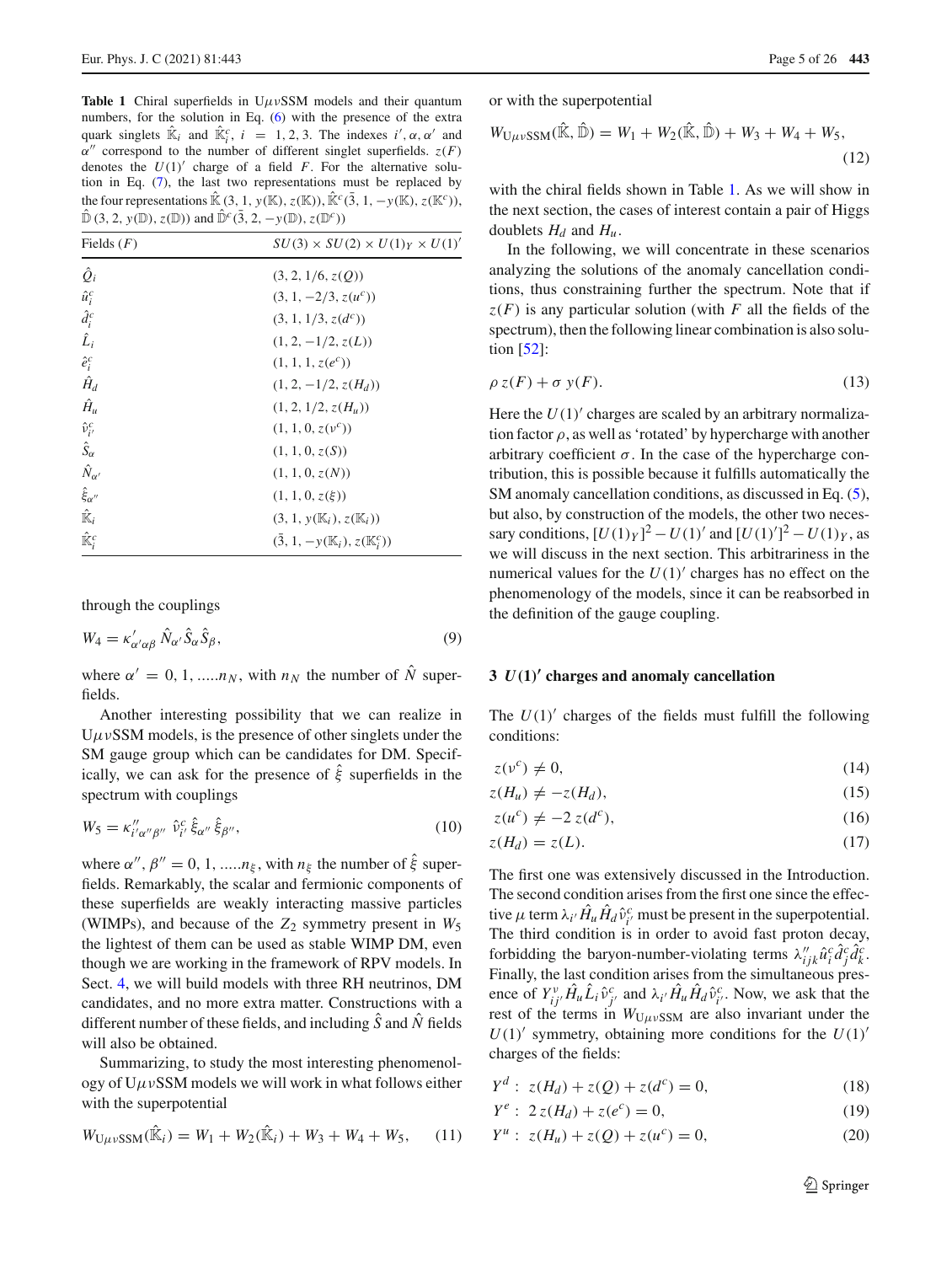$$
\lambda: z(H_u) + z(H_d) + z(v^c) = 0,
$$
\n(21)

$$
\kappa: z(S) + 2 z(v^c) = 0,
$$
 (22)

$$
\kappa' : z(N) + 2z(S) = 0,\t(23)
$$

$$
\kappa'' : z(\nu^c) + 2 z(\xi) = 0, \tag{24}
$$

$$
Y^{\mathbb{K}}: z(\nu^{c}) + z(\mathbb{K}_{I}) + z(\mathbb{K}_{I}^{c}) = 0,
$$
 (25)

$$
Y^{\mathbb{D}}: z(v^c) + z(\mathbb{D}_{I'}) + z(\mathbb{D}_{I'}^c) = 0.
$$
 (26)

Using the above equations, we can express  $7 + n\mathbb{R} + n\mathbb{D}$ charges in terms of the others. We choose as independent charges,  $z(Q)$ ,  $z(v^c)$ ,  $z(H_d)$ ,  $z(\mathbb{K}_I)$  and  $z(\mathbb{D}_{I'})$ .

Armed with these results, let us now impose the six anomaly cancellation conditions associated to the  $U(1)$ <sup>'</sup> gauge symmetry.

1. In the absence of exotic fields, taking into account Eqs. [\(18\)](#page-4-2), [\(20\)](#page-4-2) and [\(21\)](#page-4-2), the  $[SU(3)]^2 - U(1)'$  condition,  $\sum z = 0$  (where the sum extends over all color triplet fermions), gives rise to the constraint

$$
3[2z(Q) + z(uc) + z(dc)] = 3z(vc) = 0.
$$
 (27)

If we were studying the  $U(1)_Y$  of the SM, we would have to substitute  $z(v^c) = 0$  by the condition for the hypercharge  $y(v^c) = 0$ , which is trivially fulfilled as expected. However, the  $U(1)$ <sup>'</sup> charge of the RH neutrino  $z(v^c)$  is different from zero, and therefore to cancel the anomaly it is mandatory to add exotic quarks. Assuming the presence of the quarks associated to the superpotential of Eq. [\(4\)](#page-3-4), it is straightforward to see that the constraint

$$
(3 - nK - 2nD)z(vc) = 0,
$$
\n(28)

must be fulfilled. The equation  $n_{\mathbb{K}} + 2n_{\mathbb{D}} = 3$  has two solutions. The one with

<span id="page-5-0"></span>
$$
n_{\mathbb{K}} = 3, \quad n_{\mathbb{D}} = 0,\tag{29}
$$

implies the presence of three SM vector-like quark pairs, singlets of  $SU(2)$ ,  $\hat{\mathbb{K}}_i$  and  $\hat{\mathbb{K}}_i^c$ ,  $i = 1, 2, 3$ . The second solution with

<span id="page-5-1"></span>
$$
n_{\mathbb{K}} = 1, \quad n_{\mathbb{D}} = 1,\tag{30}
$$

implies the presence of a SM vector-like quark pair, singlet of  $SU(2)$ ,  $\hat{\mathbb{K}}$ ,  $\hat{\mathbb{K}}^c$ , together with a SM vector-like quark pair, doublet of  $SU(2)$ ,  $\hat{\mathbb{D}}$ ,  $\hat{\mathbb{D}}^c$ . It is worth emphasizing here that both solutions have the same number of degrees of freedom. The corresponding superpotentials are written in Eqs. [\(6\)](#page-3-1) and [\(7\)](#page-3-2), respectively. The representations of these exotic quarks are also shown in Table [1.](#page-4-1)

2. Let us now consider the  $[Gravity]<sup>2</sup> – U(1)'$  anomaly cancellation condition. Following similar arguments as in the previous case, one obtains the constraint

$$
\left(-9 + 2n_H + 3n_{\mathbb{K}} + 6n_{\mathbb{D}}\right)
$$

$$
-n_{\nu^c} + 2n_S - 4n_N + \frac{1}{2}n_{\xi}\right)z(\nu^c) = 0,
$$
 (31)

where  $n_H$  is the number of SUSY Higgs families, e.g.  $n_H$  = 1 denotes the usual two Higgs doublets of the MSSM,  $H_u$  and  $H_d$ . For both solutions in Eqs. [\(29\)](#page-5-0) and [\(30\)](#page-5-1),  $3n_{\mathbb{K}} + 6n_{\mathbb{D}} = 9$ , and therefore this constraint turns out to be

<span id="page-5-4"></span>
$$
n_{v^c} = 2(n_H + n_S - 2n_N) + \frac{1}{2}n_{\xi}.
$$
 (32)

3. From the cancellation of the  $[SU(2)]^2 - U(1)'$  anomaly, one obtains for  $z(Q)$  the constraint

<span id="page-5-2"></span>
$$
z(Q) = \frac{1}{9} [(n_H + 3n_{\mathbb{D}}) z(v^c) - 3 z(H_d)].
$$
 (33)

Since we will use this constraint in the computation of the rest of the anomaly cancellation conditions, our list of independent charges is reduced in the case of solution [\(29\)](#page-5-0) to

<span id="page-5-5"></span>
$$
z(\nu^c), \quad z(H_d), \quad z(\mathbb{K}_i), \tag{34}
$$

and in the case of solution [\(30\)](#page-5-1) to

$$
z(\nu^c), \quad z(H_d), \quad z(\mathbb{K}), \quad z(\mathbb{D}). \tag{35}
$$

Note that if  $n_H = 3$ , the constraint in Eq. [\(33\)](#page-5-2) implies  $z(v^c) - z(H_d) - 3z(Q) = -n_D z(v^c)$ . This result, together with Eqs.  $(18)$ ,  $(20)$  and  $(21)$ , give rise to the relation  $z(u^c) + 2 z(d^c) = -n_D z(v^c)$ . For solution [\(29\)](#page-5-0) with  $n_{\mathbb{D}} = 0$ , this relation does not fulfill the constraint [\(16\)](#page-4-3), and therefore the baryon-number-violating couplings  $\lambda''_{ijk} \hat{u}^c_i \hat{d}^c_j \hat{d}^c_k$  would be allowed.

4. The  $[U(1)_Y]^2 - U(1)'$  anomaly cancellation condition gives rise to the result

<span id="page-5-3"></span>
$$
\left[\frac{1}{2}(-8+2n_{H}+3n_{\mathbb{D}})+3\sum_{I=1}^{n_{\mathbb{K}}}y(\mathbb{K}_{I})^{2} +6n_{\mathbb{D}}y(\mathbb{D})^{2}\right]z(v^{c})=0.
$$
 (36)

For solution [\(29\)](#page-5-0) with the exotic quarks  $\hat{\mathbb{K}}_{1,2,3}$  and  $\hat{\mathbb{K}}_{1,2,3}^c$ , the latter constraint can be written as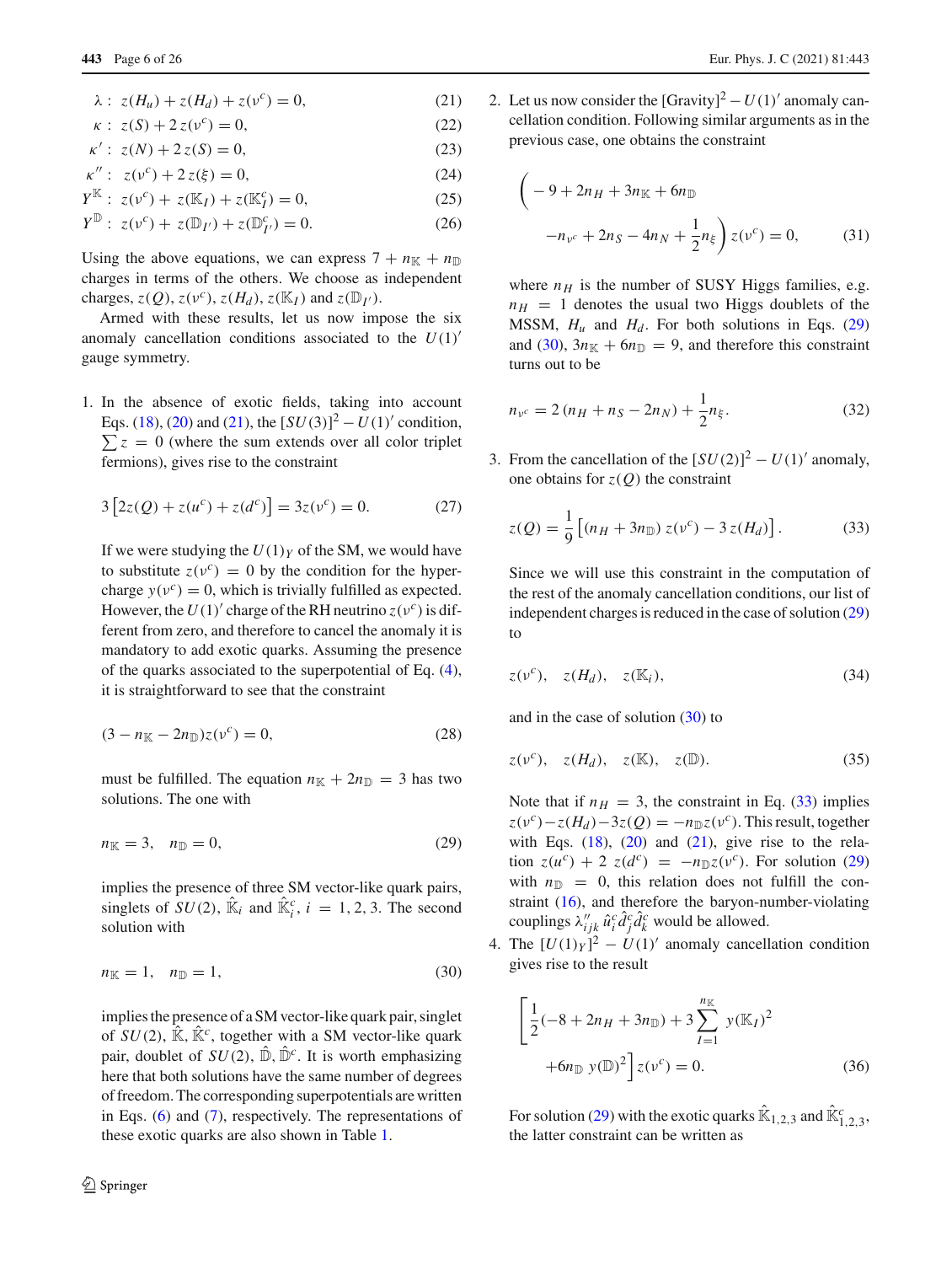<span id="page-6-2"></span>
$$
\sum_{i=1}^{3} y(K_i)^2 = \frac{4 - n_H}{3}.
$$
 (37)

The case  $n_H$  = 3 is excluded by the requirement of proton stability, as discussed before. For  $n_H > 4$  we obtain a complex value for  $y(K_i)$ . For  $n_H = 4$  one needs  $y(K_i) = 0$ , but then the  $[U(1)]^2 - U(1)$  anomaly cancellation condition (see below) has solution only for  $z(v^c) = 0$ . Thus all cases with  $n_H > 1$  are excluded in our scenario, except  $n_H = 2$ . To avoid the potential problem of flavour-changing neutral currents (FCNC) facing all models with an extended Higgs sector (see e.g. Ref. [\[53\]](#page-24-20) and references therein), we use as our case of interest  $n_H = 1$ . Therefore, Eq. [\(37\)](#page-6-2) is written as

<span id="page-6-3"></span>
$$
\sum_{i=1}^{3} y(K_i)^2 = 1.
$$
 (38)

For solution [\(30\)](#page-5-1) with the exotic quarks  $\hat{\mathbb{K}}$ ,  $\hat{\mathbb{K}}^c$  and  $\hat{\mathbb{D}}$ ,  $\hat{\mathbb{D}}^c$ , the constraint from the anomaly cancellation condition [\(36\)](#page-5-3) can be written as

$$
6y(\mathbb{K})^2 + 12y(\mathbb{D})^2 = 5 - 2n_H.
$$
 (39)

For  $n_H > 2$  we obtain a complex value for the hypercharge. Nevertheless, for our case of interest  $n_H = 1$ :

<span id="page-6-4"></span>
$$
2y(\mathbb{K})^2 + 4y(\mathbb{D})^2 = 1.
$$
 (40)

Interesting examples of hypercharges that satisfy either [\(38\)](#page-6-3) or [\(40\)](#page-6-4) will be given in the next section.

5. The equation associated to  $[U(1)']^2 - U(1)_Y$  is given by

<span id="page-6-7"></span>
$$
\left\{6\sum_{I=1}^{n_{\mathbb{K}}} y(\mathbb{K}_{I})z(\mathbb{K}_{I}) + 12n_{\mathbb{D}} y(\mathbb{D})z(\mathbb{D}) + (16 - 4n_{H} - 6n_{\mathbb{D}})z(H_{d}) + \left[6 - \frac{7}{3}n_{H} - 4n_{\mathbb{D}} + 3\sum_{I=1}^{n_{\mathbb{K}}} y(\mathbb{K}_{I}) + 6n_{\mathbb{D}} y(\mathbb{D})\right]z(\nu^{c})\right\}z(\nu^{c}) = 0.
$$
 (41)

6. Finally, the equation associated to  $[U(1)']^3$  is given by

<span id="page-6-5"></span>
$$
\begin{cases}\n9 \sum_{I=1}^{n_{\mathbb{K}}} z(\mathbb{K}_{I})^{2} + 18 n_{\mathbb{D}} z(\mathbb{D})^{2} - 3 (16 - 4 n_{H} - 6 n_{\mathbb{D}}) z(H_{d})^{2} \\
+ \left[ 9 \sum_{I=1}^{n_{\mathbb{K}}} z(\mathbb{K}_{I}) + 18 n_{\mathbb{D}} z(\mathbb{D})\right]\n\end{cases}
$$

$$
-2(18 - 7n_{H} - 12n_{D}) z(H_{d}) \left[ z(v^{c}) + \left[ \left( 5 - \frac{1}{3}n_{H} - 2n_{D} \right) n_{H} + 6n_{D} + J \right] z(v^{c})^{2} \right] z(v^{c}) = 0,
$$
\n(42)

where we have defined

$$
J = -n_{\nu^c} + 8n_S - 64n_N + \frac{1}{8}n_{\xi}.
$$
 (43)

It is helpful to note that fixing the values of  $n_H$ ,  $n_D$  and  $n_K$ , the only equations with a dependence in the remaining number of fields are  $(32)$  and  $(42)$ . Using  $(32)$ , we can rewrite *J* as

$$
J = -2n_H + 6n_S - 60n_N - \frac{3}{8}n_{\xi}.
$$
 (44)

From this result, it is straightforward to realize that in our constructions the following transformations in the number of fields do not modify the values of the allowed charges:

<span id="page-6-6"></span>
$$
n_{\nu^c} \rightarrow n_{\nu^c} + 10n_1 + 16n_2,
$$
  
\n
$$
n_S \rightarrow n_S + n_1 + 10n_2,
$$
  
\n
$$
n_N \rightarrow n_N + n_2,
$$
  
\n
$$
n_{\xi} \rightarrow n_{\xi} + 16n_1,
$$
\n(45)

where  $n_1$ ,  $n_2 = 0, 1, 2, \dots$  This implies that a given solution for the  $U(1)'$  charges of a given number of fields applies also for other constructions with the number of fields related by Eq. [\(45\)](#page-6-6).

#### <span id="page-6-0"></span>**4 Building U***μν***SSM models**

In order to construct different models we have to fix the values of the  $U(1)'$  charges. Let us choose  $z(v^c) = \frac{1}{4}$ , then conditions [\(22–24\)](#page-4-2) automatically determine the charges of the rest of singlets under the SM gauge group *S*, *N*, and ξ . If all of them are present, their charges are shown in Table [2.](#page-7-0) With this result, we can study in the next subsections the solutions of exotic quarks  $(29)$  and  $(30)$  with superpotentials  $(6)$  and  $(7)$ , respectively. Because of previous arguments, we work in what follows with one family of Higgses  $(H_u + H_d)$ , i.e.  $n_H = 1$ .

<span id="page-6-1"></span>4.1 Solutions with exotic quarks  $\hat{\mathbb{K}}_{1,2,3}$  and  $\hat{\mathbb{K}}_{1,2,3}^c$ 

The solution of exotic quarks [\(29\)](#page-5-0) contains SM vector-like pairs, singlets of  $SU(2)$ ,  $\hat{\mathbb{K}}_i$  and  $\hat{\mathbb{K}}_i^c$ , with  $i = 1, 2, 3$ . Since we have fixed above the value of  $z(v^c)$  our independent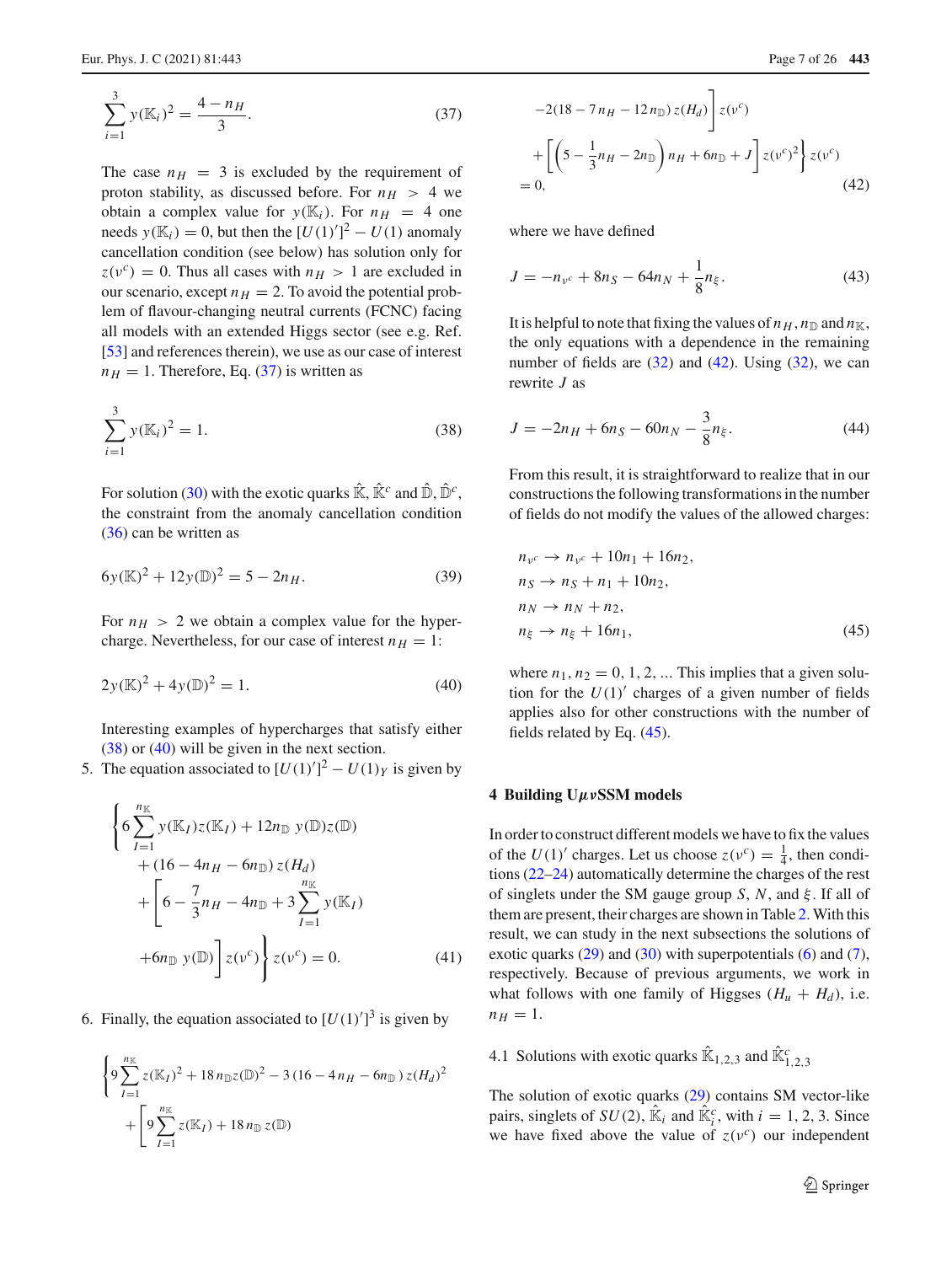<span id="page-7-0"></span>**Table 2** Values of the  $U(1)$  charges of the singlets under the SM gauge group after normalization, valid for all  $U \mu v$ SSM models

| $z(v^c)$ | $\overline{4}$ |
|----------|----------------|
| z(S)     | $\overline{2}$ |
| $z(\xi)$ | $-\frac{5}{8}$ |
| z(N)     |                |

<span id="page-7-1"></span>**Table 3** Values of the  $U(1)$ <sup>'</sup> charges for the SM matter in  $U\mu vSSM$ models using solution [\(29\)](#page-5-0) with the exotic quarks  $\mathbb{R}_{1,2,3}$  and  $\mathbb{R}_{1,2,3}^c$ , and fixing  $z(H_d) = 0, \frac{1}{2}, -\frac{1}{2}$ . These values are independent of the solutions for  $z(F)$ , with *F* denoting the exotic quarks

|                       | Scenario 1      | Scenario 2      | Scenario 3                        |
|-----------------------|-----------------|-----------------|-----------------------------------|
| z(L)                  | $\overline{0}$  | $\overline{2}$  | $\overline{2}$                    |
| $z(e^c)$              | $\overline{0}$  | $-1$            | 1                                 |
| $z(H_u)$              | $\overline{4}$  | $\frac{3}{4}$   | $\overline{4}$                    |
| $z(H_d)$              | $\overline{0}$  | $\overline{2}$  | $-\frac{1}{2}$                    |
| $z(Q)$                | $\overline{36}$ | $-\frac{5}{36}$ | $\overline{7}$<br>$\overline{36}$ |
| $z(u^c)$              | $rac{2}{9}$     | $\frac{8}{9}$   | 4<br>9                            |
| $\boldsymbol{z}(d^c)$ | $rac{1}{36}$    | 13<br>36        | 11<br>$\overline{36}$             |

charges are now  $z(H_d)$  and  $z(K_i)$ , as we can see from the discussion in Eq. [\(34\)](#page-5-5). For simplicity we start with the leptophobic example  $z(H_d) = 0$ , since constraints [\(17\)](#page-4-3) and [\(19\)](#page-4-2) imply  $z(L) = 0$  and  $z(e^c) = 0$ . Using in addition constraints [\(18\)](#page-4-2),  $(20)$ ,  $(21)$  and the anomaly cancellation condition  $(33)$ , we obtain the charges of the rest of the SM matter shown in Scenario 1 of Table [3.](#page-7-1) For scenarios with non-leptophobic charges, i.e.  $z(H_d) \neq 0$ , we use e.g.  $z(H_d) = \frac{1}{2}, -\frac{1}{2}$ , as shown in Scenario 2 and 3 of Table [3,](#page-7-1) respectively.

On the other hand, the gravitational anomaly cancellation condition [\(32\)](#page-5-4) determines the number of singlets under the SM gauge group that we can use consistently. Since we are assuming  $n_H = 1$ , we can see that the minimal situation with only RH neutrinos as singlets implies that their number must be  $n_{\nu^c} = 2$ . Using now solutions for the hypercharges from the anomaly cancellation condition  $(38)$ , we can find the allowed  $U(1)'$  charges for the exotic quarks  $\mathbb{K}_i$  solving conditions  $(41)$  and  $(42)$ .

Examples of rational hypercharges fulfilling condition [\(38\)](#page-6-3) are

$$
(|y(\mathbb{K}_1)|, |y(\mathbb{K}_2)|, |y(\mathbb{K}_3)|) = \left(\frac{1}{3}, \frac{2}{3}, \frac{2}{3}\right), \left(\frac{1}{9}, \frac{4}{9}, \frac{8}{9}\right).
$$
\n(46)

<span id="page-7-2"></span>**Table 4** An example of values of the hypercharges for the exotic quarks  $\mathbb{K}_i$  using condition [\(38\)](#page-6-3). As discussed in Eq. [\(5\)](#page-3-3), *y*( $\mathbb{K}_i^c$ ) = −*y*( $\mathbb{K}_i$ ). These values are independent of the solutions for  $z(F)$ , with *F* denoting the exotic quarks

| $y(K_1)$ | 3                   |
|----------|---------------------|
| $y(K_2)$ | $\overline{3}$      |
| $y(K_3)$ | 2<br>$\overline{3}$ |

The first example has an interesting interpretation because the exotic quarks can have the same hypercharges as the ordinary quarks. In particular, for the values shown in Table [4,](#page-7-2) one can use for  $\mathbb{K}_1^c$  and  $\mathbb{K}_{2,3}^c$  the following notation by similarity to the SM one:  $(y(K_1^c \equiv \mathbb{B}^c), y(K_2^c \equiv \mathbb{T}_1^c), y(K_3^c \equiv \mathbb{T}_2^c))$  =  $\left(\frac{1}{3}, -\frac{2}{3}, -\frac{2}{3}\right)$ .

Using the example of Table [4,](#page-7-2) with the above strategy we arrive in Scenario 1 to the four rational solutions for the  $U(1)'$  charges of the exotic quarks  $\mathbb{K}_i$  shown in Table [5.](#page-8-0) Note that the values of  $z(K_i^c)$  are automatically fixed by the constraint  $(25)$ . As explained, the minimal number of singlets under the SM gauge group is  $n<sub>v</sub>c = 2$ ,  $n<sub>S</sub> = n<sub>N</sub> = n<sub>ξ</sub> = 0$ . Nevertheless, following the discussion in Eq. [\(45\)](#page-6-6) solutions with a larger number of fields but the same charges, exist. For example, for  $n_1 = 1$  and  $n_2 = 0$  the number of fields is  $n_{v^c} = 12$ ,  $n_S = 1$ ,  $n_N = 0$ , and  $n_{\xi} = 16$ . This is also true for all the tables shown in this section.

Following the same strategy for the minimal cases  $n_{1,2}$ 0, we can find other solutions with an even number of RH neutrinos. First, in Table [17](#page-20-2) of the Appendix we show models with the same number of RH neutrinos as those in Table [5,](#page-8-0) obtained introducing other singlets under the SM gauge group in the construction. In particular, we impose  $n_S = 2$ ,  $n_N = 1$ ,  $n_{\xi} = 0$ . In general, we can see from condition [\(32\)](#page-5-4) that there is always an even number of RH neutrinos if  $n_{\xi} = 0$ . Several models with  $n_{\gamma c} = 4, 6$ , and different numbers of *S* and *N* fields, are shown in Tables [18](#page-20-3) and [19,](#page-21-0) respectively. Solutions with the same number of RH neutrinos but without the *N* field turn out to be complex for the examples discussed here with  $z(H_d) = 0$  (and with  $z(H_d) = \pm 1/2$  to be discussed below).

To find solutions with an odd number of RH neutrinos we need to impose  $n_{\xi} = 2 + 4n$ , with  $n = 0, 1, 2, ...$  Actually, the presence of fields of the type  $\xi$  is also interesting because the lightest one has the capability of being a DM candidate, as discussed in Eq. [\(10\)](#page-4-4). Working with  $n_{\xi} = 2$ , we show in Table [6](#page-8-1) four minimal models with  $n_{\nu^c} = 3$ . Of course, this table contains also models with *S* and *N* fields once we allow  $n_{1,2} \neq 0$ . In Tables [20,](#page-21-1) [21,](#page-21-2) and [22,](#page-21-3) we show other models with  $n_{\nu^c} = 1, 3, 5$ , respectively. Solutions with five RH neutrinos but without the *N* field turn out to be complex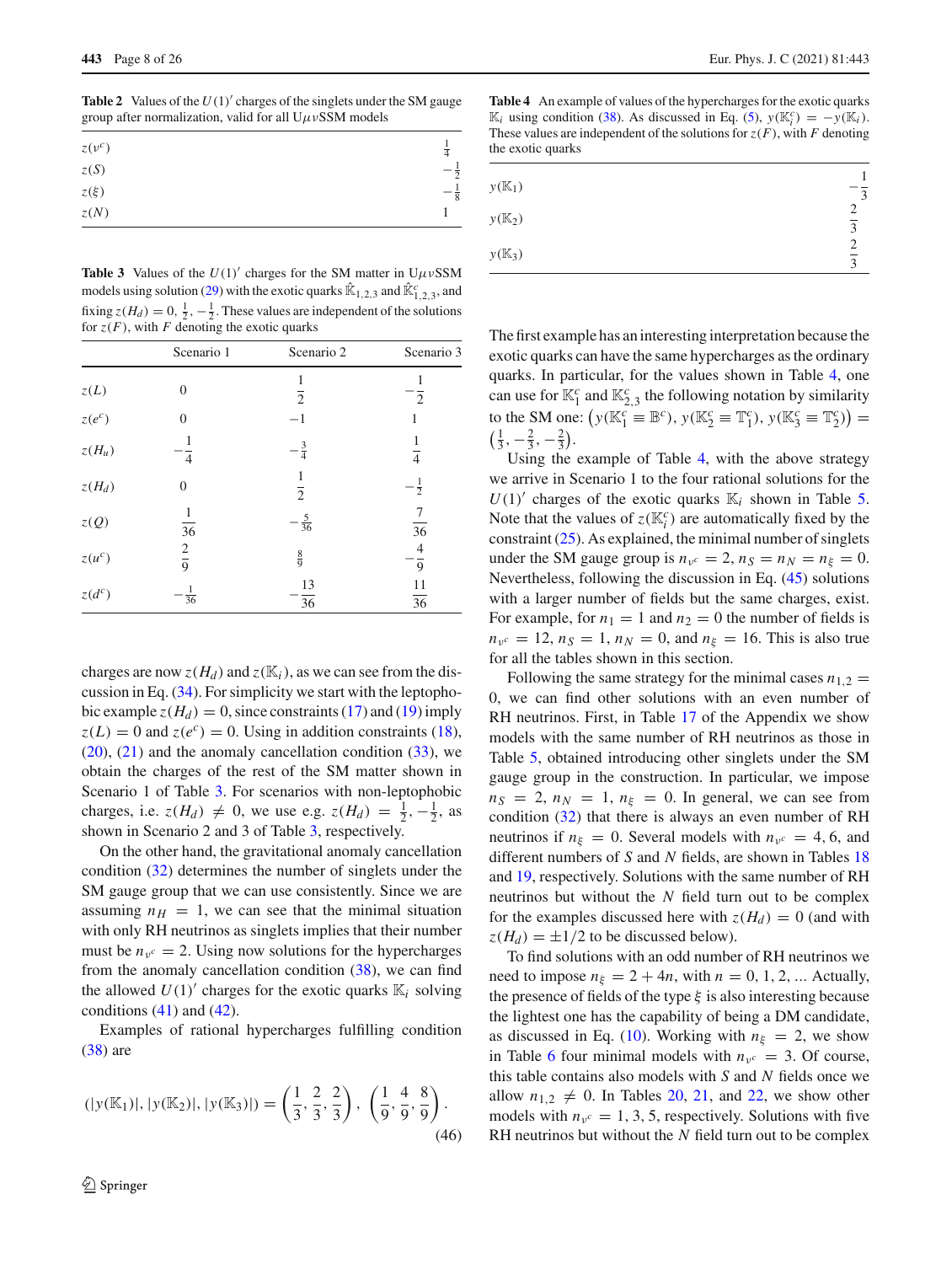<span id="page-8-0"></span>**Table 5** Values of the  $U(1)$ <sup>'</sup> charges for the exotic quarks in  $U \mu v$ SSM models using solution [\(29\)](#page-5-0) with the hypercharges of Table [4.](#page-7-2) For each column, the  $U(1)$ <sup>'</sup> charges of the rest of the fields are given in Table [2](#page-7-0) and Scenario 1 of Table [3.](#page-7-1) The minimal number of singlets under the SM gauge group consistent with these charges is  $n_v = 2$ 

| Scenario 1          | Solution 1       | Solution 2      | Solution 3       | Solution 4      |
|---------------------|------------------|-----------------|------------------|-----------------|
|                     |                  |                 | 1                | 7               |
| $z(\mathbb{K}_1)$   | 27               | 9               | 54               | 54              |
|                     | 7                | 5               | 13               | 29              |
| $z(\mathbb{K}_2)$   | 27               | $\overline{18}$ | $\overline{54}$  | 108             |
|                     | 19               | 7               | 5                | 23              |
| $z(\mathbb{K}_3)$   | 108              | 36              | $27\,$           | 108             |
|                     | 23               | 5               | 25               | 13              |
| $z(\mathbb{K}_1^c)$ | 108              | 36              | 108              | 108             |
|                     |                  |                 | 1                | 1               |
| $z(\mathbb{K}_2^c)$ | $\overline{108}$ | $\overline{36}$ | $\overline{108}$ | $\overline{54}$ |
|                     | $\overline{c}$   |                 | 7                | 1               |
| $z(\mathbb{K}_3^c)$ | 27               | 18              | 108              | 27              |
| Scenario 1          | Solution 1       | Solution 2      | Solution 3       | Solution 4      |
|                     | 1                | 17              | T                | 13              |
| $z(\mathbb{K}_1)$   | 108              | 108             | 36               | 108             |
|                     | 26               | 61              | 5                | 65              |
| $z(\mathbb{K}_2)$   | 108              | 216             | 18               | 216             |
|                     | 37               | 23              | 11               | 19              |
| $z(\mathbb{K}_3)$   | 216              | 108             | 72               | 108             |
|                     |                  |                 |                  |                 |

<span id="page-8-1"></span>**Table 6** The same as in Table [5,](#page-8-0) but with the minimal number of singlets under the SM gauge group  $\mathbf{n}_{\nu}$ **c** = **3** and  $\mathbf{n}_{\xi}$  = **2** 

| $\sim$ ( $\sim$ $\sim$ $\sim$ $\prime$ | 108        | 216        | 18              | 216              |
|----------------------------------------|------------|------------|-----------------|------------------|
|                                        | 37         | 23         | 11              | 19               |
| $z(\mathbb{K}_3)$                      | 216        | 108        | 72              | 108              |
|                                        | 28         | 5          | 2               | 7                |
| $z(\mathbb{K}_1^c)$                    | 108        | 54         | 9               | $\overline{54}$  |
| $z(\mathbb{K}_2^c)$                    |            | 7          |                 | 11               |
|                                        | 108        | 216        | 36              | $\overline{216}$ |
| $z(\mathbb{K}_3^c)$                    | 17         |            | 7               | 2                |
|                                        | 216        | 27         | 72              | $\overline{27}$  |
|                                        |            |            |                 |                  |
| Scenario 2                             | Solution 1 | Solution 2 | Solution 3      | Solution         |
|                                        | 37         | 19         | 11              | 23               |
| $z(\mathbb{K}_1)$                      | 108        | 108        | $\overline{36}$ | 108              |
|                                        | 49         | 205        | 17              | 209              |
| $z(\mathbb{K}_2)$                      | 54         | 216        | 18              | 216              |
|                                        | 181        | 95         | 59              | 91               |
| $z(\mathbb{K}_3)$                      | 216        | 108        | 72              | 108              |

151 216

17  $\overline{27}$ 

 $rac{16}{27}$  -  $rac{23}{54}$ 

<span id="page-8-2"></span>

| <b>Table 7</b> Values of the $U(1)'$                    |
|---------------------------------------------------------|
| charges for the exotic quarks in                        |
| $U\mu\nu$ SSM models using                              |
| solution $(29)$ with the                                |
| hypercharges of Table 4. For                            |
| each column, the $U(1)'$ charges                        |
| of the rest of the fields are given                     |
| in Table 2 and Scenario 2 of                            |
| Table 3. The minimal number of                          |
| singlets under the SM gauge                             |
| group consistent with these                             |
| charges is $n_{\nu}$ <sup>c</sup> = 3 and $n_{\xi}$ = 2 |
|                                                         |

| for the examples with $z(H_d) = 0$ (and with $z(H_d) = \pm 1/2$ ) | they |
|-------------------------------------------------------------------|------|
| to be discussed below).                                           | gene |

 $z(\mathbb{K}_1^c)$ 

*z*(K*<sup>c</sup>* 2)

*z*(K*<sup>c</sup>* 3)

 $\frac{c}{1}$ )  $-\frac{16}{27}$ 

71 108

127 216

For Scenario 2 with  $z(H_d) = \frac{1}{2}$ , we give in Tables [7](#page-8-2) and [23](#page-21-4) examples of solutions with the same number of singlets under the SM gauge group as those in Tables [6](#page-8-1) and [21.](#page-21-2) For Scenario 3 with  $z(H_d) = -\frac{1}{2}$ , we give in Tables [8](#page-9-1) and [24](#page-22-1) again examples of solutions with the same number of singlets under the SM gauge group as those in Tables [6](#page-8-1) and [21.](#page-21-2)

Finally, it is worth noting that for the hypercharges of Table [4](#page-7-2) used in these solutions for the  $z(K_i)$  charges, since

fulfill  $y(K_2) = y(K_3)$  seemingly new solutions can be generated through the redefinitions  $\mathbb{K}_2 \leftrightarrow \mathbb{K}_3$ ,  $\mathbb{K}_2^c \leftrightarrow \mathbb{K}_3^c$ , because they also fulfill straightforwardly conditions [\(41\)](#page-6-7) and [\(42\)](#page-6-5). However, it is trivial to realize that they correspond to a simple renaming of the fields, and are therefore equivalent. The same comment applies in general, for any values of the hypercharges, for the solutions generated through the redefinitions  $y(\mathbb{K}_i) \leftrightarrow -y(\mathbb{K}_i)$ ,  $\mathbb{K}_i \leftrightarrow \mathbb{K}_i^c$ .

25 36

41 72

 $\frac{23}{54}$  -  $\frac{5}{9}$ 

54

155 216

16  $\overline{27}$ 

 $\frac{5}{9}$   $-\frac{25}{54}$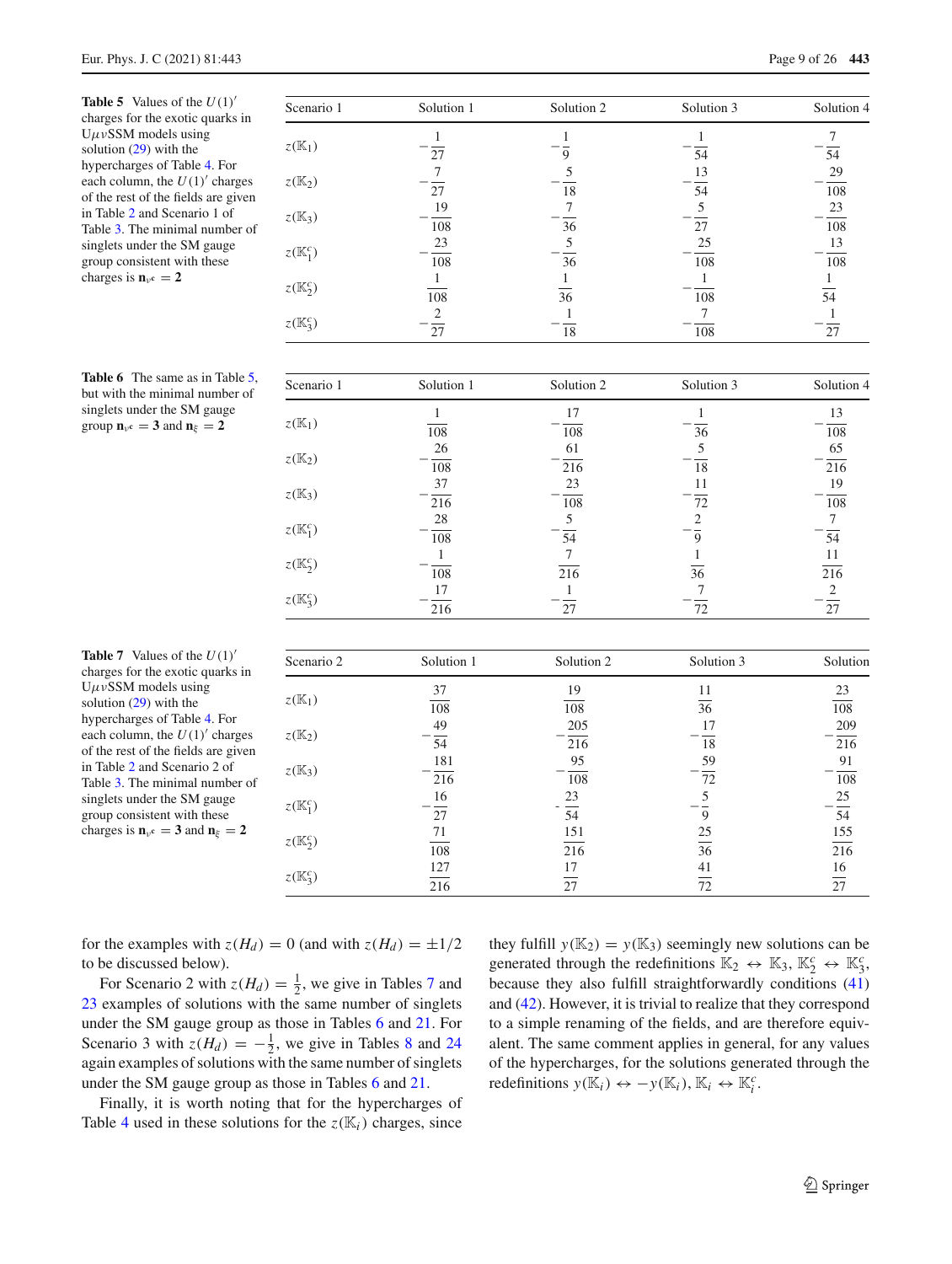<span id="page-9-1"></span>**Table 8** Values of the  $U(1)$ <sup>'</sup> charges for the exotic quarks in UμνSSM models using solution [\(29\)](#page-5-0) with the hypercharges of Table [4.](#page-7-2) For each column, the  $U(1)$ <sup>'</sup> charges of the rest of the fields are given in Table [2](#page-7-0) and Scenario 3 of Table [3.](#page-7-1) The minimal number of singlets under the SM gauge group consistent with these charges is  $\mathbf{n}_{v} = 3$  and  $\mathbf{n}_{\xi} = 2$ 

| Scenario 3          | Solution 1       | Solution 2      | Solution 3 | Solution        |
|---------------------|------------------|-----------------|------------|-----------------|
|                     | 35               | 53              | 13         | 49              |
| $z(\mathbb{K}_1)$   | 108              | 108             | 36         | 108             |
|                     | 23               | 83              |            | 79              |
| $z(\mathbb{K}_2)$   | $\overline{54}$  | 216             | 18         | 216             |
|                     | 107              | 49              | 37         | 53              |
| $z(\mathbb{K}_3)$   | $\overline{216}$ | 108             | 72         | 108             |
|                     | 2                | 13              |            | 11              |
| $z(\mathbb{K}_1^c)$ | 27               | $\overline{54}$ | 9          | $\overline{54}$ |
|                     | 73               | 137             | 23         | 133             |
| $z(\mathbb{K}_2^c)$ | 108              | 216             | 36         | 216             |
|                     | 161              | 19              | 55         | 20              |
| $z(\mathbb{K}_3^c)$ | 216              | 27              | 72         | 27              |

<span id="page-9-2"></span>**Table 9** Values of the  $U(1)$  charges for the SM matter in  $U\mu vSSM$ models using solution [\(29\)](#page-5-0) with the exotic quarks  $\mathbb{R}_{1,2,3}$  and  $\mathbb{R}_{1,2,3}^c$ , and fixing  $z(H_d) = 0, \frac{1}{2}, -\frac{1}{2}$ . These values are independent of the solutions for  $z(F)$ , with *F* denoting the exotic quarks

|          | Scenario 4           | Scenario 5            | Scenario 6          | Scenario 7      |
|----------|----------------------|-----------------------|---------------------|-----------------|
| z(L)     | $\theta$             | $\overline{2}$        | $\overline{c}$      | 4               |
| $z(e^c)$ | $\Omega$             | $^{-1}$               | 1                   | $\overline{2}$  |
| $z(H_u)$ | 4                    | 3                     | $\overline{4}$      | 0               |
| $z(H_d)$ | $\theta$             | $\overline{2}$        | 2                   | 4               |
| $z(Q)$   | 9                    | 18                    | 5<br>18             | $\overline{36}$ |
| $z(u^c)$ | 5<br>$\overline{36}$ | 29<br>$\overline{36}$ | 19<br>36            | 36              |
| $z(d^c)$ | 9                    | 4<br>9                | 2<br>$\overline{9}$ | 18              |

## <span id="page-9-0"></span>4.2 Solutions with exotic quarks  $\hat{\mathbb{K}}$ ,  $\hat{\mathbb{K}}^c$  and  $\hat{\mathbb{D}}$ ,  $\hat{\mathbb{D}}^c$

Let us now move to the solution for the exotic quarks in Eq. [\(30\)](#page-5-1), where one SM vector-like pair of singlets of *SU*(2),  $\hat{\mathbb{K}}$ ,  $\hat{\mathbb{K}}^c$ , and doublets  $\hat{\mathbb{D}}$ ,  $\hat{\mathbb{D}}^c$ , are present. After fixing  $z(v^c)$  as in Table [2,](#page-7-0) the independent charges in this case are  $z(H_d)$ ,  $z(\mathbb{K})$  and  $z(\mathbb{D})$ . If we choose again as a first example the simple case  $z(H_d) = 0$ , then the new charges of the SM matter are shown in Scenario 4 of Table [9.](#page-9-2) For scenarios with non-leptophobic charges, we use  $z(H_d) = \frac{1}{2}, -\frac{1}{2}, -\frac{1}{4}$ , as shown in scenarios 5, 6 and 7 of Table [9,](#page-9-2) respectively.

On the other hand, examples of rational hypercharges fulfilling condition [\(40\)](#page-6-4) are:

$$
(|y(\mathbb{K})|, |y(\mathbb{D})|) = \left(0, \frac{1}{2}\right), \left(\frac{2}{3}, \frac{1}{6}\right). \tag{47}
$$

In Table [10,](#page-9-3) we show the two cases that we will use in this subsection. For the second case with  $y(K) = \frac{2}{3}$  and

quarks K and D using condition [\(40\)](#page-6-4). As discussed in Eq. [\(5\)](#page-3-3),  $y(K_i^c)$  =  $-y(K_i)$  and  $y(\mathbb{D}_i^c) = -y(\mathbb{D}_i)$ . These values are independent of the solutions for  $z(F)$ , with *F* denoting the exotic quarks Case 1 Case 2

<span id="page-9-3"></span>**Table 10** Two examples of values of the hypercharges for the exotic

|                 | Case 1                        | Case 2                                   |
|-----------------|-------------------------------|------------------------------------------|
| $y(\mathbb{K})$ |                               | $\overline{\mathbf{a}}$                  |
| $y(\mathbb{D})$ | $\overline{\phantom{a}}$<br>っ | $\overline{\phantom{a}}$<br><sub>(</sub> |
|                 |                               |                                          |

 $y(\mathbb{D}) = \frac{1}{6}$ , again by similarity with the SM one can use for the exotic quarks  $K^c$  and  $D$  the following notation:  $(y(K^c \equiv T^c), y(\mathbb{D} \equiv \mathbb{Q})) = \left(-\frac{2}{3}, \frac{1}{6}\right).$ 

It is worth noticing here that the possible existence of this extra type of quarks  $\mathbb{D} \equiv \mathbb{Q}$  with the SM hypercharge 1/6, was previously proposed in the context of the  $\mu$ vSSM [\[29](#page-24-3)]. The argument used there was the reinterpretation of the two Higgs doublets as a fourth family of vector-like lepton superfields, with the vector-like quark doublet  $D$  as part of this family. In the present context of  $U \mu v$ SSM models containing an extra  $U(1)'$ , two possibilities arise for these exotic quarks with the same hypercharges as the ordinary quarks: the exotic quarks have different  $U(1)$ <sup>'</sup> charges from the ordinary quarks, or they have the same ones and couple therefore with them. We will show below a model with the latter characteristic.

As in the case of the previous subsection, many models can be built fulfilling all the anomaly cancellation conditions. In the context of Scenario 4, We show in Table [11](#page-10-1) one of those models with the same number of singlets under the SM gauge group as those in Table [5.](#page-8-0) The hypercharges correspond to those of the Case 1 of Table [10.](#page-9-3) Other models with the same number of singlets under the SM gauge group are shown in Table [12,](#page-10-2) imposing the hypercharges of Case 2 of Table [10.](#page-9-3) In all the cases, the values of  $z(K^c)$  and  $z(D^c)$  are automatically fixed by the constraints  $(25)$  and  $(26)$ , respectively.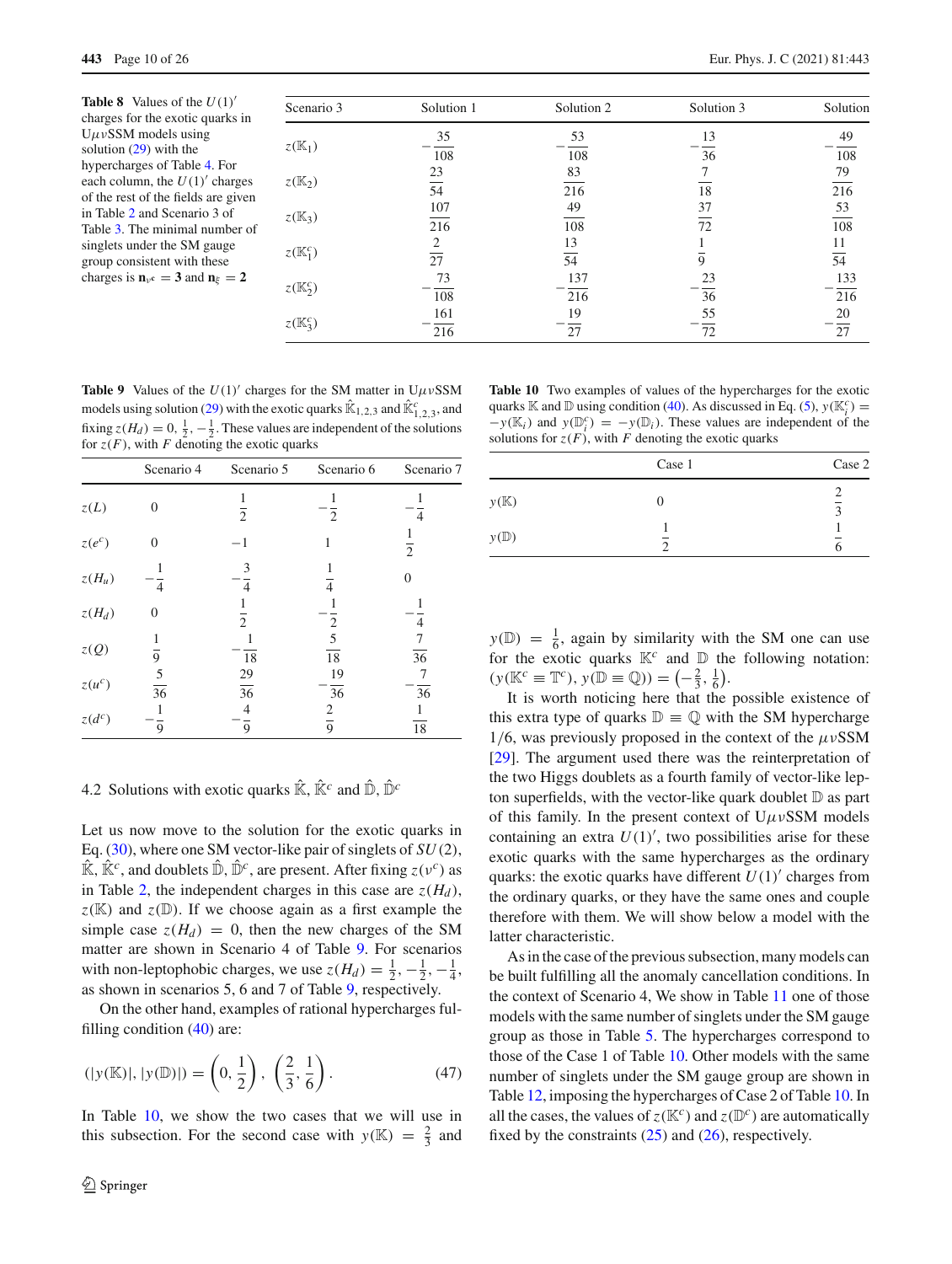<span id="page-10-1"></span>**Table 11** Values of the  $U(1)$  charges for the exotic quarks in  $U\mu\nu$ SSM models using solution [\(30\)](#page-5-1) with the hypercharges shown in Case 1 of Table  $10$ . The  $U(1)$ <sup>'</sup> charges of the rest of the fields are given in Table [2](#page-7-0) and Scenario 4 of Table [9.](#page-9-2) The minimal number of singlets under the SM gauge group consistent with these charges is  $\mathbf{n}_{v} = 2$ 

| Scenario 4        |                      |  |
|-------------------|----------------------|--|
| $z(\mathbb{K})$   | 9                    |  |
| $z(\mathbb{K}^c)$ | 5<br>$\overline{36}$ |  |
| $z(\mathbb{D})$   | 9                    |  |
| $z(\mathbb{D}^c)$ | 5<br>$\overline{36}$ |  |

<span id="page-10-2"></span>**Table 12** The same as in Table [11,](#page-10-1) but for the hypercharges shown in Case 2 of Table [10](#page-9-3)

| Scenario 4        | Solution 1 | Solution 2 |  |
|-------------------|------------|------------|--|
| $z(\mathbb{K})$   | 9          | 11<br>108  |  |
| $z(\mathbb{K}^c)$ | 5<br>36    | 4<br>27    |  |
| $z(\mathbb{D})$   | 9          | 54         |  |
| $z(\mathbb{D}^c)$ | 5<br>36    | 13<br>108  |  |

For Scenario 5 with  $z(H_d) = \frac{1}{2}$ , we show in Tables [25](#page-22-2) and [26](#page-22-3) models with similar characteristics to those given above for Scenario 4 with  $z(H_d) = 0$ . We do the same for scenario 6 with  $z(H_d) = -\frac{1}{2}$ , showing the models in Tables [27](#page-22-4) and [28.](#page-22-5)

Finally, we studied Scenario 7 with  $z(H_d) = -\frac{1}{4}$ . The corresponding models can be found in Tables [29](#page-22-6) and [30.](#page-22-7) It is remarkable that the left column of Table [30](#page-22-7) corresponds to a concrete model with the characteristic discussed above: the SM field  $Q$  and the extra quark doublet  $D$  have all equal gauge charges, since also  $z(Q) = z(\mathbb{D}) = 7/36$ . Therefore, terms are allowed in the superpotential of Eq.  $(12)$  where  $\ddot{Q}$ and  $\hat{\mathbb{D}} = \hat{Q}_4$  are interchanged, i.e. we must add the extra terms

$$
W_{U\mu\nu\text{SSM}}^{\text{extra}} = \lambda'_{i4k} \hat{L}_i \hat{Q}_4 \hat{d}_k^c + Y_{4k}^d \hat{H}_d \hat{Q}_4 \hat{d}_k^c
$$
  
-Y\_{4k}^u \hat{H}\_u \hat{Q}\_4 \hat{u}\_k^c + Y\_{j4k'}^{\mathbb{Q}} \hat{Q}\_j \hat{Q}\_4^c \hat{v}^c\_{k'}. (48)

This model is a  $U(1)'$  extension of the scenario proposed in Ref. [\[29](#page-24-3)] with a fourth family of vector-like quark doublet representation, which due to anomaly cancellation has in addition the pair of singlets of  $SU(2)$ ,  $\hat{\mathbb{K}}$ ,  $\hat{\mathbb{K}}^c$ . Compared to non-SUSY models, this model produces a variety of new decay modes for the vector-like quarks involving the extra scalars present in SUSY, as discussed in Ref. [\[54\]](#page-24-21).

Similar to the discussion above for the other solution of exotic quarks, the solutions that can be generated here through the redefinitions  $y(\mathbb{K}) \leftrightarrow -y(\mathbb{K}), y(\mathbb{D}) \leftrightarrow -y(\mathbb{D}),$  $\mathbb{K} \leftrightarrow \mathbb{K}^c$ ,  $\mathbb{D} \leftrightarrow \mathbb{D}^c$ , are also equivalent.

Let us finally remark that rational solutions for the charges have been used so far in the discussion. This is expected if the  $U(1)'$  is embedded in a simple group, however in general there is no reason for this to hold. As examples of this possibility, we show in Tables [31](#page-23-21) and [32](#page-23-22) models with irrational charges which have the same number of SM singlets as those in Tables [6](#page-8-1) and [21,](#page-21-2) respectively. They correspond to solution [\(30\)](#page-5-1) for the exotic quarks, hypercharges as in Case 2 of Table [10](#page-9-3) and Scenario 4 with  $z(H_d) = 0$ . With these characteristics we have already shown the models in Table [12](#page-10-2) with  $n_{\nu^c} = 2$ . However, for  $n_{\nu^c} = 3$  and the other singlets as in Tables [31](#page-23-21) and [32,](#page-23-22) it is not possible to find rational solutions. The same happens for  $z(H_d) = \pm 1/2$  and also with hypercharges as those of Case 2 of Table [10.](#page-9-3) Nevertheless, we have checked that irrational solutions can be found in all these cases.

Summarizing, in this section we have built explicit models that clearly show that the expected phenomenology can be very diverse, with a variety of exotic quarks, extra singlets and couplings, in addition to the extra  $Z'$ . The next sections are devoted to discuss their impact on the experimental analyses.

## <span id="page-10-0"></span>**5 The scalar potential**

The study of the scalar potential will allow us to discuss the spontaneous breaking of the gauge symmetry of  $U \mu v$ SSM models,  $SU(3) \times SU(2) \times U(1)_Y \times U(1)' \rightarrow SU(3) \times$  $U(1)_{\text{em}}$ . The neutral scalar potential is the sum of three contributions: F-terms, D-terms and soft terms. Working in the framework of a typical low-energy SUSY, and taking first into account the superpotential in Eq.  $(11)$ , the soft terms are given by:

<span id="page-10-3"></span>
$$
- \mathcal{L}_{soft} = \epsilon_{ab} \left( T_{ij}^e H_d^a \tilde{L}_{iL}^b \tilde{\epsilon}_{jR}^* + T_{ij}^d H_d^a \tilde{Q}_{iL}^b \tilde{d}_{jR}^* \right. \left. + T_{ij}^u H_u^b \tilde{Q}_{iL}^a \tilde{u}_{jR}^* + \text{h.c.} \right) \left. + \epsilon_{ab} \left( T_{ijk}^{\lambda} \tilde{L}_{iL}^a \tilde{L}_{jL}^b \tilde{\epsilon}_{kR}^* + T_{ijk}^{\lambda'} \tilde{L}_{iL}^a \tilde{Q}_{jL}^b \tilde{d}_{kR}^* + \text{h.c.} \right) \right. \left. + \epsilon_{ab} \left( T_{ij}^{\lambda'} H_u^b \tilde{L}_{iL}^a \tilde{D}_{jL}^* \tilde{\epsilon}_{kR}^* + T_{ijk}^{\lambda'} \tilde{L}_{iL}^a \tilde{Q}_{jL}^b \tilde{d}_{kR}^* + \text{h.c.} \right) \right. \left. + \left( T_{ij'}^{\kappa} H_u^b \tilde{L}_{iL}^a \tilde{\nu}_{j'R}^* - T_{i'}^{\lambda} \tilde{\nu}_{i'R}^* H_d^d H_u^b + \text{h.c.} \right) \right. \left. + \left( T_{aj'k'}^{\kappa} S_a \tilde{\nu}_{j'R}^* \tilde{\kappa}_{k'R} + T_{a'a\beta}^{\kappa'} N_{a'} S_a S_\beta \right. \left. + T_{i'a''\beta''}^{\kappa} \tilde{\nu}_{i'R}^* \tilde{\kappa}_{j''} + \text{h.c.} \right) + \left( T_{i'j}^{\kappa} \tilde{\nu}_{i'R}^* \tilde{\kappa}_{j} \tilde{\kappa}_{j'}^c + \text{h.c.} \right) \right. \left. + m_{\tilde{\kappa}_{ij}}^2 \tilde{\kappa}_{i}^* \tilde{\kappa}_{j} + m_{\tilde{\kappa}_{ij}}^2 \tilde{\kappa}_{i'}^* \tilde{\kappa}_{j'}^c \right. \left. + m_{S_{a\beta}}^2 S_a^* S_\beta + m_{N_{a'\beta'}}^2 \tilde{Q}_{iL}^a \tilde{Q}_{jL}
$$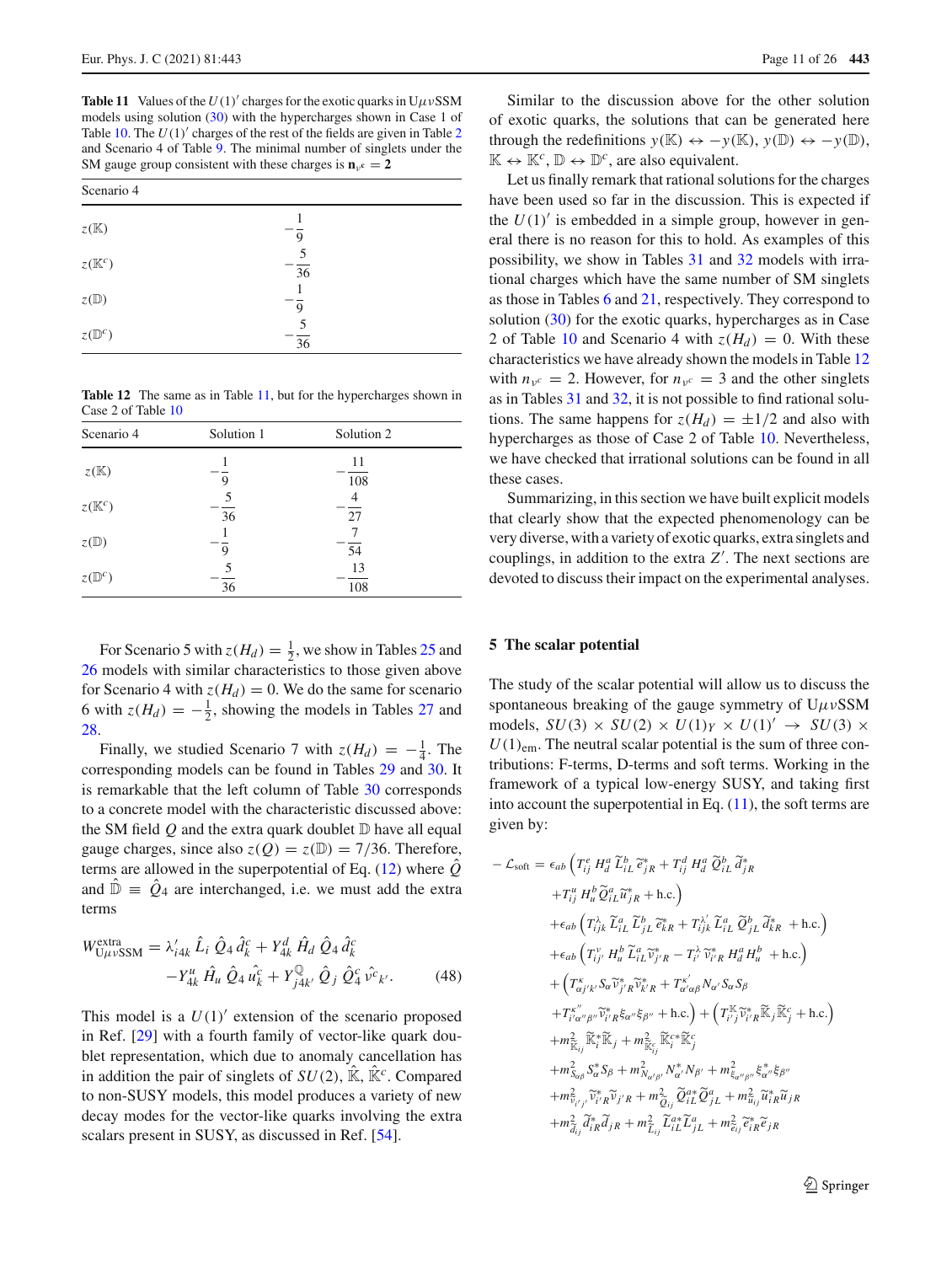$$
+m_{H_d}^2 H_d^{a*} H_d^{a} + m_{H_u}^2 H_u^{a*} H_u^{a*} + \frac{1}{2} \left( M_3 \tilde{g} \tilde{g} + M_2 \tilde{W} \tilde{W} + M_1 \tilde{B}^0 \tilde{B}^0 + M'_1 \tilde{B}^{0'} \tilde{B}^{0'} + \text{h.c.} \right).
$$
\n(49)

In case of following the result based on the breaking of supergravity, that all the soft trilinear parameters are proportional to their corresponding couplings in the superpotential (for a review, see e.g. Ref. [\[55\]](#page-24-22)), one can write

<span id="page-11-1"></span>
$$
T_{ij}^{e} = A_{ij}^{e} Y_{ij}^{e}, \quad T_{ij}^{d} = A_{ij}^{d} Y_{ij}^{d}, \quad T_{ij'}^{u} = A_{ij'}^{u} Y_{ij'}^{u},
$$

$$
T_{ij'}^{v} = A_{ij'}^{v} Y_{ij'}^{v}, \quad T_{i'}^{\lambda} = A_{i'}^{\lambda} \lambda_{i'}, \quad T_{i'j}^{\mathbb{K}} = A_{i'j'}^{\mathbb{K}} Y_{ij}^{\mathbb{K}},
$$

$$
T_{\alpha j'k'}^{k'} = A_{\alpha j'k'}^{k'} \kappa_{\alpha j'k'}, \quad T_{\alpha'\alpha\beta}^{k'} = A_{\alpha'\alpha\beta}^{k'} \kappa_{\alpha'\alpha\beta}^{k'},
$$

$$
T_{i'\alpha''\beta''}^{k''} = A_{i'\alpha''\beta''}^{k''} \kappa_{i'\alpha''\beta''}^{k''}, \tag{50}
$$

where *A* is of the order of one TeV, and the summation convention on repeated indexes does not apply.

For the superpotential in Eq.  $(12)$ , the fifth and sixth lines in Eq. [\(49\)](#page-10-3) must be replaced by:

<span id="page-11-0"></span>
$$
+\left(T_i^{\mathbb{D}}\widetilde{\nu}_{i'R}^*\widetilde{\mathbb{D}}\widetilde{\mathbb{D}}^c + T_{i'}^{\mathbb{K}}\widetilde{\nu}_{i'R}^*\widetilde{\mathbb{K}}\widetilde{\mathbb{K}}^c + \text{h.c.}\right) + m_{\widetilde{\mathbb{D}}}\widetilde{\mathbb{D}}^*\widetilde{\mathbb{D}} + m_{\widetilde{\mathbb{D}}^c}^2\widetilde{\mathbb{D}}^{c*}\widetilde{\mathbb{D}}^c + m_{\widetilde{\mathbb{K}}}^2\widetilde{\mathbb{K}}^*\widetilde{\mathbb{K}} + m_{\widetilde{\mathbb{K}}^c}^2\widetilde{\mathbb{K}}^{c*}\widetilde{\mathbb{K}}^c ,
$$
\n(51)

with

$$
T_{i'}^{\mathbb{D}} = A_{i'}^{\mathbb{D}} Y_{i'}^{\mathbb{D}}, \quad T_{i'}^{\mathbb{K}} = A_{i'}^{\mathbb{K}} Y_{i'}^{\mathbb{K}}.
$$
 (52)

It is worth remarking that because of the  $Z_2$  symmetry present in the superpotential of Eq.  $(10)$  containing the singlet superfields under the SM gauge group of type  $\xi$ , the latter can only appear in pairs in the Lagrangian. As a consequence, if we consider the presence of only one of those superfields or several of them without mixing, it is straightforward to realize that a vanishing VEV for the scalar component  $\xi$ ,  $\langle \xi \rangle = 0$ , is a solution of the minimization equations. Thus the *Z*<sup>2</sup> symmetry is not broken spontaneously, but the other neutral scalars develop in general the following VEVs:

<span id="page-11-2"></span>
$$
\langle H_d^0 \rangle = \frac{v_d}{\sqrt{2}}, \quad \langle H_u^0 \rangle = \frac{v_u}{\sqrt{2}}, \quad \langle \widetilde{v}_{iL} \rangle = \frac{v_{iL}}{\sqrt{2}},
$$
  

$$
\langle \widetilde{v}_{i'R} \rangle = \frac{v_{i'R}}{\sqrt{2}}, \quad \langle S_\alpha \rangle = \frac{v_{\alpha S}}{\sqrt{2}}, \quad \langle N_{\alpha'} \rangle = \frac{v_{\alpha'} N}{\sqrt{2}}.
$$
 (53)

This is a simplifying assumption that will not essentially modify the following discussion, but can be helpful to have either the bosonic or the fermionic components of  $\hat{\xi}$  as WIMP DM, as we will discuss below. In order to study the phenomenology associated to superpotentials  $(11)$  and  $(12)$ , it is enough to consider the simple case of no mixing between generations, as well as in the corresponding soft terms [\(49\)](#page-10-3) and [\(51\)](#page-11-0), respectively, and to assume that only one generation of sneutrinos and of additional singlets under the SM gauge group get VEVs:  $v_L/\sqrt{2}$ ,  $v_R/\sqrt{2}$ ,  $v_S/\sqrt{2}$ ,  $v_N/\sqrt{2}$ . We will use this assumption in what follows. The extension of the

analysis to all generations is straightforward, and the conclusions are similar. The expression of the tree-level neutral scalar potential is then given by:

$$
\langle V^{0} \rangle = \frac{1}{4} \left\{ \frac{1}{8} g_{Z}^{2} \left( |v_{d}|^{2} + |v_{L}|^{2} - |v_{u}|^{2} \right)^{2} \right.\quad + \frac{1}{2} g_{Z'}^{2} \left[ z(H_{d}) |v_{d}|^{2} + z(H_{u}) |v_{u}|^{2} + z(L) |v_{L}|^{2} \right.\quad + z(v^{c}) |v_{R}|^{2} + z(S) |v_{S}|^{2} + z(N) |v_{N}|^{2} \right]^{2}\quad + |Y^{v}|^{2} \left( |v_{u}|^{2} |v_{R}|^{2} + |v_{u}|^{2} |v_{L}|^{2} + |v_{L}|^{2} |v_{R}|^{2} \right)\quad + |\lambda|^{2} \left( |v_{d}|^{2} |v_{u}|^{2} + |v_{R}|^{2} |v_{u}|^{2} + |v_{R}|^{2} |v_{d}|^{2} \right)\quad + |\kappa|^{2} \left( 4 |v_{R}|^{2} |v_{S}|^{2} + |v_{R}|^{4} \right)\quad + |\kappa'|^{2} \left( 4 |v_{S}|^{2} |v_{N}|^{2} + |v_{S}|^{4} \right)\quad + (-\lambda Y^{v*} v_{d} v_{L}^{*} |v_{u}|^{2} - \lambda Y^{v*} v_{d} v_{L}^{*} |v_{R}|^{2} + \text{h.c.} \right)\quad + 2 \left( \kappa Y^{v*} v_{u}^{*} v_{L}^{*} v_{R} v_{S} - \lambda^{*} \kappa v_{u}^{*} v_{d}^{*} v_{S} v_{R} \right.\quad + \kappa^{*} \kappa' (v_{R}^{*})^{2} v_{N} v_{S} + \text{h.c.} \right)\quad + \frac{1}{2} \left( m_{L}^{2} |v_{L}|^{2} + m_{\nu}^{2} |v_{R}|^{2} + m_{\lambda}^{2} |v_{N}|^{2} \right)\quad + m_{S}^{2} |v_{S}|^{2} + m_{H_{d}}^{2} |v_{d}|^{2} + m_{H_{u}}^{2} |v_{u}|^{2} \right)\quad + \frac{1}{2 \sqrt{2}} \left( T^{v} v_{u} v_{L} v_{R} - T^{\lambda} v_{R} v_{
$$

where *g* and *g*<sup> $\prime$ </sup> are the *SU*(2) and *U*(1)*<sub>Y</sub>* gauge couplings estimated at the  $m_Z$  scale by  $e = g \sin \theta_W = g' \cos \theta_W$ ,  $g_Z$ is the  $U(1)$ <sup>'</sup> gauge coupling, and we have defined

$$
g_Z^2 \equiv g^2 + g'^2. \tag{55}
$$

Assuming CP conservation for simplicity, the six minimization conditions with respect to  $v_d$ ,  $v_u$ ,  $v_R$ ,  $v_S$ ,  $v_N$  and  $v_L$ , are respectively:

<span id="page-11-3"></span>
$$
\frac{1}{4}g_{Z}^{2}(v_{d}^{2}+v_{L}^{2}-v_{u}^{2})v_{d}
$$
\n
$$
+g_{Z'}^{2}\left[z(H_{d})v_{d}^{2}+z(H_{u})v_{u}^{2}+z(L)v_{L}^{2}+z(v^{c})v_{R}^{2}\right]
$$
\n
$$
+z(S)v_{S}^{2}+z(N)v_{N}^{2}\left]z(H_{d})v_{d}+\lambda^{2}v_{d}(v_{u}^{2}+v_{R}^{2})
$$
\n
$$
-\lambda Y^{v}v_{L}v_{u}^{2}-\lambda Y^{v}v_{L}v_{R}^{2}-2\lambda \kappa v_{S}v_{u}v_{R}
$$
\n
$$
+2m_{H_{d}}^{2}v_{d}-\sqrt{2}T^{\lambda}v_{R}v_{u}=0,
$$
\n(56)\n
$$
-\frac{1}{4}g_{Z}^{2}(v_{d}^{2}+v_{L}^{2}-v_{u}^{2})v_{u}
$$
\n
$$
+g_{Z'}^{2}\left[z(H_{d})v_{d}^{2}+z(H_{u})v_{u}^{2}+z(L)v_{L}^{2}+z(v^{c})v_{R}^{2}\right]
$$
\n
$$
+z(S)v_{S}^{2}+z(N)v_{N}^{2}\right]z(H_{u})v_{u}
$$
\n
$$
+Y^{v2}v_{u}(v_{L}^{2}+v_{R}^{2})+\lambda^{2}v_{u}(v_{d}^{2}+v_{R}^{2})-2\lambda Y^{v}v_{d}v_{L}v_{u}
$$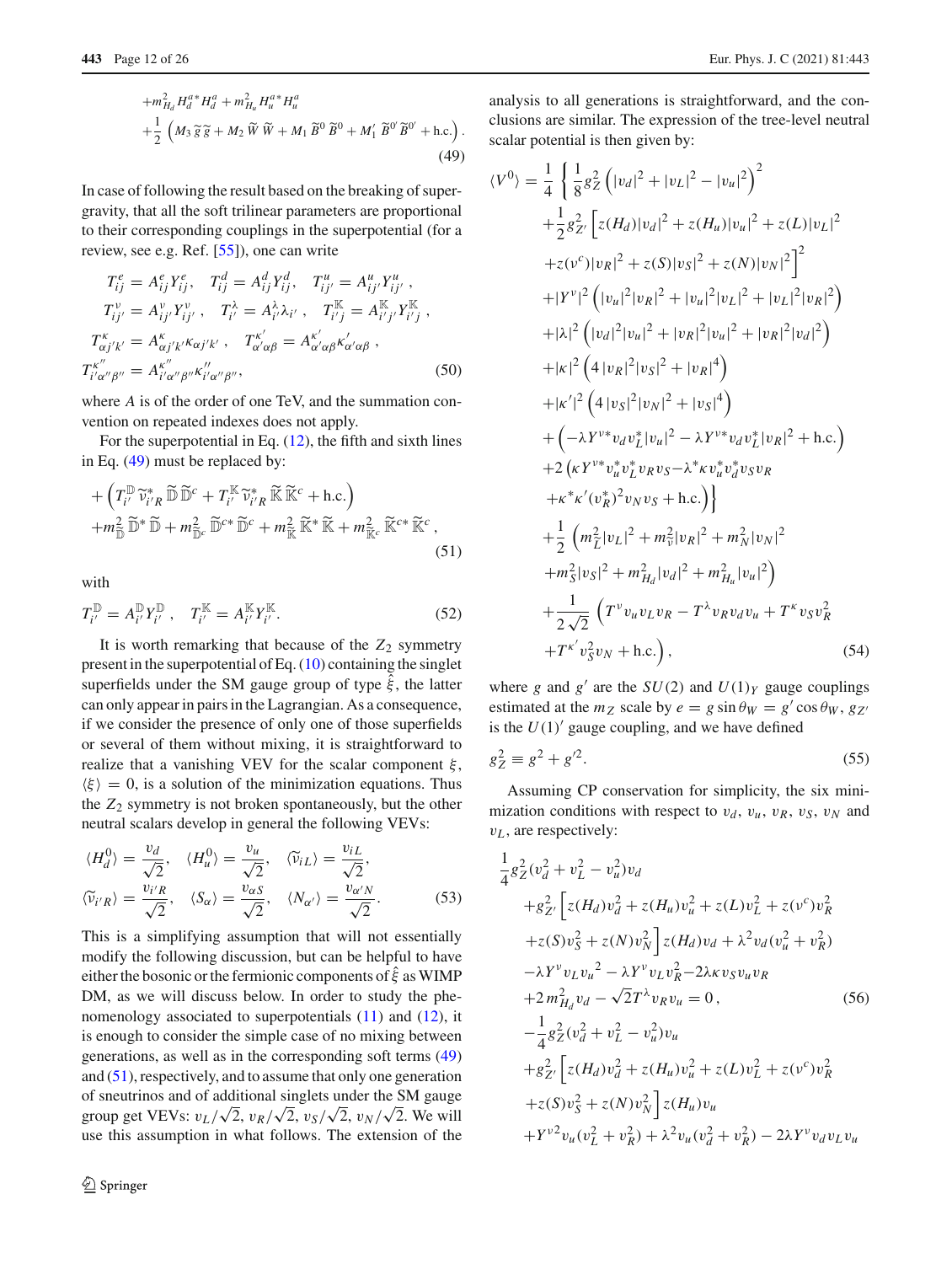<span id="page-12-3"></span>+2
$$
KY^{\nu}v_{L}v_{R}v_{S}-2\lambda\kappa v_{d}v_{S}v_{R}
$$
  
\n+2 $m_{H_{u}}^{2}v_{u} + \sqrt{2}T^{\nu}v_{L}v_{R} - \sqrt{2}T^{\lambda}v_{R}v_{d} = 0,$  (57)  
\n $g_{Z'}^{2} [z(H_{d})v_{d}^{2} + z(H_{u})v_{u}^{2} + z(L)v_{L}^{2} + z(v^{c})v_{R}^{2}$   
\n+ $z(S)v_{S}^{2} + z(N)v_{N}^{2}] z(v^{c})v_{R} + \lambda^{2}v_{R}(v_{d}^{2} + v_{u}^{2})$   
\n+ $\kappa^{2}(4v_{R}v_{S}^{2} + 2v_{R}^{3}) + Y^{\nu^{2}}v_{R}(v_{u}^{2} + v_{L}^{2})$   
\n+ $\kappa^{Y}v_{u}v_{L}v_{S} - 2\lambda Y^{\nu}v_{d}v_{L}v_{R} - \lambda\kappa v_{u}v_{d}v_{S}$   
\n+ $4\kappa\kappa'v_{R}v_{N}v_{S} + 2m_{\tilde{v}}^{2}v_{R} + \sqrt{2}T^{\nu}v_{u}v_{L}$   
\n $-\sqrt{2}T^{\lambda}v_{d}v_{u} + 2\sqrt{2}T^{\kappa}v_{S}v_{R} = 0,$  (58)  
\n $g_{Z'}^{2} [z(H_{d})v_{d}^{2} + z(H_{u})v_{u}^{2} + z(L)v_{L}^{2} + z(v^{c})v_{R}^{2}$   
\n+ $z(S)v_{S}^{2} + z(N)v_{N}^{2}] z(S)v_{S}$   
\n+ $4\kappa^{2}v_{R}^{2}v_{S} + \kappa^{2}(4v_{N}^{2}v_{S} + 2v_{S}^{3})$   
\n+ $2m_{S}^{2}v_{S} + \sqrt{2}T^{\kappa}v_{R}^{2} + 2\sqrt{2}T^{\kappa'}v_{S}v_{N} = 0,$  (59)  
\n $g_{Z'}^{2} [z(H_{d})v_{d}^{2} + z(H_{u})v_{u}^{2} + z(L)v_{L}^{2} + z$ 

Note that apart from the presence of the singlets under the SM gauge group *S* and *N*, these equations are similar to the minimization conditions for the  $\mu \nu$ SSM, where correct EWSB is known to take place  $[5,7,11,12]$  $[5,7,11,12]$  $[5,7,11,12]$  $[5,7,11,12]$  $[5,7,11,12]$ . As in that model, the scale of the soft terms is in the ballpark of one TeV and they induce the EWSB in the  $U\mu vSSM$ . It is also worth noticing that whereas  $v_R$ ,  $v_S$  and  $v_N$  are naturally of the order of TeV, as it happens in the  $\mu \nu$ SSM  $v_L \sim 10^{-4}$  GeV [\[5](#page-23-4)]. This small value of v*L* from its minimization equation is because of the proportional contributions to  $Y^{\nu}$ . These contributions enter through the F-terms and soft terms in the scalar potential (assuming  $T^{\nu} = A^{\nu}Y^{\nu}$  as in Eq. [\(50\)](#page-11-1)), and are small due to the generalized electroweak seesaw discussed in the Introduction that determines  $Y^{\nu} \leq 10^{-6}$ . A simple estimation gives  $v_{iL} \leq m_{\mathcal{D}_i}$ , with  $m_{\mathcal{D}_i} = Y_i^{\nu} v_u / \sqrt{2}$  the Dirac masses for neutrinos. The smallness of the left sneutrino VEVs for a correct description of the neutrino sector, compatible with current data, has been shown in Refs. [\[5](#page-23-4),[7,](#page-23-6)[11](#page-23-10)[–14\]](#page-23-23).

#### <span id="page-12-0"></span>**6 Masses and mass mixings**

The Higgses and left sneutrinos have non-vanishing  $U(1)$ <sup>-</sup> charges, producing therefore the mixing of the SM *Z* boson and the  $Z'$  boson associated to the  $U(1)'$ . The relevant terms of the covariant derivative appearing in the Lagrangian of  $U \mu v$ SSM models are:

$$
D_{\mu} = \partial_{\mu} - ig_Z T_3 Z_{\mu} - ig_{Z'} z(F) Z'_{\mu},\tag{62}
$$

where  $T_3$  is the third component of the isospin. After EWSB, Higgses, left sneutrinos and singlet scalars under the SM gauge group charged under  $U(1)$ <sup>'</sup> acquire VEVs as discussed in Eq. [\(53\)](#page-11-2), giving rise to the following mass-squared matrix:

<span id="page-12-1"></span>
$$
\begin{pmatrix} m_{ZZ}^2 & m_{ZZ'}^2 \\ m_{ZZ'}^2 & m_{Z'Z'}^2 \end{pmatrix},
$$
\n(63)

where the entries are functions of the VEVs, gauge coupling constants and  $U(1)$ <sup>'</sup> charges

<span id="page-12-2"></span>
$$
m_{ZZ}^2 = \frac{1}{4}g_Z^2 v^2,
$$
  
\n
$$
m_{Z'Z'}^2 = g_{Z'}^2 \left[ z(H_u)^2 v_u^2 + z(H_d)^2 v_d^2 + z(L)^2 \sum_i v_{iL}^2 + z(v^c)^2 \sum_{i'} v_{i'K}^2 + z(S)^2 \sum_{\alpha'} v_{\alpha S}^2 + z(N)^2 \sum_{\alpha'} v_{\alpha'N}^2 \right],
$$
  
\n
$$
m_{ZZ'}^2 = \frac{1}{2} g_{Z'} g_Z \left[ z(H_u) v_u^2 - z(H_d) v_d^2 - z(L) \sum_i v_{iL}^2 \right],
$$
  
\n(64)

and we have not included the effect of a potential kinetic mixing which is usually negligible [\[28\]](#page-24-2). Here  $v^2 \equiv v_d^2 + v_u^2 + \sum_i v_{iL}^2 = (2m_W/g)^2 \approx (246 \text{ GeV})^2$ .

As in the SM, this matrix can be diagonalized by a rotation of the fields *Z* and *Z'* around the mixing angle  $\theta_{\text{mix}}$ . Then, the eigenvectors  $Z_1$  and  $Z_2$  are a combination of  $Z$  and  $Z'$ , and the mixing angle is related to the entries of the mass matrix  $(63)$  as

$$
\tan 2\theta_{\text{mix}} = \frac{2m_{ZZ'}^2}{M_{Z'Z'}^2 - M_{ZZ}^2} = \frac{g_{Z'}g_{Z}v^2}{(M_{Z'Z'}^2 - M_{ZZ}^2)} z_{\text{mix}},\tag{65}
$$

where

<span id="page-12-4"></span>
$$
z_{\text{mix}} = z(H_u) \sin^2 \beta - z(H_d) \cos^2 \beta = \frac{z(H_u) \tan^2 \beta - z(H_d)}{\tan^2 \beta + 1}.
$$
\n(66)

Here we have defined tan  $\beta = v_u/v_d$ , and since  $v_{iL} \ll$  $v_d$ ,  $v_u$ , we have also used  $v^2 \approx v_d^2 + v_u^2$ . As we can see, in the limit of large tan  $\beta$ ,  $z_{\text{mix}} \rightarrow z(H_u)$ .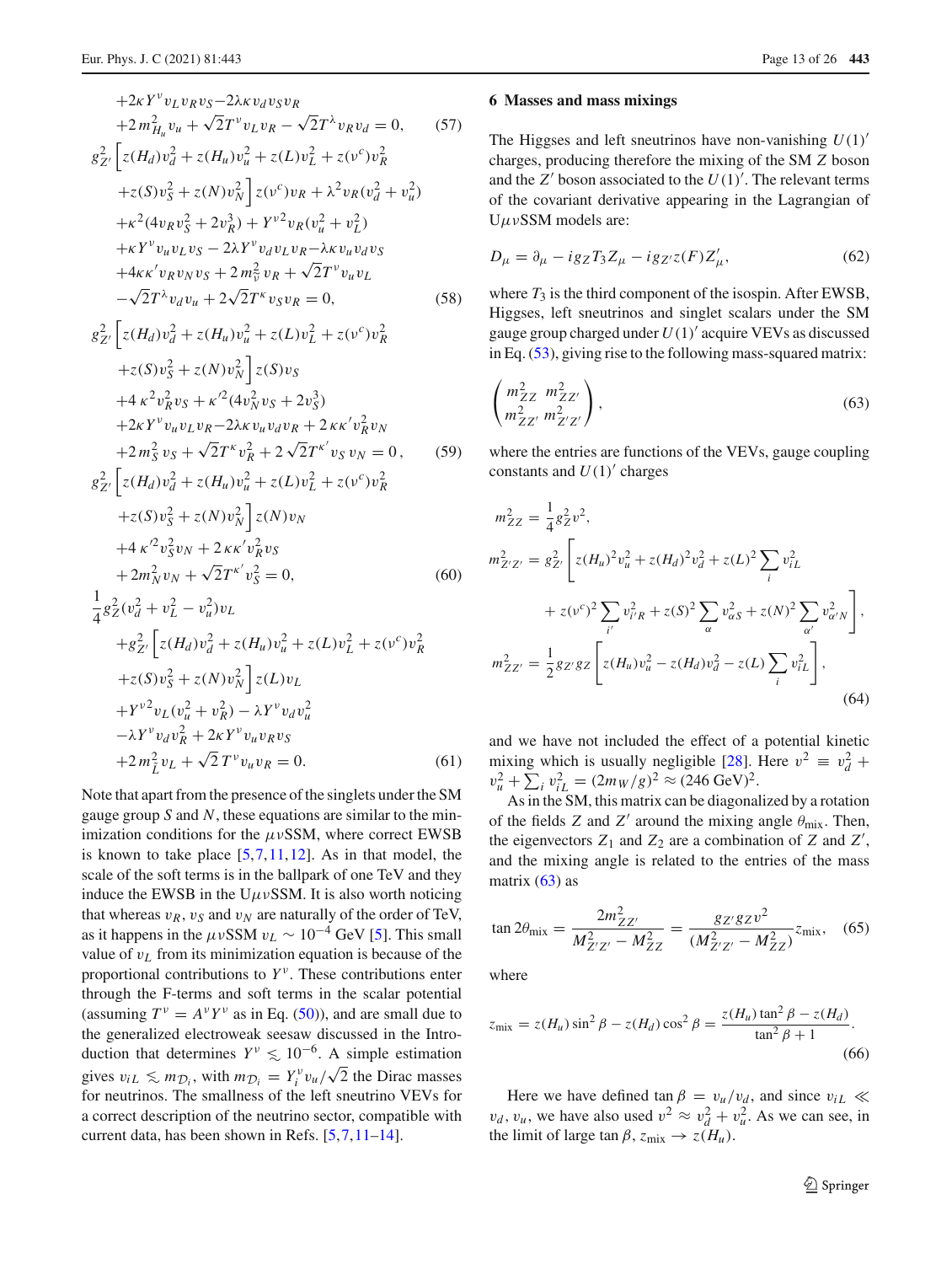|                 | $M'_1$                                                                          | $\overline{0}$ |                          |                                  | 0 $g_{Z'}z(H_d)v_d$ $g_{Z'}z(H_u)v_u$            | $g_{Z'}z(\nu^c)v_R$                              |                          | $g_{Z'}z(S)v_S\ g_{Z'}z(N)v_N$ |      |
|-----------------|---------------------------------------------------------------------------------|----------------|--------------------------|----------------------------------|--------------------------------------------------|--------------------------------------------------|--------------------------|--------------------------------|------|
|                 | $\theta$                                                                        | $M_1$          | $\overline{0}$           | $-\frac{g}{2}v_d$                | $rac{g}{2}v_u$                                   |                                                  |                          | $\theta$                       |      |
|                 | $\Omega$                                                                        | $\overline{0}$ | $M_2$                    | $\frac{g}{2}v_d$                 | $-\frac{g}{2}v_u$                                |                                                  |                          |                                |      |
| $\mathcal{M} =$ | $g_{Z'}z(H_d)v_d - \frac{g'}{2}v_d \frac{g}{2}v_d$                              |                |                          |                                  | $-\frac{1}{\sqrt{2}}v_R$                         |                                                  |                          |                                | (70) |
|                 | $g_{Z'}z(H_u)v_u \frac{g}{2}v_u - \frac{g}{2}v_u - \frac{\lambda}{\sqrt{2}}v_R$ |                |                          |                                  | $\overline{0}$                                   | $-\frac{1}{\sqrt{2}}v_d + \frac{1}{\sqrt{2}}v_L$ |                          |                                |      |
|                 | $g_{Z'}z(v^c)v_R=0$                                                             |                | $\overline{0}$           | $-\frac{\lambda}{\sqrt{2}}v_u$ - | $-\frac{1}{\sqrt{2}}v_d + \frac{1}{\sqrt{2}}v_L$ | $\sqrt{2\kappa}v_S$                              | $\sqrt{2\kappa}v_R$      |                                |      |
|                 | $g_{Z'}z(S)v_S$                                                                 | $\overline{0}$ | $\overline{\phantom{0}}$ | $\theta$                         | $\Omega$                                         | $\sqrt{2\kappa}v_R$                              | $\sqrt{2}\kappa' v_N$    | $\sqrt{2}\kappa' v_S$          |      |
|                 | $g_{Z'}z(N)v_N$                                                                 | $\overline{0}$ | $\Omega$                 | $\Omega$                         |                                                  | $\overline{0}$                                   | $\sqrt{2\kappa}$ ' $v_S$ | $\Omega$                       |      |

There exist strong experimental constraints on how large  $\theta_{\text{mix}}$  can be, mainly stemming from precise measurements of the *Z* boson couplings to fermions performed at the *Z* pole at LEP (see for example Ref. [\[56\]](#page-24-23)). In a realistic scenario, the mixing angle is very small and therefore  $m_{Z_1} \approx m_{Z} \approx m_Z$ ,  $m_{Z_2} \approx m_{Z'Z'} \approx m_{Z'}$  and  $Z_1 \approx Z$ ,  $Z_2 \approx Z'$ . Thus,  $\theta_{\text{mix}}$  can be approximated by:

<span id="page-13-2"></span>
$$
\theta_{\text{mix}} \approx \frac{g_{Z'} g_{Z} v^2}{2(m_{Z'}^2 - m_Z^2)} z_{\text{mix}}.
$$
\n(67)

Let us focus now our attention on the neutralino sector. In  $U\mu\nu$ SSM models, because of the *R*-parity violation the neutralinos, including the extra gaugino, mix with LH and RH neutrinos, and with the other singlets under the SM gauge group. Of course, now we have to be sure that one eigenvalue of this matrix is very small, reproducing the experimental results on neutrino masses.

Working in the basis of 2-component spinors, $3$  the neutral fermions have the flavor composition  $\psi^{0^T}$  =  $((v_L)^{c*} \tilde{Z}^{\prime} \tilde{B}^0 \tilde{W}^0 \tilde{H}_d^0 \tilde{H}_u^0 v_R^* \tilde{S} \tilde{N})$ , and one obtains the mass terms in the Lagrangian,  $-\frac{1}{2}\psi^{0T}m_{\psi^{0}}\psi^{0} + \text{h.c., with}$  $m_{\psi}$  a 9 × 9 (symmetric) neutrino/singlino/neutralino mass matrix

<span id="page-13-1"></span>
$$
m_{\psi^0} = \begin{pmatrix} 0 & m^T \\ m & \mathcal{M} \end{pmatrix}.
$$
 (68)

In this matrix, *m* is a  $8 \times 1$  submatrix containing the mixing of the LH neutrino with the neutralinos, the RH neutrino and the extra singlinos  $\overline{S}$  and  $\overline{N}$ :

$$
m^{T} = \left(g_{Z'Z}(L)v_{L} - \frac{1}{2}g'v_{L}\frac{1}{2}gv_{L} 0 \frac{Y^{v}v_{R}}{\sqrt{2}} \frac{Y^{v}v_{u}}{\sqrt{2}} 0 0\right).
$$
\n(69)

*M* is a  $8 \times 8$  submatrix containing the mixing of the neutralinos with the RH neutrino and the extra singlinos *<sup>S</sup>* and *N* :

It is relevant to note that, similarly to the  $\mu \nu$ SSM, the neutral fermion mass matrix  $m_{\psi}$ <sup>0</sup> has the structure of a generalized electroweak seesaw. Note in this respect that the entries of *M* are of the order of about one TeV. On the contrary, the entries of the matrix *m* are much smaller being determined mainly by the neutrino Yukawa coupling and the left sneutrino VEV, which are very small as discussed above,  $Y^{\nu} \leq 10^{-6}$ ,  $v_L \leq 10^{-4}$  GeV. Thus, as expected we obtain a very small mass for the light neutrino (actually, three small masses in the case of including in the analysis the three generations). This is what happens in some of the models of Sect. [4,](#page-6-0) such as e.g. the one of Table [21,](#page-21-2) where Majorana masses are generated by the present couplings of the singlet under the SM gauge group *S* (see the discussion in Eq. [\(8\)](#page-3-5)).

However, other constructions can give rise to a different phenomenology. For example, the model of Table [6](#page-8-1) leads to a situation similar to that of Refs. [\[27](#page-24-1)[,57](#page-24-24)[,58](#page-24-25)], where four light particles are present because of the absence of Majorana masses for the RH neutrinos (see the discussion below Eq. [\(7\)](#page-3-2)). Thus, this particular extension predicts the existence of two heavy RH neutrinos of the order of TeV, and four light (three active and one sterile) neutrinos.

Finally, we have also performed an estimation of the treelevel mass of the SM-like Higgs in these models. Let us remember that neglecting the mixing of the SM-like Higgs with the right sneutrinos, and the small neutrino Yukawa coupling effects, the expression of the mass in the  $\mu v$ SSM is similar to the one of the NMSSM once we define  $\lambda = \sqrt{\sum_{i'} \lambda_{i'}^2}$ . This is given by the following tree-level expression [\[7\]](#page-23-6):

$$
m_h^2 = m_Z^2 \cos^2 2\beta + (v/\sqrt{2})^2 \lambda^2 \sin^2 2\beta.
$$
 (71)

This mass receives a positive contribution from the  $U(1)$ <sup>-</sup> sector [\[59\]](#page-24-26), in such a way that the tree-level formula for the mass of the SM-like Higgs in  $U\mu v$ SSM models is given by:

$$
m_h^2 = m_Z^2 \cos^2 2\beta + (v/\sqrt{2})^2 \lambda^2 \sin^2 2\beta
$$
  
+ $g_Z v^2 \left[ z(H_u) \cos^2 \beta + z(H_d) \sin^2 \beta \right]^2$ . (72)

<span id="page-13-0"></span> $3$  For a description of the notation used, see Appendix B of Ref. [\[8\]](#page-23-7).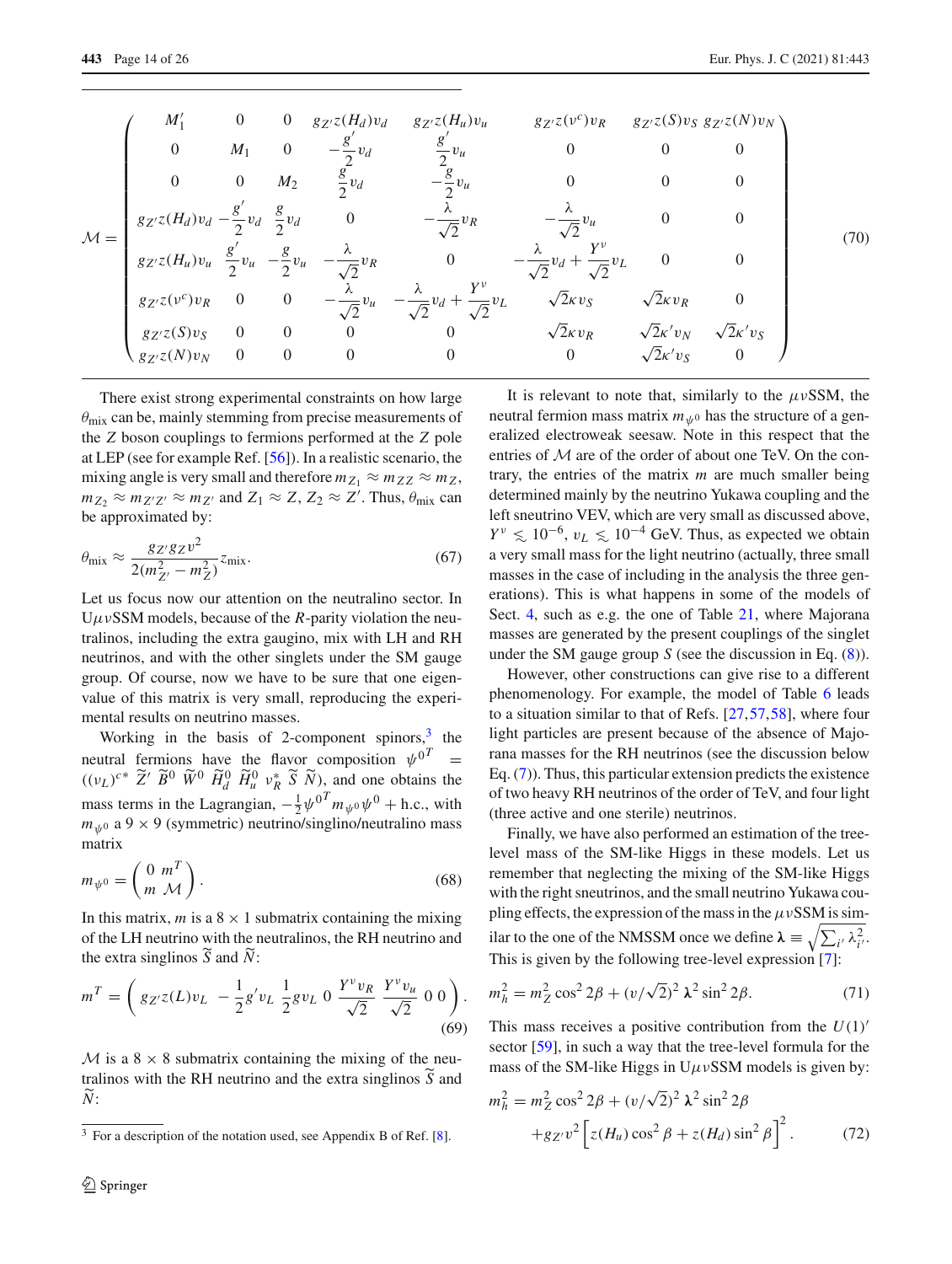Thus, the addition of the  $U(1)'$  gauge group to the  $\mu \nu$ SSM has also the interesting feature of increasing the Higgs mass, relaxing therefore the constraints on SUSY spectra. Note that effects lowering (raising) the tree-level mass appear when the SM-like Higgs mixes with heavier (lighter) right sneutrinos.

## <span id="page-14-0"></span>**7 Present bounds**

Limits on exotic quarks/squarks and Z' masses and couplings arise from direct searches at colliders. In addition, limits on *Z* − *Z*- mixing stem from precision electroweak data. In this section, we will apply them to extract bounds on the parameter space of  $U \mu v$ SSM models.

## <span id="page-14-1"></span>7.1 Constraints from the LHC

As discussed in previous sections, the presence of exotic quarks/squarks in the spectrum of  $U \mu v$ SSM models is mandatory. This type of particles can be produced at the LHC, and in the cases when they do not couple to ordinary quarks it is sensible to assume that they will hadronize inside the detector into color-singlet states, known in the literature as R-hadrons. Thus, bound states of exotic quarks/squarks combined with SM quarks can be produced at the LHC (for a review, see e.g. Ref. [\[60\]](#page-24-27)). Unless these R-hadrons decay via non-renormalizable operators in specific constructions, we expect them to be stable and therefore the current bounds at the LHC on their exotic constituents are of about 1.2 TeV [\[61](#page-24-28)]. In case the new quarks couple to SM quarks, their production (singly or in pairs) and decay gives various signals with multiple *b* and top quarks, see Ref. [\[54\]](#page-24-21). As we know from the discussion of Sect. [2,](#page-3-0) the VEVs of the right sneutrinos  $v_{i'R}$  are crucial to determine the masses of this exotic matter of  $U\mu \nu$ SSM models (see Eq. [\(4\)](#page-3-4)). Thus, values of  $v_{i'R}$ of the order of TeV or larger, obtained from the minimization of the scalar potential (see Eq. [\(58\)](#page-11-3)), can fulfill the current bounds.

Let us now discuss the limits on  $Z'$  masses. A  $Z'$  can be discovered at the LHC through the Drell–Yan production including the following SM final states:  $Z' \rightarrow \ell \ell$  [\[62](#page-25-0)] (with  $\ell = e, \mu$ ),  $Z' \rightarrow jj$  [\[63](#page-25-1)] (with *j* a light quark),  $Z' \rightarrow t\bar{t}$  $[64]$  $[64]$ ,  $Z' \rightarrow WW$   $[65]$  and  $Z' \rightarrow Zh$   $[66]$ . In this subsection, we will study how these limits translate into bounds on the *Z*- mass of UμνSSM models.

For this analysis, we need to know first the Z' decay widths (for a review, see e.g. Ref. [\[67](#page-25-5)]). One can obtain them in the case of Dirac fermions *f* using the following neutral current interactions:

$$
\mathcal{L}_{\text{NC}}^{Z'} = g_{Z'} Z'_{\mu} \sum_{f} \bar{f} \gamma^{\mu} \left[ z(f) P_{L} - z(f^{c}) P_{R} \right] f, \tag{73}
$$

where  $z(f)$  ( $-z(f<sup>c</sup>)$ ) are the *U*(1)<sup> $\prime$ </sup> charges for the left (right) chiral fermions. Then, one is able to obtain the following *Z* decay widths:

<span id="page-14-2"></span>
$$
\Gamma_{Z' \to f\bar{f}} = C_f m_{Z'} \frac{g_{Z'}^2}{24\pi} \left[ z(f)^2 + z(f^c)^2 \right],\tag{74}
$$

where  $C_f$  is the color factor (1 for color singlets and 3 for triplets), and the fermion masses have been neglected (formulas including fermion mass effects can be found in Ref.  $[68]$  $[68]$ ). In this approximation, one finds for the  $Z'$  decays to SM fermions:

<span id="page-14-3"></span>
$$
\sum_{f} \Gamma_{Z' \to f\bar{f}} = m_{Z'} \frac{g_{Z'}^2}{24\pi} \left\{ 9 \left[ z(Q)^2 + z(u^c)^2 \right] + 9 \left[ z(Q)^2 + z(d^c)^2 \right] + 3 \left[ z(L)^2 + z(e^c)^2 \right] + 3z(L)^2 \right\}, \tag{75}
$$

where the last term  $3z(L)^2$  corresponds to the contribution of the LH neutrinos. Although they are in fact mixed with RH neutrinos and neutralinos in the mass matrix discussed in Eq. [\(68\)](#page-13-1), in a good approximation they are almost pure LH neutrinos and the formula [\(74\)](#page-14-2) can be use without the contribution  $z(v^c)$ .

Other *Z'* decays to SM particles are present, although typically with small branching ratios. A pure  $Z'$  has no couplings to *W* bosons, unlike the *Z* in the SM. However, as discussed in Sect. [6](#page-12-0) the  $Z$  and the  $Z'$  are mixed. Thus, the  $Z$  component contained in the mass eigenstates  $Z_{1,2}$  interacts with *W* bosons. The partial decay width of the  $Z_2 \approx Z'$  to a  $W^+W^$ pair can be approximated as

<span id="page-14-4"></span>
$$
\Gamma_{Z' \to W^+W^-} = m_{Z'} \frac{g_Z^2 \theta_{\text{mix}}^2}{192\pi} \left(\frac{m_{Z'}}{m_Z}\right)^4 = m_{Z'} \frac{g_{Z'}^2}{48\pi} z_{\text{mix}}^2. (76)
$$

As expected, it is suppressed by the square of the small mixing angle  $\theta_{\text{mix}} \propto m_Z^2/m_{Z'}^2$  (see Eq. [\(67\)](#page-13-2)), which compensates the huge factor  $(m_{Z'}/m_Z)^4$ . For *Z'* much heavier than the weak and Higgs bosons, we have in the alignment limit

$$
\Gamma_{Z' \to Zh} = \Gamma_{Z' \to W^+ W^-}.\tag{77}
$$

Therefore, these two channels contribute each with  $z_{\text{mix}}^2/2$  to the sum in Eq. [\(75\)](#page-14-3), when computing the total decay width.

The presence of additional channels depends on the spectrum of the models. For example, the decay into *h A*, i.e. the neutral CP-even SM-like Higgs and a CP-odd Higgs (both with doublet-like composition) is allowed if the latter is light enough. In  $U\mu\nu$ SSM models, similar to the case of the  $\mu \nu$ SSM there are seven neutral pseudoscalar states from the mixing between Higgses and sneutrinos. However, the three left sneutrinos are almost decoupled, and we are left with the doublet-like pseudoscalar and the three right sneutrinos contributing to this channel. The latter states can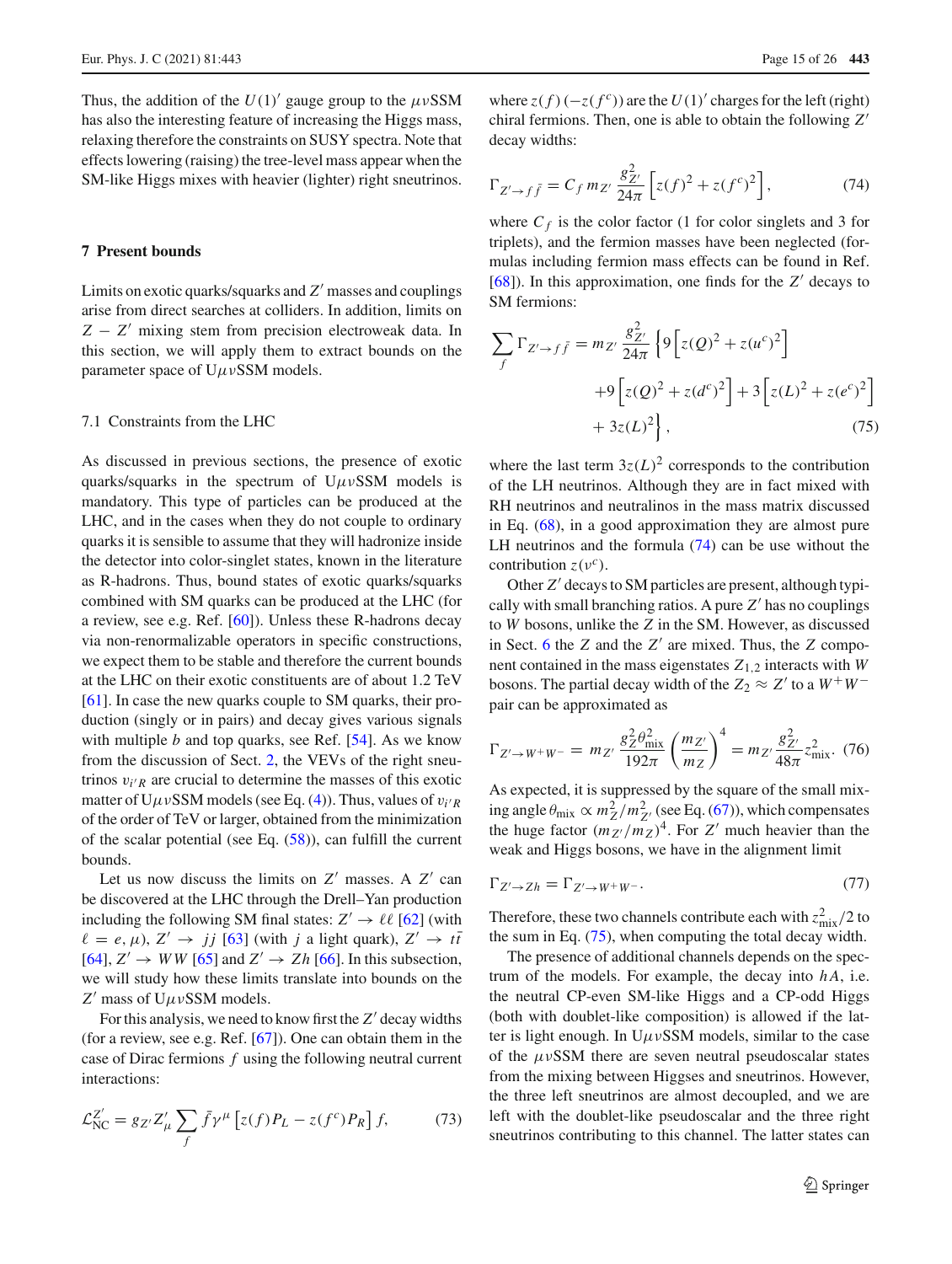be even lighter than the SM-like Higgs [\[6](#page-23-5),[69\]](#page-25-7). The predictions of these scenarios could be constrained with the ATLAS searches [\[70\]](#page-25-8).

Besides, Z' decays into SUSY partners might be kinematically allowed, such as decays into Majorana fermions or sfermions [\[2,](#page-23-24)[68](#page-25-6)[,71](#page-25-9)]. Concerning the latter decays, if the right sneutrinos are light as discussed above, *Z*- decays to a right sneutrino pair can be sizeable. Also the left sneutrinos can be light, as discussed in Refs. [\[8](#page-23-7),[43](#page-24-29),[72\]](#page-25-10), and therefore decays to a left sneutrino pair can be interesting to consider.

In addition, other particles present in  $U\mu\nu$ SSM models might allow other  $Z'$  decays, such as decays into the exotic quarks or into the fermionic partners of the singlets under the SM gauge group. However, we expect their masses to be large enough as not to contribute significantly to the analysis.

The *Z*<sup>'</sup> production cross section depends on the *Z*<sup>'</sup> mass and coupling, as well as on the  $U(1)'$  charges of the quarks. On the other hand, the branching ratios into the SM final states depend on other details of the model. The presence of other decay modes involving new particles as those discussed above reduces the branching ratio into SM final states, relaxing the constraints from those searches. Thus, we will conservatively ignore these other possible decay modes in order to discuss the limits, and therefore we will work with the total decay width  $\Gamma_{Z'}$  given by:

$$
\Gamma_{Z'} = \sum_{f} \Gamma_{Z' \to f\bar{f}} + \Gamma_{Z' \to W^+W^-} + \Gamma_{Z' \to Zh}.
$$
 (78)

The signals involving Z' decay into new particles and their observability will be discussed in the next section.

Since the signals studied here depend only on the  $U(1)$ <sup>'</sup> charges of the SM particles, our analysis will be focused on the seven scenarios built in Tables [3](#page-7-1) and [9](#page-9-2) of Sect. [4](#page-6-0) with different values for these charges.

The branching ratio into SM final states depends on tan  $\beta$ , via the widths  $\Gamma(Z' \to W^+W^-)$  and  $\Gamma(Z' \to Zh)$ , which are proportional to the factor  $z_{\text{mix}}^2$ , see Eq. [\(76\)](#page-14-4). For reference, we will fix tan  $\beta = 2$ . For other values, the mixing angle scales with the factor

<span id="page-15-2"></span>
$$
k_{\theta_{\text{mix}}} \equiv \frac{5}{4z(H_u) - z(H_d)} \frac{z(H_u) \tan^2 \beta - z(H_d)}{\tan^2 \beta + 1},
$$
(79)

shown in Fig. [1](#page-15-0) for the different scenarios. In the limit of large tan  $\beta$ ,  $k_{\theta_{\text{mix}}} \rightarrow 5z(H_u)/(4z(H_u) - z(H_d))$ . The widths  $\Gamma(Z' \to WW)$  and  $\Gamma(Z' \to Zh)$  scale with  $k_{\theta_{\text{mix}}}^2$ . Since these two decay modes are subdominant the Z' branching ratios into fermionic final states practically are independent of β, and the BRs into *W W* and *Z h* approximately scale with  $k_{\theta_{\text{mix}}}^2$ .

Searches for  $Z' \to \ell \ell$  provide the strongest constraints except for scenarios 1 and 4 where the  $Z'$  is leptophobic. The 95% confidence level (CL) upper limit on  $\sigma(pp \to$  $Z'$   $\times$  Br( $Z'$   $\rightarrow$   $\ell\ell$ ) from Ref. [\[62](#page-25-0)] is presented in Fig. [2.](#page-15-1)



<span id="page-15-0"></span>**Fig. 1** Scale factor for the mixing angle  $\theta_{\text{mix}}$ , defined in Eq. [\(79\)](#page-15-2), as a function of tan  $\beta$  in logarithmic scale



<span id="page-15-1"></span>**Fig. 2** Limits on Z' bosons arising from the search in Ref. [\[62](#page-25-0)] in the dilepton final state. Together, we show the cross section predictions for Scenario 2 of Table [3,](#page-7-1) with  $\bar{g}_{Z'} \equiv g_{Z'}$  by definition. For the rest of scenarios the cross sections can be reinterpreted according to [\(80\)](#page-15-3) and Table [13](#page-16-0)

We also show the cross section prediction for Scenario 2 for couplings  $\bar{g}_{Z'} \equiv g_{Z'} = 0, 025, 0, 05, 0, 1, 0.2$ . For other scenarios the cross section predictions in Fig. [2](#page-15-1) can easily be reinterpreted by using the modified coupling

<span id="page-15-3"></span>
$$
\bar{g}_{Z'} = g_{Z'} \times k_0 \left( 1 + k_1 \frac{m_{Z'}}{1 \text{ TeV}} \right),\tag{80}
$$

with  $k_0$  and  $k_1$  given in Table [13.](#page-16-0) Note that because  $k_1 \ll 1$ the mass dependence of this rescaling is very weak.

Limits on the Z' boson mass and couplings for Scenario 1 from dijet [\[63](#page-25-1)[,73](#page-25-11)],  $t\bar{t}$  [\[64](#page-25-2)[,74](#page-25-12)], diboson [\[65](#page-25-3)] and *Zh* [\[66\]](#page-25-4) resonance searches are presented in Fig. [3.](#page-17-1) We show the cross sections times BR for the corresponding final state (shown in the upper left corner of the plots) corresponding to couplings  $\bar{g}_{Z'} = g_{Z'} = 0.2, 0.4, 0.8,$  as a function of the *Z*<sup> $\prime$ </sup> mass. For the remaining scenarios the cross section predictions can be obtained by using  $(80)$  with the values of  $k_0$ ,  $k_1$  given in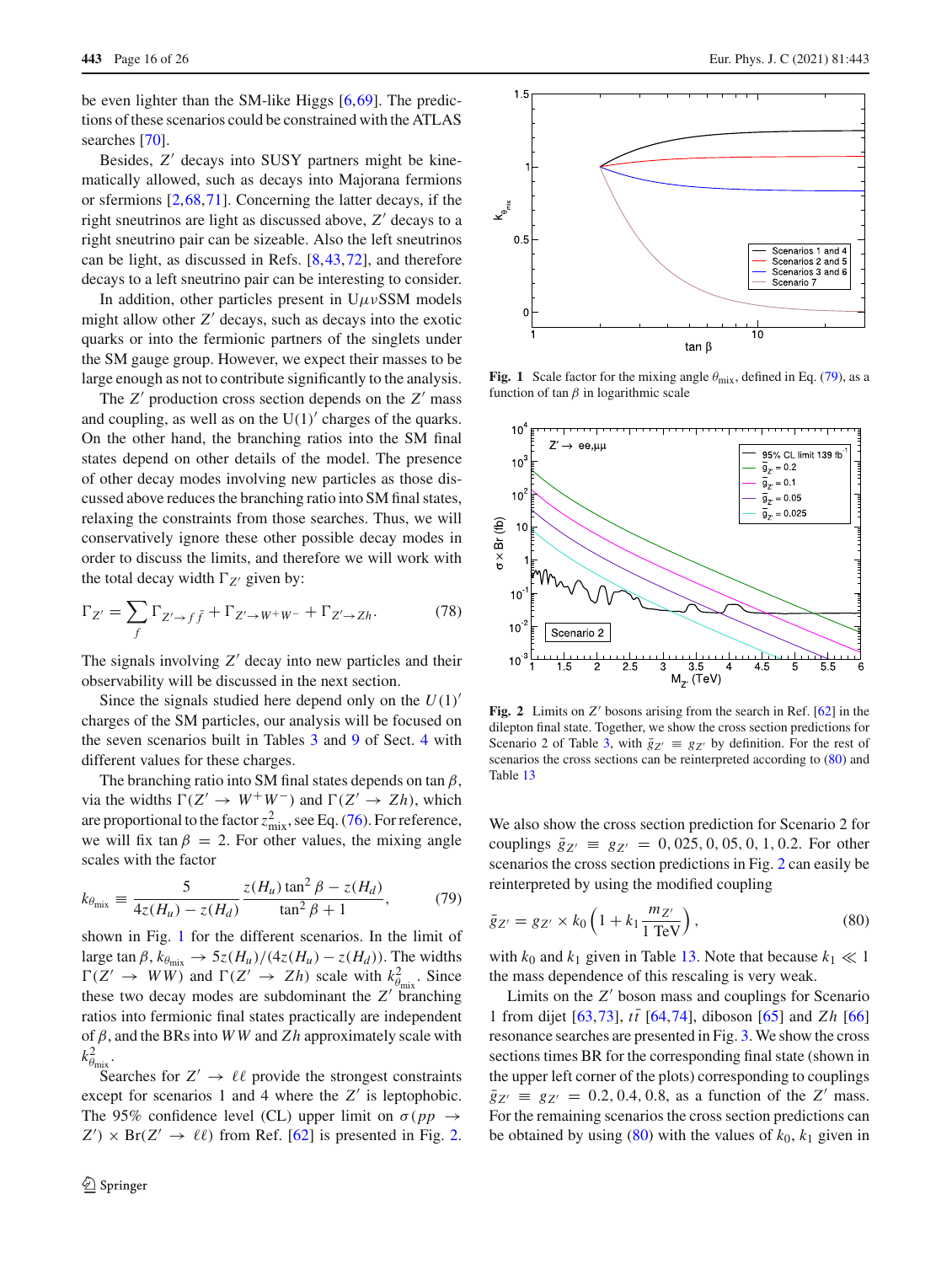|                      | Scenario 3 |          | Scenario 5 |          | Scenario 6 |          | Scenario   |          |
|----------------------|------------|----------|------------|----------|------------|----------|------------|----------|
|                      | $k_0$      | n.       | $\kappa_0$ |          | $\kappa_0$ | N        | $\kappa_0$ | n        |
| $\rho + \rho -$<br>€ | 0.80       | $-0.014$ | 0.97       | $-0.004$ | 0.87       | $-0.008$ | 0.44       | $-0.020$ |

<span id="page-16-0"></span>**Table 13** Numerical factors used to compute the modified coupling  $\bar{g}_{Z'}$  to reinterpret the cross section predictions in Fig. [2](#page-15-1)

Table [14.](#page-17-2) It is found that in most cases this coupling rescaling is almost independent of the  $Z'$  mass in the range of interest, and for the rest the dependence is quite weak. In all cases the strongest constraints result from the diboson and *Zh* final states. As discussed above, for other values of tan  $\beta$  the cross section times BR approximately scales with  $k_{\theta}^2$ .

The direct limits on Z' masses and mixings have implications on the VEVs of the singlets that are required to generate the  $Z'$  mass. Since  $m_{ZZ'}$  in Eq. [\(64\)](#page-12-2) approximately equals the *Z'* mass, we can write

$$
\sqrt{\sum_{i'} v_{i'R}^2 + 4 \sum_{\alpha} v_{\alpha S}^2 + 16 \sum_{\alpha'} v_{\alpha' N}^2} \approx \frac{4m_{Z'}}{g_{Z'}},
$$
 (81)

where we have neglected the small contributions from the Higgs and left sneutrino VEVs, and used for the  $U(1)$ <sup>'</sup> charges of the singlets under the SM gauge group the result of Table [2.](#page-7-0) The sum within the square root is easily dominated by the last two terms (specially the last one), for example under either of these conditions allowed by the minimization equations [\(58–](#page-11-3)[60\)](#page-12-3):

- (i) all VEVs are of similar order,  $v_{i'R} \sim v_{\alpha S} \sim v_{\alpha' N} \equiv v_N$ , and the number of each type of singlets is similar,  $n<sub>v</sub>$ <sup>*c*</sup> ∼  $n_S \sim n_N \equiv n_N$  (as typically obtained in the models of Appendix [6\)](#page-20-1);
- (ii) there is a hierarchy in the VEVs  $v_{i'R} \ll v_{\alpha S} \sim v_{\alpha' N} \equiv$  $v_N$ .

In such case, the number of each type of singlets is

<span id="page-16-1"></span>
$$
n_N \sim \left(\frac{m_{Z'}}{g_{Z'}v_N}\right)^2.
$$
 (82)

For leptophobic scenarios  $v_N$  is naturally at the TeV scale. Let us select for Scenario 1 the masses  $M_{Z'} \simeq 1.2, 2.5, 3.3$  TeV, and  $g_{Z'} \simeq 0.2, 0.4, 0.8$  as the corresponding upper limits for the gauge couplings allowed for these masses by direct searches. The above equation implies that e.g. for VEVs of the order of 3 TeV one needs at least a number of singlets  $n_N \sim 4, 4, 2$  to give the *Z*' boson its mass. These results are similar for Scenario 4. Therefore in these cases, unlike the non-leptophobic scenarios discussed below, the number of singlets under the SM gauge group can be small with all VEVs of the order of TeV or below. In particular, note that  $v_{i'R}$  can be much smaller than  $v_{\alpha' N}$ , thus allowing for scalars at the electroweak scale with a TeV-scale Z' boson.

Notice also that in models where neither of the above conditions (i), (ii) hold, the VEVs and/or the number of singlets required are larger. An example are the scenarios without singlets of the type *N* and *S*, as those shown in Tables of Sect. [4](#page-6-0) and Appendix A.2. Then, Eq. [\(82\)](#page-16-1) must be replaced by

$$
n_{\nu^c} \sim \left(\frac{4m_{Z'}}{g_{Z'}v_R}\right)^2,\tag{83}
$$

implying that a large number of RH neutrinos is required for the masses and couplings discussed above. Alternatively, if  $v_R \sim 10$  TeV, then  $n_{\nu^c} \sim 4$ , 4, 2 is sufficient. Let us point out that one can obtain this VEV hierarchy without increasing an order of magnitude the values of the soft terms. As can be straightforwardly deduced from the minimization equations, it is in fact sufficient to decrease an order of magnitude the  $λ, κ, Y<sup>ν</sup>$  couplings, i.e. to values  $λ, κ \sim 0.1$  and  $Y<sup>ν</sup> ≤ 10<sup>-8</sup>$ . This is because the relevant quantities from the superpotential are the products  $\lambda v_R$ ,  $\kappa v_R$  and  $Y^v v_R$ .

The stringent limits on the mass and mixing of general (non leptophobic)  $Z'$  bosons imply that the VEVs of (at least some of) the scalar singlets are well above the TeV scale, unless there are a large number of singlets present. Selecting for Scenario 2 the masses  $M_{Z'} \simeq 2.5, 3.9, 4.5, 5.3$  TeV and the corresponding  $g_{Z'} \simeq 0.025, 0.05, 0.1, 0.2$  upper limits for the gauge couplings allowed by direct searches, Eq. [\(82\)](#page-16-1) implies that e.g. for a VEV of the order of 5 TeV one needs at least a number of *N* singlets  $n_N \sim 400, 244, 81, 28$ , respectively, to give the  $Z'$  boson its mass. Slightly more fields are required for the other (non-leptophobic) scenarios of Table [13.](#page-16-0) [4](#page-16-2)

As mentioned above, alternatively we can reduce the number of fields required allowing a hierarchy between the VEVs of the singlets under the SM gauge group. For example, with *v<sub>N</sub>*  $\geq 10$  TeV, Eq. [\(82\)](#page-16-1) can be fulfilled with *n<sub>N</sub>* ∼ 10 for the cases of masses and couplings discussed above, whereas v*R* stays in the order of one TeV. To obtain this hierarchy without increasing an order of magnitude the soft terms associated to the fields with larger VEVs, *S* and *N*, it is sufficient to

<span id="page-16-2"></span><sup>4</sup> Although this number of singlets may seem too big, let us remind the situation in string constructions where typically there is a large number of singlet fields. For example, in Ref. [\[75\]](#page-25-13) where a SM modellike construction from orbifolds was obtained, the number of singlets at low energy is 33. Also, this number is as large as 196 in the D-brane constructions discussed in Ref. [\[76](#page-25-14)].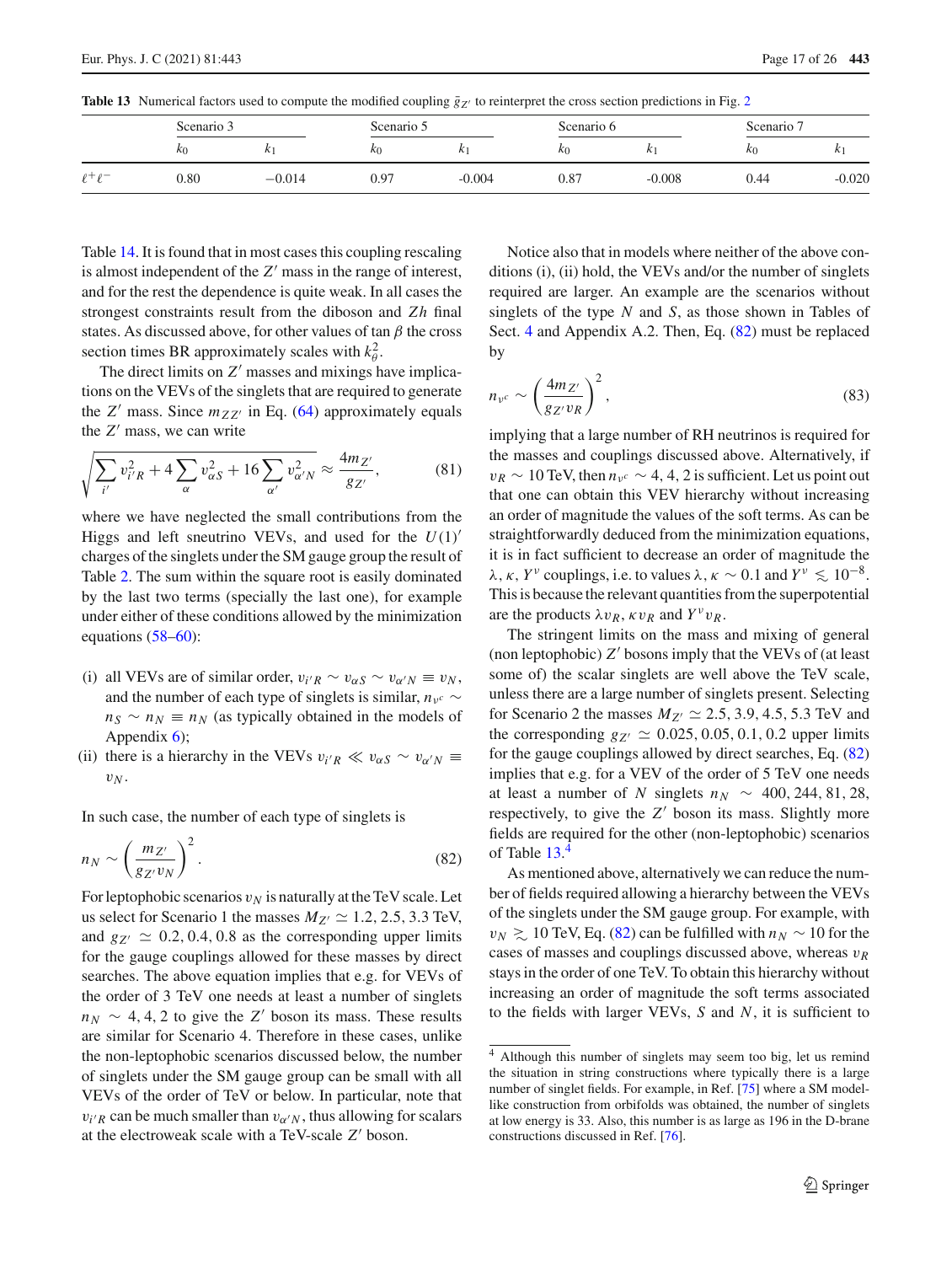



<span id="page-17-1"></span>**Fig. 3** Limits on Z' bosons arising from searches in several final states: dijets  $[63,73]$  $[63,73]$  $[63,73]$  (top left),  $t\bar{t}$   $[64,74]$  $[64,74]$  $[64,74]$  (top right), *WW*  $[65]$  (bottom left) and *Zh* [\[66\]](#page-25-4) (bottom right). Together, we show the cross section pre-

dictions for Scenario 1, with  $\bar{g}_{Z'} \equiv g_{Z'}$  by definition. For the rest of scenarios the cross sections can be reinterpreted according to [\(80\)](#page-15-3) and Table [14](#page-17-2)

<span id="page-17-2"></span>

| <b>Table 14</b> Numerical factors<br>used to compute the modified   |            |               | Scenario 2       | Scenario 3 |                | Scenario 4 |                |               | Scenario 5     | Scenario 6 |                  | Scenario 7 |                |
|---------------------------------------------------------------------|------------|---------------|------------------|------------|----------------|------------|----------------|---------------|----------------|------------|------------------|------------|----------------|
| coupling $\bar{g}_{Z'}$ to reinterpret the                          |            | $k_0$         | k <sub>1</sub>   | $k_0$      | k <sub>1</sub> | $k_0$      | K <sub>1</sub> | K۵            | k <sub>1</sub> | $k_{0}$    | K <sub>1</sub>   | K۵         | k <sub>1</sub> |
| cross section predictions in<br>Fig. 3. For the entries marked      | IJ         | $3.6 \quad 0$ |                  | 1.8        |                | 1.09       | $-0.019$       | $3.3 \quad 0$ |                | 2.2        |                  | 1.1        | $-0.013$       |
| with vanishing $k_1$ the scaling is                                 | $t\bar{t}$ | 3.3           | $\theta$         | 1.3        | $\Omega$       | 0.75       | $-0.018$       | 2.8           | $\theta$       | 1.8        |                  | 0.86       | $-0.015$       |
| practically independent of the<br>mass within the range of interest | WW, Zh     | 2.5           | $\left( \right)$ | 0.93       | - ()           | 0.95       | $-0.019$       | 2.7           |                | 0.34       | $\left( \right)$ | 0.17       | $-0.013$       |

decrease an order of magnitude the corresponding couplings to values  $\kappa$ ,  $\kappa' \sim 0.1$ , since now the relevant quantities from the superpotential are the products  $\kappa v_{\alpha S}$  and  $\kappa' v_{\alpha' N}$ .

#### <span id="page-17-0"></span>7.2 Indirect limits

The *Z* − *Z*<sup> $\prime$ </sup> mixing angle  $\theta_{\text{mix}}$  is constrained by the precise measurements of fermion couplings, in particular at LEP, and by the relation between the *W* and *Z* boson masses. As we will see, for *Z*<sup>*'*</sup> boson masses of several TeV these limits are basically ineffective compared to those from direct searches.

For illustration we will select a reference mass  $M_{Z'} = 2.5$ TeV as example. For the coupling  $g_{Z'}$  we use the 95% upper limit allowed for this  $Z'$  mass by direct searches, as discussed in the previous subsection, for each scenario. Table [15](#page-18-1) collects these values of  $g_{Z'}$ , the factor  $z_{mix}$  defined in Eq. [\(66\)](#page-12-4) for tan  $\beta = 2$ , and the resulting  $\theta_{\text{mix}}$ .

The mass of the  $Z_1 \approx Z_2$  gauge boson resulting from the diagonalisation of the  $2 \times 2$  matrix [\(63\)](#page-12-1) is given by

<span id="page-17-3"></span>
$$
m_Z^2 \approx m_{ZZ}^2 (1 - \delta_{\text{mix}}),\tag{84}
$$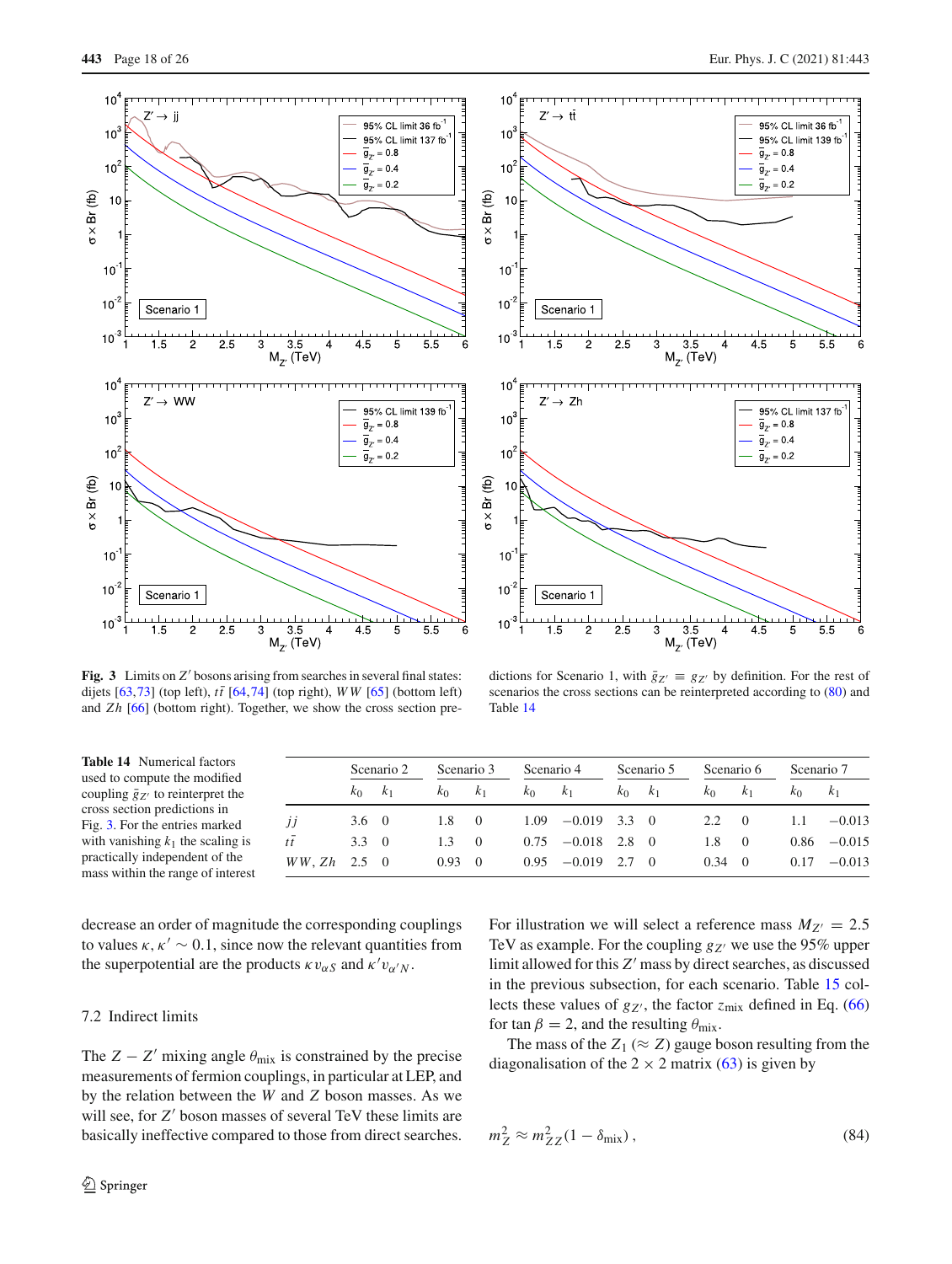<span id="page-18-1"></span>**Table 15** Summary of 95% CL upper limits on *Z*<sup> $\prime$ </sup> coupling for  $m_{Z'} = 2.5$  TeV (second column) and  $z_{mix}$  factors (third column) in each scenario. The resulting  $Z - Z'$  mixing angle and relative contribution to the *Z* boson mass are given in the fourth and fifth columns, respectively

| Scenario                    | $g_{Z'}$ | $z_{\rm mix}$ | $\theta_{\rm mix}$    | $\delta_{\rm mix}$   |
|-----------------------------|----------|---------------|-----------------------|----------------------|
| $\overline{1}$              | 0.5      | $-0.2$        | $-3.6 \times 10^{-4}$ | $9.7 \times 10^{-5}$ |
| $\mathcal{D}_{\mathcal{L}}$ | 0.024    | $-0.7$        | $-6.0 \times 10^{-5}$ | $2.8 \times 10^{-6}$ |
| 3                           | 0.019    | 0.3           | $2.0 \times 10^{-5}$  | $3.1 \times 10^{-7}$ |
| $\overline{4}$              | 0.45     | $-0.2$        | $-3.2 \times 10^{-4}$ | $7.9 \times 10^{-5}$ |
| .5                          | 0.023    | $-0.7$        | $-5.8 \times 10^{-5}$ | $2.5 \times 10^{-6}$ |
| 6                           | 0.020    | 0.3           | $2.2 \times 10^{-5}$  | $3.7 \times 10^{-7}$ |
| 7                           | 0.010    | 0.05          | $1.8 \times 10^{-7}$  | $2.4 \times 10^{-9}$ |
|                             |          |               |                       |                      |

where  $m_{ZZ}^2 = (m_W/c_W)^2$  at the tree level, with  $c_W \equiv$  $\cos \theta_W$ , and the correction due to mixing is

$$
\delta_{\text{mix}} = 2 \left( \frac{g_{Z'}}{g_Z} \right) \theta_{\text{mix}} z_{\text{mix}}.
$$
\n(85)

The numerical value of this correction for the examples selected is given in the last column of Table [15.](#page-18-1) The impact of this correction can be assessed by the parameter [\[45\]](#page-24-14)

$$
\rho_0 \equiv \frac{m_W^2}{m_Z^2 c_W^2 \hat{\rho}},\tag{86}
$$

where  $\hat{\rho}$  takes into account radiative corrections to the SM tree-level relation  $m_W = m_Z c_W$ . As a result of a global fit,  $\rho_0 = 1.00038 \pm 0.00020$  [\[45](#page-24-14)]. From Eq. [\(84\)](#page-17-3), we have  $\rho_0 = 1 + \delta_{\text{mix}}$ , therefore the values of  $\delta_{\text{mix}}$  in Table [15](#page-18-1) are well in agreement with experimental data.

The mixing also induces modifications of the fermion couplings with respect to the predictions of the  $SU(2) \times U(1)_Y$ theory. Writing the SM neutral current Lagrangian as

$$
\mathcal{L}_{\text{NC}}^Z = g_Z Z_\mu \sum_f \bar{f} \gamma^\mu \left( c_L^f P_L + c_R^f P_R \right) f,\tag{87}
$$

the corrections are  $c_{L,R}^f \rightarrow c_{L,R}^f + \delta c_{L,R}^f$ , with

<span id="page-18-2"></span>
$$
\delta c_L^f = -\frac{\delta_{\text{mix}}}{2z_{\text{mix}}} z(f) , \quad \delta c_R^f = \frac{\delta_{\text{mix}}}{2z_{\text{mix}}} z(f^c). \tag{88}
$$

For charged leptons the  $Z - Z'$  mixing contributions to the vector and axial couplings  $c_V^f = (c_L^f + c_R^f)/2$  and  $c_A^f =$  $(c_L^f - c_R^f)/2$ , respectively, are  $|\delta c_{V,A}^f| \le 1.4 \times 10^{-6}$ , i.e. three orders of magnitude below the current precision [\[45](#page-24-14)]. (Note that for the leptophobic scenarios where  $g_{Z'}$  can be larger the corrections to lepton couplings identically vanish.) For the quarks the corrections are of the order of  $10^{-5}$ . The impact of these contributions in *Z*-pole observables  $R_b$ ,  $R_c$ ,  $A_{\text{FB}}^b$ ,  $A_{\text{FB}}^c$ , can be investigated by writing [\[77](#page-25-15)]

$$
R_b = R_b^{\rm SM} \left[ 1 - 1.81 \delta c_L^b + 0.33 \delta c_R^b - 0.42 \delta c_L^c + 0.19 \delta c_R^c \right],
$$

$$
A_{\text{FB}}^b = A_{\text{FB}}^{b,\text{SM}} [1 - 0.16\delta c_L^b - 0.88\delta c_R^b],
$$
  
\n
$$
R_c = R_c^{\text{SM}} [1 + 0.50\delta c_L^b - 0.091\delta c_R^b + 2.0\delta c_L^c - 0.89\delta c_R^c],
$$
  
\n
$$
A_{\text{FB}}^c = A_{\text{FB}}^{c,\text{SM}} [1 + 1.2\delta c_L^c + 2.7\delta c_R^c],
$$
\n(89)

where we label the SM predictions with the 'SM' superscript. These expansions only assume that the corrections to the *b* and *c* couplings given by [\(88\)](#page-18-2) are small, as is our case. We present in Table [16](#page-19-1) the SM predictions and experimental measurements for these quantities [\[45\]](#page-24-14), as well as the corrections in scenarios 1 and 4, with the input values summarised in Table [15.](#page-18-1) As it can be observed, the contributions arising from the  $Z - Z'$  mixing are in all cases much smaller than the experimental and theoretical uncertainties.

## <span id="page-18-0"></span>**8 Phenomenological prospects**

Once we have shown in the previous section that  $U \mu vSSM$ models are phenomenologically viable, with reasonable lower bounds on the Z' mass that depend on the parameter space analyzed, let us now discuss other type of signals that could be relevant for its detection.

The *Z'* boson can produce quite characteristic signals when decaying to sparticle pairs. In this discussion we focus on leptophobic *Z'* bosons with  $z(H_d) = 0$ , because otherwise the  $Z' \rightarrow e^+e^-$  and  $Z' \rightarrow \mu^+\mu^-$  signals that are already seeked for at the LHC would be the most visible ones. The decays into weakly-interacting SUSY particles pose a special interest because in some regions of the parameter space they could produce the most prominent signals. We can have the following ones:

- $Z' \rightarrow \tilde{\nu}_{i'R} \tilde{\nu}_{j'R}$ , with  $\tilde{\nu}_{i'R}$  and  $\tilde{\nu}_{j'R}$  decaying into lighter  $\tilde{v}^c$  or weak bosons, which ultimately decay into quarks. These signals produce two or more massive multipronged jets [\[78\]](#page-25-16) that can be pinpointed with suitable tools [\[79](#page-25-17)]. On the other hand, the direct production of these neutral particles is quite suppressed by their small coupling to the SM particles. The potential of a generic search to detect massive dijet signals in this context will be presented elsewhere [\[80](#page-25-18)].
- $Z' \rightarrow \tilde{\chi}_1^+ \tilde{\chi}_1^-$ ,  $\tilde{\chi}_2^0 \tilde{\chi}_2^0$ , with the MSSM-like decays  $\tilde{\chi}_1^{\pm} \rightarrow$ <br>  $\ell^{\pm} \nu \tilde{\chi}_1^0$ ,  $\tilde{\chi}_2^0 \rightarrow \ell^+ \ell^- \tilde{\chi}_1^0$  and RPV decay of the lightest neutralino  $\tilde{\chi}_1^0 \rightarrow \nu \nu$  yielding missing energy. This type of signals has been studied in the context of DM models, with neutral heavy leptons  $N_{1,2}$  and a charged lepton  $E_1^{\pm}$  in the place of  $\tilde{\chi}_{1,2}$  and  $\tilde{\chi}_1^{\pm}$ , respectively. From the results in Ref. [\[81\]](#page-25-19), one can see that there are regions in the parameter space where the  $Z'$ -mediated signals are more significant than the direct production of  $\tilde{\chi}_{1,2}^{\pm}$  and  $\tilde{\chi}_2^0$  pairs.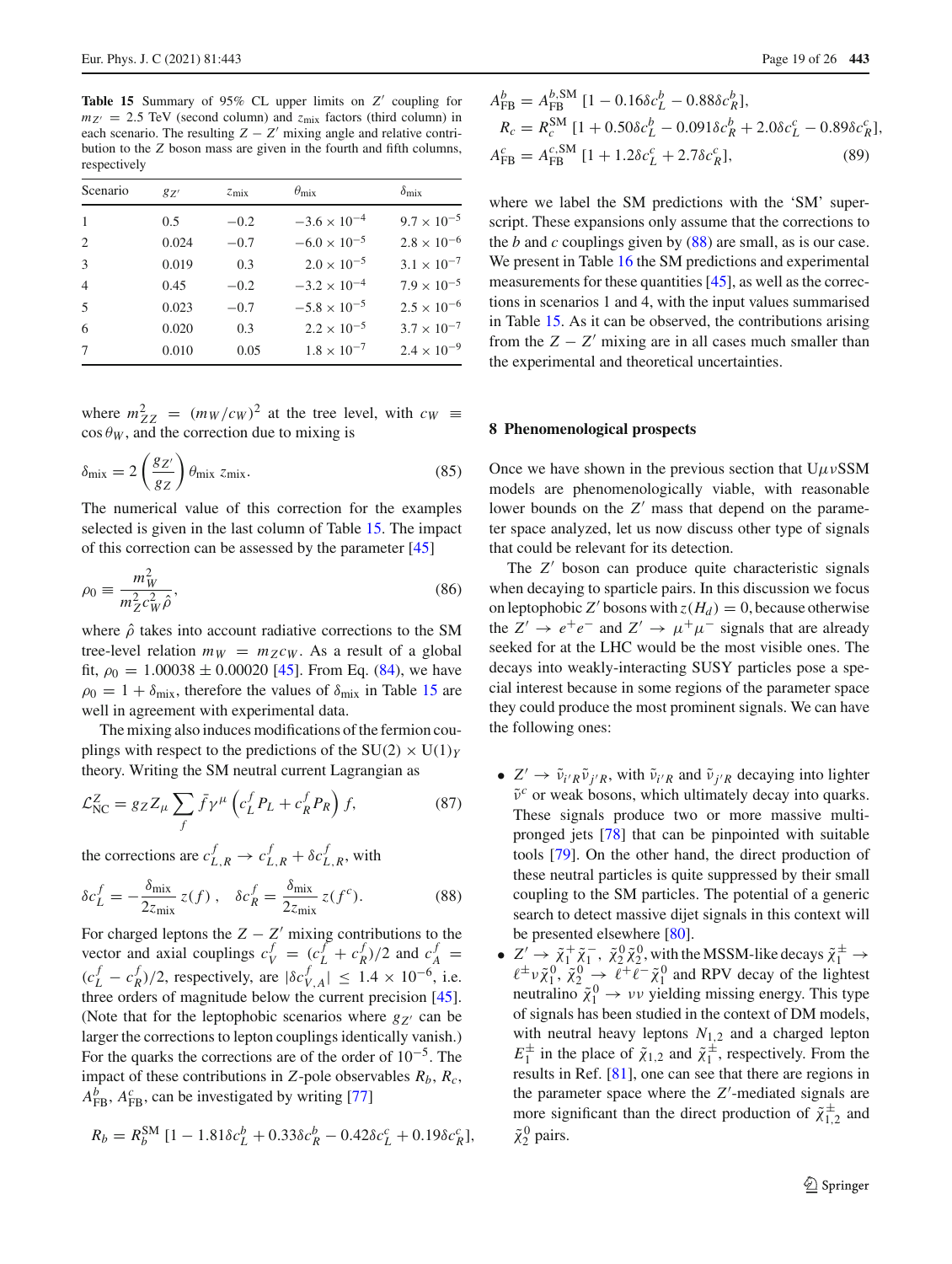<span id="page-19-1"></span>**Table 16** SM predictions and experimental values of selected *Z*-pole observables, as well as *Z* − *Z*- mixing contributions arising in scenarios 1 and 4 (see the text)

|                   | SM prediction         | Measurement           | Scenario 1            | Scenario 4            |
|-------------------|-----------------------|-----------------------|-----------------------|-----------------------|
| $R_b$             | $0.21581 \pm 0.00002$ | $0.21629 \pm 0.00066$ | $-4.9 \times 10^{-6}$ | $-1.0 \times 10^{-5}$ |
| $R_c$             | $017221 \pm 0.00003$  | $0.1721 \pm 0.0030$   | $1.1 \times 10^{-5}$  | $1.3 \times 10^{-5}$  |
| $A_{FB}^b$        | $0.1030 \pm 0.0002$   | $0.0996 \pm 0.0016$   | $-7.2 \times 10^{-7}$ | $-2.3 \times 10^{-6}$ |
| $A_{\text{FB}}^c$ | $0.0736 \pm 0.0002$   | $0.0707 \pm 0.0035$   | $-1.0 \times 10^{-5}$ | $-3.5 \times 10^{-6}$ |

•  $Z' \rightarrow \tilde{\chi}_1^+ \tilde{\chi}_1^-$ ,  $\tilde{\chi}_2^0 \tilde{\chi}_2^0$  with the same decays  $\tilde{\chi}_1^{\pm} \rightarrow$ <br> $\ell^{\pm} \nu \tilde{\chi}_1^0$ ,  $\tilde{\chi}_2^0 \rightarrow \ell^{\pm} \ell^- \tilde{\chi}_1^0$  and RPV decays  $\tilde{\chi}_1^0 \rightarrow$  $\ell^+ \ell^- \nu$ ,  $q\bar{q}'\ell$  with a displaced vertex [\[82](#page-25-20)]. Depending on the *Z*- mass, the final state particles may be more or less boosted and collimated. When the  $Z'$  is much heavier than its decay products, the characteristic signature is a pair of complex objects, each consisting of two collimated leptons with an emerging lepton pair or jet. The possibility to identify these objects, and the sensitivity to these signals, either in the direct production or in the decay of a Z' boson, deserve further investigation.

On the other hand, the  $\hat{\xi}$  sector, when it is present in  $U\mu\nu$ SSM models, can also give rise to characteristic signals. Let us discuss them briefly. As mentioned in Sect. [2,](#page-3-0) the superpotentials  $(11)$  and  $(12)$  contain a  $Z_2$  symmetry. If it is not spontaneously broken, one can have either the bosonic or the fermionic components of the superfield  $\hat{\xi}$  as potentially interesting WIMP DM candidates. In order for this type of candidates to be absolute stable the  $Z_2$  symmetry must be exact at the non-renormalizable level, which depends on the specific construction used.

Defining for the bosonic component  $\xi$  the scalar ( $\xi^{\mathcal{R}}$ ) and pseudoscalar  $(\xi^{\mathcal{I}})$  fields as

$$
\xi = \frac{1}{\sqrt{2}} (\xi^{\mathcal{R}} + i\xi^{\mathcal{I}}),\tag{90}
$$

their masses squared are given by:

$$
m_{\xi\mathcal{R}}^2 = \frac{1}{2}g_{Z'}^2 \Big[ z(H_d)|v_d|^2 + z(H_u)|v_u|^2 + z(L)|v_L|^2
$$
  
+
$$
+z(v^c)|v_R|^2 + z(S)|v_S|^2 + z(N)|v_N|^2 \Big]
$$
  
+
$$
m_{\xi}^2 + m_{\xi}^2 + (\lambda\kappa''v_u v_d + Y^{\nu}\kappa''v_u v_L
$$
  
+
$$
2\kappa\kappa''v_Rv_S + \sqrt{2}T^{\kappa''}v_R \Big), \qquad (91)
$$

$$
m_{\xi}^{2} = \frac{1}{2}g_{Z'}^{2} \left[ z(H_{d})|v_{d}|^{2} + z(H_{u})|v_{u}|^{2} + z(L)|v_{L}|^{2} + z(V)|v_{R}|^{2} + z(S)|v_{S}|^{2} + z(N)|v_{N}|^{2} \right] + m_{\xi}^{2} + m_{\xi}^{2} - \left( \lambda \kappa'' v_{u} v_{d} + Y^{v} \kappa'' v_{u} v_{L} + 2\kappa \kappa'' v_{R} v_{S} + \sqrt{2} T^{\kappa''} v_{R} \right), \qquad (92)
$$

where  $m_{\xi}$  is the soft mass and  $m_{\xi}$  is the mass of the fermionic component  $\widetilde{\xi}$ :

$$
m_{\widetilde{\xi}} = \sqrt{2\kappa} v_R. \tag{93}
$$

The lightest of these fields above is the WIMP DM candidate, which has in general  $Z'$  and Higgs mediated (though the mixing with the scalar and pseudocalar RH sneutrino) annihilations and interactions with the visible sector. This interesting subject will be discussed in another occasion [\[83\]](#page-25-21).

## <span id="page-19-0"></span>**9 Conclusions**

In this work we have built  $U(1)$ <sup>'</sup> extensions of the  $\mu \nu$ SSM, dubbed  $U\mu\nu$ SSM. We have shown that the extension of the  $\mu \nu$ SSM with a  $U(1)'$  symmetry is very well motivated from the theoretical viewpoint in order to forbid dangerous couplings. Besides, these models give rise to new and interesting phenomenological properties. In addition to a new *Z* gauge boson, exotic quarks and singlets under the SM gauge group are present in the spectrum due to the anomaly cancellation conditions. The singlets can be distinguished by the  $U(1)'$  charges. Some of them behave as the RH neutrinos of the  $\mu \nu$ SSM, dynamically generating the  $\mu$ -term. Others can generate electroweak-scale Majorana masses for the RH neutrinos solving straightforwardly the ν-problem, and, alternatively, in some models light sterile neutrinos can be present. Finally, other type of singlets can be used as DM candidates. The new quarks have typically different  $U(1)$ <sup>-</sup> charges from the SM quarks, in which case they are expected to hadronize inside the detector into color-singlet states. But in some models they can have the same charges as the SM quarks, in which case their production and decay gives final states with multiple top and bottom quarks, and gauge and Higgs bosons.

The phenomenology of  $U \mu \nu$ SSM models is very rich. For non-leptophobic scenarios the  $Z' \to \ell \ell$  decays are very clean, and the null results of current searches provide the strongest constraints on the mass and mixing of  $Z'$  bosons, with for example a lower bound on the  $Z'$  mass around 4.5 TeV for an  $U(1)$ <sup>'</sup> gauge coupling of about 0.1. In the case of leptophobic scenarios these limits are weaker, and the strongest constraints result from the diboson and *Zh* final states. The lower bound on the  $Z'$  mass is around 3 TeV for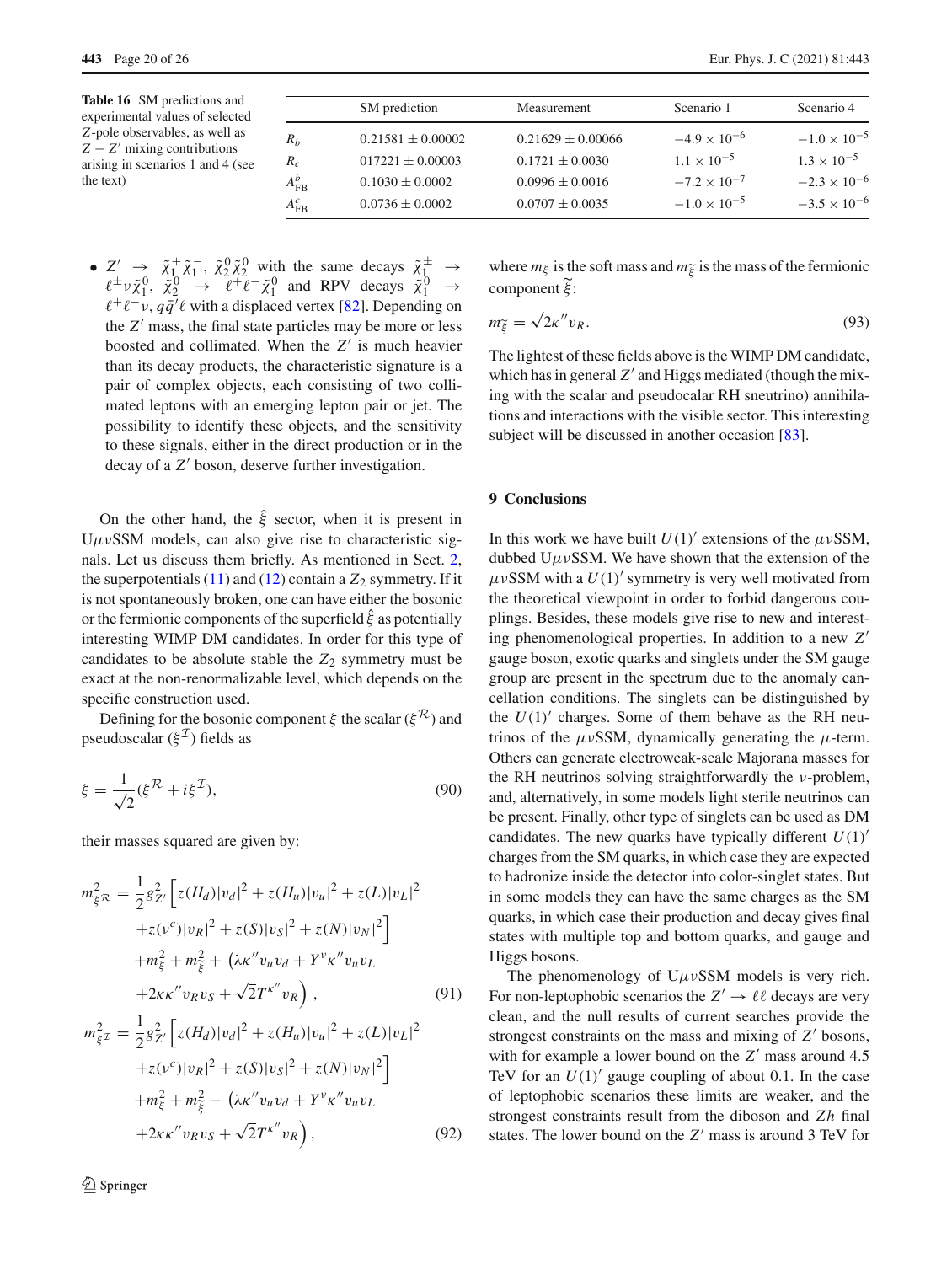an  $U(1)'$  gauge coupling of the order of the weak coupling *g*. We have also analyzed the limits on *Z* − *Z*- mixing from precision electroweak data, but they turn out to be ineffective compared to the previous ones from direct searches.

Finally, we have sketched novel signals that could be explored in forthcoming publications, produced in the decays of the *Z*- to sparticle pairs such as right sneutrinos, charginos or neutralinos. In particular, if the *Z'* boson is significantly heavier than its decay products, the experimental signature contains complex boosted objects, such as multi-pronged jets, or collimated leptons with or without displaced vertices, which require specific tools for their detection. Besides, even though we are working in the framework of RPV models, stable DM particles due to a  $Z_2$  symmetry of their couplings in the superpotential can be present in specific constructions. Such a DM is of the WIMP type, and can be formed by the bosonic or the fermionic components of the the singlet superfields under the SM gauge group. Thus, it has in general *Z* and Higgs mediated annihilations and interactions with the visible sector, that would be interesting to analyze.

**Acknowledgements** The research of JAAS was supported by the Spanish Agencia Estatal de Investigación (AEI) through project PID2019- 110058GB-C21. The work of IL was funded by the Norwegian Financial Mechanism 2014-2021, Grant DEC-2019/34/H/ST2/00707. The work of DL was supported by the Argentinian CONICET, and also acknowledges the support through PIP 11220170100154CO, and the Spanish grant FPA2015-65929-P (MINECO/FEDER, UE). The research of CM was supported by the Spanish AEI through the grants FPA2015-65929- P (MINECO/FEDER, UE), PGC2018-095161-B-I00 and IFT Centro de Excelencia Severo Ochoa SEV-2016-0597. The authors acknowledge the support of the Spanish Red Consolider MultiDark FPA2017-90566- REDC.

**Data Availability Statement** This manuscript has no associated data or the data will not be deposited. [Authors' comment: The datasets generated during and/or analysed during the current study are available from the corresponding author on reasonable request.]

**Open Access** This article is licensed under a Creative Commons Attribution 4.0 International License, which permits use, sharing, adaptation, distribution and reproduction in any medium or format, as long as you give appropriate credit to the original author(s) and the source, provide a link to the Creative Commons licence, and indicate if changes were made. The images or other third party material in this article are included in the article's Creative Commons licence, unless indicated otherwise in a credit line to the material. If material is not included in the article's Creative Commons licence and your intended use is not permitted by statutory regulation or exceeds the permitted use, you will need to obtain permission directly from the copyright holder. To view a copy of this licence, visit [http://creativecomm](http://creativecommons.org/licenses/by/4.0/) [ons.org/licenses/by/4.0/.](http://creativecommons.org/licenses/by/4.0/) Funded by SCOAP<sup>3</sup>.

## <span id="page-20-0"></span>Appendix A: Values of the  $U(1)$ <sup> $\prime$ </sup> charges for the exotic **quarks**

Here we show solutions for the values of the  $U(1)$ <sup>'</sup> charges for the exotic quarks in  $U\mu vSSM$  models, in addition to those solutions already shown in Sect. [4.](#page-6-0)

<span id="page-20-1"></span>A.1 Solutions with exotic quarks  $\hat{\mathbb{K}}_{1,2,3}$  and  $\hat{\mathbb{K}}_{1,2,3}^c$ 

See Tables [17,](#page-20-2) [18,](#page-20-3) [19,](#page-21-0) [20,](#page-21-1) [21,](#page-21-2) [22,](#page-21-3) [23,](#page-21-4) and [24.](#page-22-1)

<span id="page-20-2"></span>**Table 17** Values of the  $U(1)$  charges for the exotic quarks in  $U\mu vSSM$ models using solution [\(29\)](#page-5-0) with the hypercharges of Table [4.](#page-7-2) For each column, the  $U(1)$ <sup>'</sup> charges of the rest of the fields are given in Table [2](#page-7-0) and Scenario 1 of Table [3](#page-7-1) of Sect. [4.](#page-6-0) The number of singlets under the SM gauge group consistent with these charges is  $\mathbf{n}_{v} = 2$ ,  $\mathbf{n}_{S} = 2$  and  $n_N = 1$ 

| Scenario 1          | Solution 1 | Solution 2 | Solution 3 | Solution 4 |
|---------------------|------------|------------|------------|------------|
|                     | 25         | 11         |            | 5          |
| $z(\mathbb{K}_1)$   | 54         | 18         | 27         | 27         |
|                     | 19         | 4          | 65         | 71         |
| $z(K_2)$            | 108        | 9          | 108        | 108        |
|                     |            | 5          | 11         |            |
| $z(\mathbb{K}_3)$   | 108        | 18         | 54         | 27         |
|                     | 77         | 13         | 31         |            |
| $z(\mathbb{K}_1^c)$ | 108        | 36         | 108        | 108        |
|                     | 4          | 7          | 19         | 11         |
| $z(\mathbb{K}_2^c)$ | 54         | 36         | 54         | 27         |
|                     | 13         |            | 49         | 43         |
| $z(\mathbb{K}_3^c)$ | 54         | 36         | 108        | 108        |

<span id="page-20-3"></span>**Table 18** The same as in Table [17,](#page-20-2) but with the minimal number of singlets under the SM gauge group  $\mathbf{n}_{v} = 4$ ,  $\mathbf{n}_{S} = 3$  and  $\mathbf{n}_{N} = 1$ 

| Scenario 1              | Solution 1 | Solution 2 | Solution 3 | Solution 4 |
|-------------------------|------------|------------|------------|------------|
|                         | 7          | 29         |            | 8          |
| $z(\mathbb{K}_1)$       | 18         | 54         | 27         | 27         |
|                         | 5          | 55         | 14         | 17         |
| $z(\mathbb{K}_2)$       | 18         | 108        | 27         | 27         |
| $z(\mathbb{K}_3)$       |            | 19         | 19         |            |
|                         | 18         | 108        | 108        | 108        |
| $z(\mathbb{K}_1^c)$     | 23         | 31         | 43         | 5          |
|                         | 36         | 108        | 108        | 108        |
| $z(\mathbb{K}_2^c)$     |            |            | 29         | 41         |
|                         | 36         | 27         | 108        | 108        |
| $z(\mathbb{K}_{3}^{c})$ | 11         | 2          | 23         | 17         |
|                         | 36         | 27         | 54         | 54         |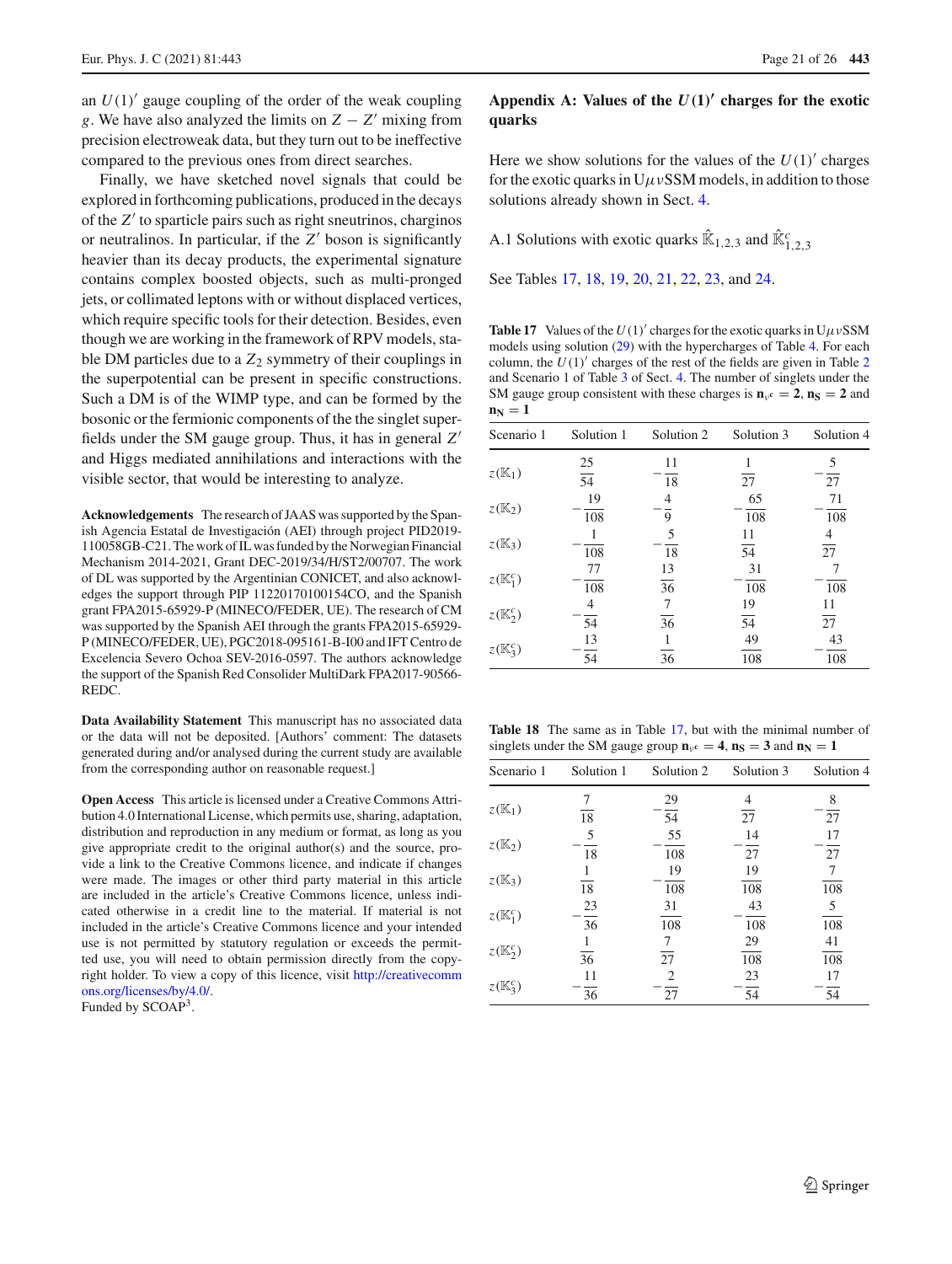<span id="page-21-0"></span>**Table 19** The same as in Table [17,](#page-20-2) but with the minimal number of singlets under the SM gauge group  $\mathbf{n}_{v} = 6$ ,  $\mathbf{n}_{S} = 4$  and  $\mathbf{n}_{N} = 1$ 

| Scenario 1          | Solution 1 | Solution 2 | Solution 3 | Solution 4     |
|---------------------|------------|------------|------------|----------------|
|                     |            | 29         |            | 5              |
| $z(\mathbb{K}_1)$   | 18         | 54         | 27         | 27             |
|                     |            | 23         | 59         | 65             |
| $z(\mathbb{K}_2)$   | 36         | 54         | 108        | 108            |
| $z(K_3)$            |            |            |            | $\frac{5}{54}$ |
|                     | 36         | 27         | 27         |                |
| $z(\mathbb{K}_1^c)$ | 23         | 31         | 31         |                |
|                     | 36         | 108        | 108        | 108            |
| $z(\mathbb{K}_2^c)$ |            | 19         | 8          | 19             |
|                     | 18         | 108        | 27         | 54             |
| $z(\mathbb{K}_3^c)$ | 2          |            | 43         | 37             |
|                     | 9          | 108        | 108        | 108            |

<span id="page-21-1"></span>**Table 20** The same as in Table [17,](#page-20-2) but with the minimal number of singlets under the SM gauge group  $\mathbf{n}_{v} = 1$ ,  $\mathbf{n}_{S} = 1$ ,  $\mathbf{n}_{N} = 1$  and  $\mathbf{n}_{\xi} = 2$ 

| Scenario 1          | Solution 1 | Solution 2 | Solution 3 | Solution 4 |
|---------------------|------------|------------|------------|------------|
|                     | 55         | 71         |            |            |
| $z(\mathbb{K}_1)$   | 108        | 108        | 36         | 54         |
|                     | 25         | 11         | 47         | 29         |
| $z(K_2)$            | 216        | 27         | 72         | 108        |
| $z(K_3)$            | 5          | 73         | 2          | 23         |
|                     | 108        | 216        | 19         | 108        |
| $z(\mathbb{K}_1^c)$ | 41         | 11         | 2          | 13         |
|                     | 54         | 27         | 9          | 108        |
| $z(\mathbb{K}_2^c)$ | 29         | 17         | 29         |            |
|                     | 216        | 108        | 72         | 54         |
| $z(\mathbb{K}_3^c)$ | 11         | 19         | 17         |            |
|                     | 54         | 216        | 36         | 27         |

<span id="page-21-2"></span>**Table 21** The same as in Table [17,](#page-20-2) but with the minimal number of singlets under the SM gauge group  $\mathbf{n}_{\nu}$ **c** = 3,  $\mathbf{n_S}$  = 2,  $\mathbf{n_N}$  = 1 and  $n_{\xi} = 2$ 

| Scenario 1          | Solution 1      | Solution 2 | Solution 3      | Solution 4 |
|---------------------|-----------------|------------|-----------------|------------|
|                     | 17              | 67         |                 | 17         |
| $z(K_1)$            | $\overline{36}$ | 108        | 108             | 108        |
|                     | 11              | 23         | 133             | 71         |
| $z(K_2)$            | 72              | 54         | 216             | 108        |
|                     |                 | 65         | 11              | 35         |
| $z(\mathbb{K}_3)$   | 36              | 216        | $\overline{54}$ | 216        |
|                     | 13              | 10         | 7               | 5          |
| $z(\mathbb{K}_1^c)$ | 18              | 27         | 27              | 54         |
| $z(\mathbb{K}_2^c)$ | 7               | 19         | 79              | 11         |
|                     | 72              | 108        | 216             | 27         |
| $z(\mathbb{K}_3^c)$ | 2               | 11         | 49              | 89         |
|                     | 9               | 216        | 108             | 216        |

Page 22 of 26 Eur. Phys. J. C (2021) 81:443

<span id="page-21-3"></span>**Table 22** The same as in Table [17,](#page-20-2) but with the minimal number of singlets under the SM gauge group  $\mathbf{n}_{v} = 5$ ,  $\mathbf{n}_{S} = 3$ ,  $\mathbf{n}_{N} = 1$  and  $n_{\varepsilon} = 2$ 

| Scenario 1          | Solution 1 | Solution 2 | Solution 3 | Solution 4 |
|---------------------|------------|------------|------------|------------|
|                     | 43         | 59         | 5          | 31         |
| $z(\mathbb{K}_1)$   | 108        | 108        | 36         | 108        |
|                     | 29         | 109        | 19         | 137        |
| $z(\mathbb{K}_2)$   | 108        | 216        | 36         | 216        |
|                     | 11         | 5          | 13         | 2          |
| $z(\mathbb{K}_3)$   | 216        | 27         | 72         | 27         |
|                     | 35         | 8          | 7          |            |
| $z(\mathbb{K}_1^c)$ | 54         | 27         | 18         | 27         |
|                     |            | 55         | 5          | 83         |
| $z(\mathbb{K}_2^c)$ | 54         | 216        | 18         | 216        |
|                     | 65         |            | 31         | 35         |
| $z(\mathbb{K}_3^c)$ | 216        | 108        | 72         | 108        |

<span id="page-21-4"></span>**Table 23** Values of the  $U(1)$  charges for the exotic quarks in  $U\mu vSSM$ models using solution [\(29\)](#page-5-0) with the hypercharges of Table [4.](#page-7-2) For each column, the  $U(1)$ <sup>'</sup> charges of the rest of the fields are given in Table [2](#page-7-0) and Scenario 2 of Table [3.](#page-7-1) The minimal number of singlets under the SM gauge group consistent with these charges is  $\mathbf{n}_{\nu} = 3$ ,  $\mathbf{n}_{\mathbf{S}} = 2$ ,  $n_N = 1$  and  $n_{\xi} = 2$ 

| Scenario 2              | Solution 1     | Solution 2 | Solution 3 | Solution 4      |
|-------------------------|----------------|------------|------------|-----------------|
|                         | 29             | 31         | 37         | 19              |
| $z(\mathbb{K}_1)$       | 36             | 108        | 108        | 108             |
|                         | 59             | 59         | 277        | 143             |
| $z(\mathbb{K}_2)$       | 72             | 54         | 216        | 108             |
|                         | 25             | 209        | 25         | 109             |
| $z(\mathbb{K}_3)$       | 36             | 216        | 54         | 216             |
|                         | 19             |            | 16         | 23              |
| $z(\mathbb{K}_1^c)$     | 18             | 27         | 27         | 54              |
|                         | 41             | 91         | 223        | 29              |
| $z(\mathbb{K}_2^c)$     | 72             | 108        | 216        | $\overline{27}$ |
|                         |                | 155        | 23         | 55              |
| $z(\mathbb{K}_{3}^{c})$ | $\overline{9}$ | 216        | 108        | 216             |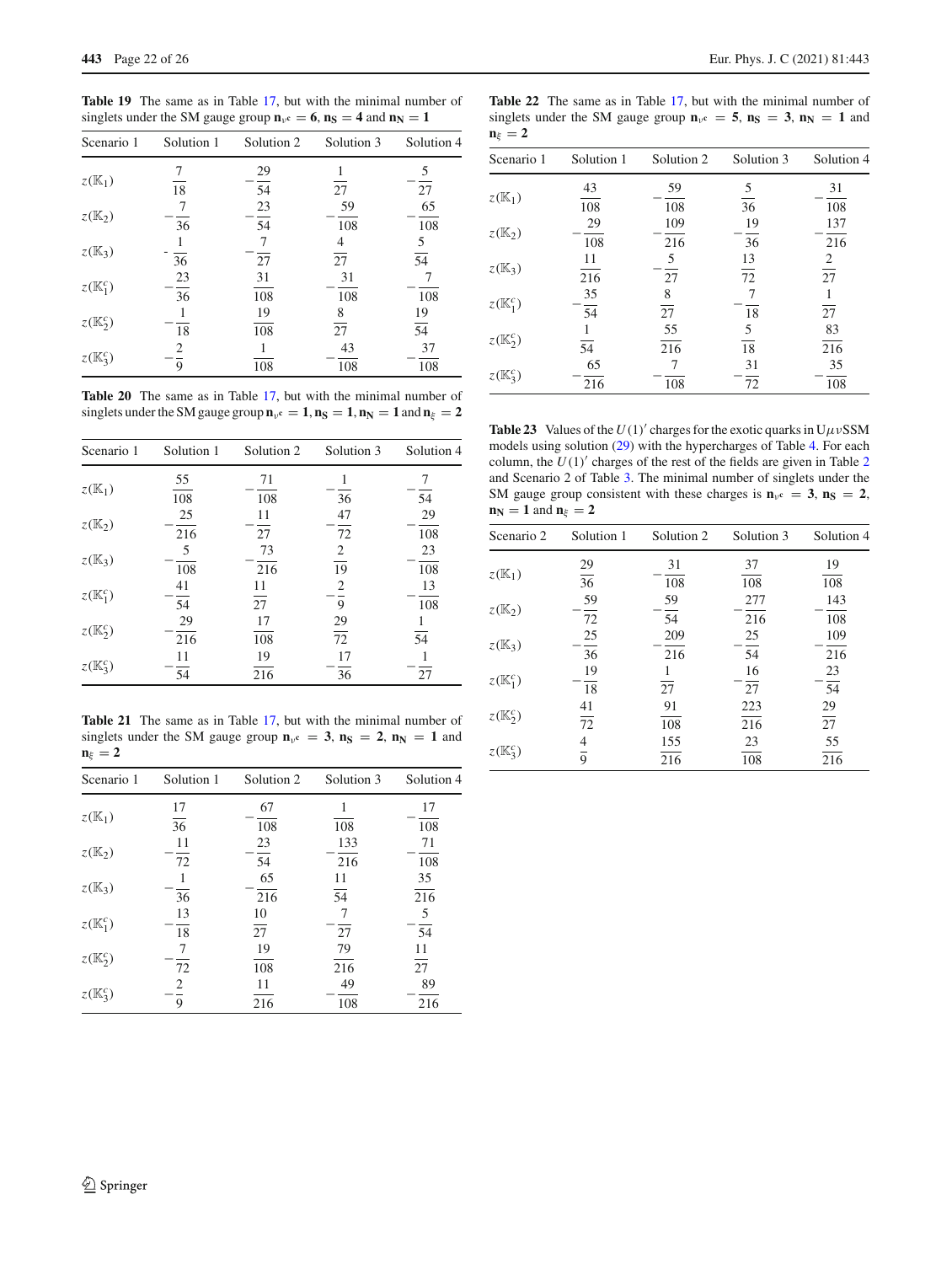<span id="page-22-1"></span>**Table 24** Values of the  $U(1)$  charges for the exotic quarks in  $U\mu vSSM$ models using solution [\(29\)](#page-5-0) with the hypercharges of Table [4.](#page-7-2) For each column, the  $U(1)$ <sup>'</sup> charges of the rest of the fields are given in Table [2](#page-7-0) and Scenario 3 of Table [3.](#page-7-1) The minimal number of singlets under the SM gauge group consistent with these charges is  $\mathbf{n}_{\nu} = 3$ ,  $\mathbf{n}_{\mathbf{S}} = 2$ ,  $n_N = 1$  and  $n_{\xi} = 2$ 

| Scenario 3          | Solution 1      | Solution 2      | Solution 3      | Solution 4      |  |
|---------------------|-----------------|-----------------|-----------------|-----------------|--|
|                     | 5               | 103             | 35              | 53              |  |
| $z(\mathbb{K}_1)$   | $\overline{36}$ | 108             | 108             | 108             |  |
|                     | 37              | 13              | 11              |                 |  |
| $z(K_2)$            | 72              | $\overline{54}$ | 216             | 108             |  |
|                     |                 | 79              | 47              | 179             |  |
| $z(K_3)$            | $\frac{2}{36}$  | 216             | $\overline{54}$ | 216             |  |
|                     | 7               | 19              | $\overline{2}$  | 13              |  |
| $z(\mathbb{K}_1^c)$ | 18              | 27              | $\overline{27}$ | $\overline{54}$ |  |
|                     | 55              | 53              | 65              | 7               |  |
| $z(\mathbb{K}_2^c)$ | 72              | 108             | 216             | 27              |  |
|                     | 8               | 133             | 121             | 233             |  |
| $z(\mathbb{K}_3^c)$ | 9               | 216             | 108             | 216             |  |

<span id="page-22-0"></span>A.2 Solutions with exotic quarks  $\hat{\mathbb{K}}$ ,  $\hat{\mathbb{K}}^c$  and  $\hat{\mathbb{D}}$ ,  $\hat{\mathbb{D}}^c$ 

See Tables [25,](#page-22-2) [26,](#page-22-3) [27,](#page-22-4) [28,](#page-22-5) [29,](#page-22-6) [30,](#page-22-7) [31,](#page-23-21) an[d32.](#page-23-22)

<span id="page-22-2"></span>**Table 25** Values of the  $U(1)$  charges for the exotic quarks in  $U\mu vSSM$ models using solution [\(30\)](#page-5-1) with the hypercharges of Case 1 of Table [10.](#page-9-3) The  $U(1)'$  charges of the rest of the fields are given in Table [2](#page-7-0) and Scenario 5 of Table [9.](#page-9-2) The minimal number of singlets under the SM gauge group consistent with these charges is  $\mathbf{n}_{v} = 2$ 

| Scenario 5        | Solution 1           | Solution 2      |
|-------------------|----------------------|-----------------|
| $z(\mathbb{K})$   | 9                    | 36              |
| $z(\mathbb{K}^c)$ | 13<br>36             | 9               |
| $z(\mathbb{D})$   | 18                   | 11<br>18        |
| $z(\mathbb{D}^c)$ | 5<br>$\overline{36}$ | $\frac{13}{36}$ |

<span id="page-22-4"></span>**Table 27** Values of the  $U(1)$  charges for the exotic quarks in  $U\mu vSSM$ models using solution [\(30\)](#page-5-1) with the hypercharges of Case 1 of Table [10.](#page-9-3) The  $U(1)'$  charges of the rest of the fields are given in Table [2](#page-7-0) and Scenario 6 of Table [9.](#page-9-2) The minimal number of singlets under the SM gauge group consistent with these charges is  $\mathbf{n}_{\nu}$ **c** = 2

| Scenario 6        | Solution 1            | Solution 2            |
|-------------------|-----------------------|-----------------------|
| $z(\mathbb{K})$   | 9                     | 36                    |
| $z(\mathbb{K}^c)$ | 5<br>$\overline{36}$  | 9                     |
| $z(\mathbb{D})$   | 18                    | $\overline{18}$       |
| $z(\mathbb{D}^c)$ | 23<br>$\overline{36}$ | 23<br>$\overline{36}$ |

<span id="page-22-5"></span>**Table 28** The same as in Table [27,](#page-22-4) but for the hypercharges of Case 2 of Table [10](#page-9-3)

| Scenario 6        | Solution 1            | Solution 2             |
|-------------------|-----------------------|------------------------|
| $z(\mathbb{K})$   | 5<br>$\overline{9}$   | 61<br>$\overline{108}$ |
| $z(\mathbb{K}^c)$ | 29<br>$\overline{36}$ | 22<br>27               |
| $z(\mathbb{D})$   | 18                    | 27                     |
| $z(\mathbb{D}^c)$ | 11<br>36              | 31<br>108              |

<span id="page-22-6"></span>**Table 29** Values of the  $U(1)$  charges for the exotic quarks in  $U\mu vSSM$ models using solution [\(30\)](#page-5-1) with the hypercharges of Case 1 of Table [10.](#page-9-3) The  $U(1)'$  charges of the rest of the fields are given in Table [2](#page-7-0) and Scenario 7 of Table [9.](#page-9-2) The minimal number of singlets under the SM gauge group consistent with these charges is  $\mathbf{n}_{\nu}$ **c** = 2

| Scenario 7        | Solution 1           | Solution 2      |  |
|-------------------|----------------------|-----------------|--|
| $z(\mathbb{K})$   | 9                    | 36              |  |
| $z(\mathbb{K}^c)$ | 36                   | 9               |  |
| $z(\mathbb{D})$   | 5<br>$\overline{36}$ | $\overline{36}$ |  |
| $z(\mathbb{D}^c)$ | 18                   | 18              |  |

<span id="page-22-7"></span>**Table 30** The same as in Table [29,](#page-22-6) but for the hypercharges of Case 2 of Table [10](#page-9-3)

| Scenario 7        | Solution 1           | Solution 2             |
|-------------------|----------------------|------------------------|
| $z(\mathbb{K})$   | 9                    | 25<br>$\overline{108}$ |
| $z(\mathbb{K}^c)$ | 25<br>36             | 13<br>27               |
| $z(\mathbb{D})$   | 7<br>$\overline{36}$ | 5<br>108               |
| $z(\mathbb{D}^c)$ | Q                    | 11<br>54               |

<span id="page-22-3"></span>**Table 26** The same as in Table [25,](#page-22-2) but for the hypercharges of Case 2 of Table [10](#page-9-3)

| Scenario 5        | Solution 1            | Solution 2             |
|-------------------|-----------------------|------------------------|
| $z(\mathbb{K})$   | 9                     | 83<br>$\overline{108}$ |
| $z(\mathbb{K}^c)$ | 19<br>$\overline{36}$ | 14<br>$\overline{27}$  |
| $z(\mathbb{D})$   | 5<br>18               | 8<br>27                |
| $z(\mathbb{D}^c)$ | 36                    | 5<br>108               |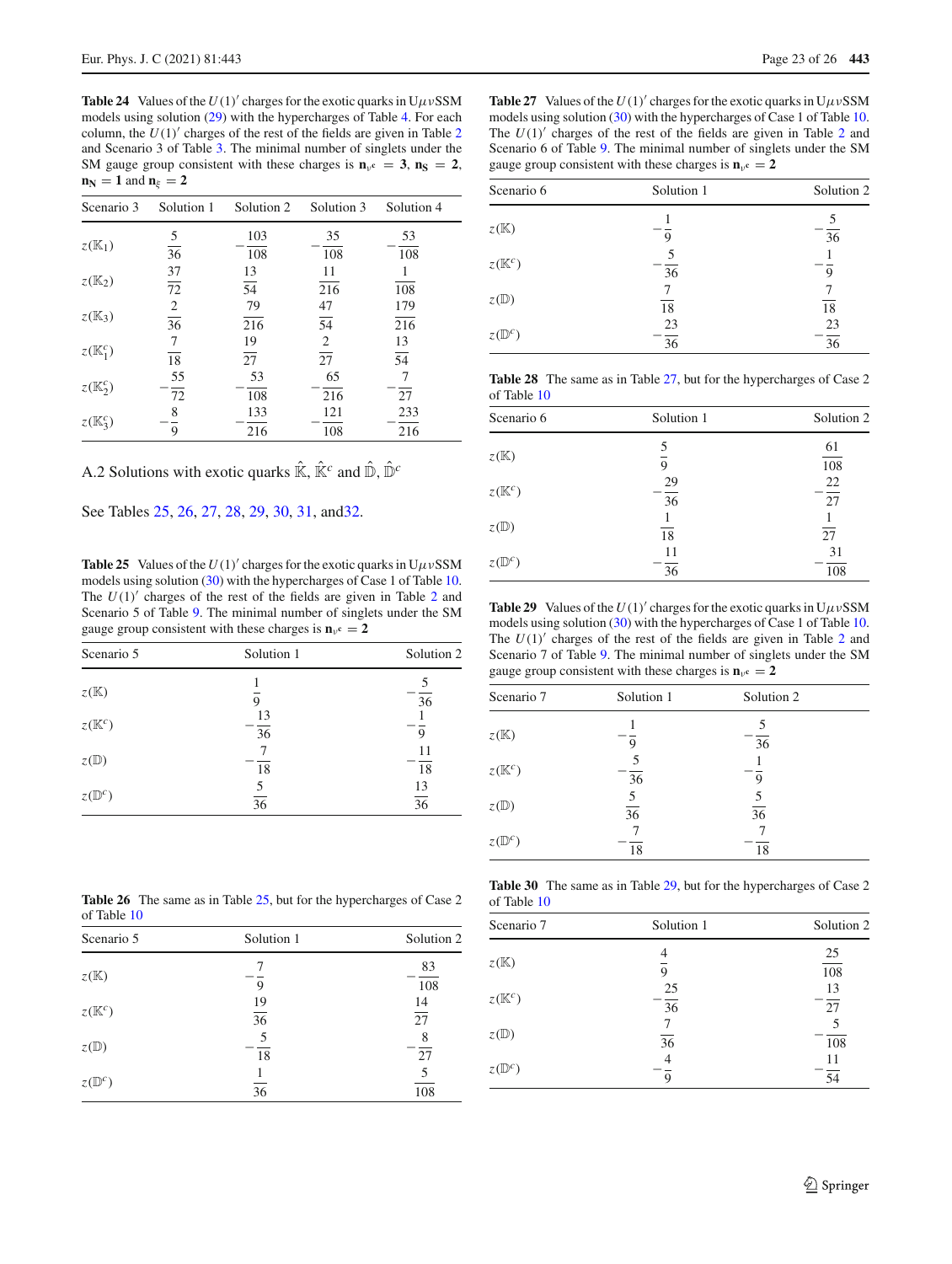<span id="page-23-21"></span>**Table 31** Values of the  $U(1)$  charges for the exotic quarks in  $U\mu vSSM$ models using solution [\(30\)](#page-5-1) with the hypercharges of Case 2 of Table [10](#page-9-3) and irrational  $U(1)$ <sup>'</sup> charges. The  $U(1)$ <sup>'</sup> charges of the rest of the fields are given in Table [2](#page-7-0) and Scenario 4 of Table [9.](#page-9-2) The minimal number of singlets under the SM gauge group consistent with these charges is  $\mathbf{n}_{\nu}$ **c** = **3** and  $\mathbf{n}_{\varepsilon}$  = **2** 

| Scenario 4        | Solution 1               | Solution 2               |
|-------------------|--------------------------|--------------------------|
| $z(\mathbb{K})$   | $-23 + 2\sqrt{7}$<br>216 | $-23 - 2\sqrt{7}$<br>216 |
| $z(\mathbb{K}^c)$ | $-31 - 2\sqrt{7}$<br>216 | $-31 + 2\sqrt{7}$<br>216 |
| $z(\mathbb{D})$   | $-13 - 2\sqrt{7}$<br>108 | $-13 + 2\sqrt{7}$<br>108 |
| $z(\mathbb{D}^c)$ | $-7 + \sqrt{7}$<br>54    | $-7 - \sqrt{7}$<br>54    |

<span id="page-23-22"></span>**Table 32** The same as in Table [31,](#page-23-21) but with the minimal number of singlets under the SM gauge group  $\mathbf{n}_{v} = 3$ ,  $\mathbf{n}_{S} = 2$ ,  $\mathbf{n}_{N} = 1$  and  $n_{\xi} = 2$ 

| Scenario 4        | Solution 1                        | Solution 2                        |  |
|-------------------|-----------------------------------|-----------------------------------|--|
| z(K)              | $-23 + 2\sqrt{439}$               | $-23 - 2\sqrt{439}$               |  |
| $z(\mathbb{K}^c)$ | 216<br>$-31 - 2\sqrt{439}$<br>216 | 216<br>$-31 + 2\sqrt{439}$<br>216 |  |
| $z(\mathbb{D})$   | $-13 - 2\sqrt{439}$<br>108        | $-13 + 2\sqrt{439}$<br>108        |  |
| $z(\mathbb{D}^c)$ | $-7 + \sqrt{439}$<br>54           | $-7 - \sqrt{439}$<br>54           |  |

#### <span id="page-23-0"></span>**References**

- <span id="page-23-1"></span>1. H.P. Nilles, Supersymmetry, supergravity and particle physics. Phys. Rep. **110**, 1–162 (1984). [https://doi.org/10.1016/](https://doi.org/10.1016/0370-1573(84)90008-5) [0370-1573\(84\)90008-5](https://doi.org/10.1016/0370-1573(84)90008-5)
- <span id="page-23-24"></span>2. H.E. Haber, G.L. Kane, The search for supersymmetry: probing physics beyond the Standard Model. Phys. Rep. **117**, 75–263 (1985). [https://doi.org/10.1016/0370-1573\(85\)90051-1](https://doi.org/10.1016/0370-1573(85)90051-1)
- <span id="page-23-2"></span>3. S.P. Martin, A supersymmetry primer. Adv. Ser. Direct. High Energy Phys. **18**, 1 (1998). [arXiv:hep-ph/9709356](http://arxiv.org/abs/hep-ph/9709356)
- <span id="page-23-3"></span>4. R. Barbier et al., R-parity violating supersymmetry. Phys. Rep. **420**, 1–202 (2005). [https://doi.org/10.1016/j.physrep.2005.08.](https://doi.org/10.1016/j.physrep.2005.08.006) [006.](https://doi.org/10.1016/j.physrep.2005.08.006) [arXiv:hep-ph/0406039](http://arxiv.org/abs/hep-ph/0406039)
- <span id="page-23-4"></span>5. D.E. López-Fogliani, C. Muñoz, Proposal for a supersymmetric standard model. Phys. Rev. Lett. **97**, 041801 (2006). [arXiv:hep-ph/0508297](http://arxiv.org/abs/hep-ph/0508297)
- <span id="page-23-5"></span>6. D.E. Lopez-Fogliani, C. Munoz, Searching for supersymmetry: the μνSSM. Eur. Phys. J. ST **229**(21), 3263–3301 (2020). [https://doi.](https://doi.org/10.1140/epjst/e2020-000114-9) [org/10.1140/epjst/e2020-000114-9.](https://doi.org/10.1140/epjst/e2020-000114-9) [arXiv:2009.01380](http://arxiv.org/abs/2009.01380) [hep-ph]
- <span id="page-23-6"></span>7. N. Escudero, D.E. López-Fogliani, C. Muñoz, R.R. de Austri, Analysis of the parameter space and spectrum of the  $\mu \nu$ SSM. JHEP 12, 099 (2008). [arXiv:0810.1507](http://arxiv.org/abs/0810.1507) [hep-ph]
- <span id="page-23-7"></span>8. P. Ghosh, I. Lara, D.E. López-Fogliani, C. Muñoz, R. Ruiz de Austri, Searching for left sneutrino LSP at the LHC. Int. J. Mod. Phys. A **33**(18–19), 1850110 (2018). [https://doi.org/10.1142/](https://doi.org/10.1142/S0217751X18501105) [S0217751X18501105.](https://doi.org/10.1142/S0217751X18501105) [arXiv:1707.02471](http://arxiv.org/abs/1707.02471) [hep-ph]
- <span id="page-23-8"></span>9. J.E. Kim, H.P. Nilles, The  $\mu$  problem and the strong CP problem. Phys. Lett. **138B**, 150–154 (1984). [https://doi.org/10.1016/](https://doi.org/10.1016/0370-2693(84)91890-2) [0370-2693\(84\)91890-2](https://doi.org/10.1016/0370-2693(84)91890-2)
- <span id="page-23-9"></span>10. K.J. Bae, H. Baer, V. Barger, D. Sengupta, Revisiting the SUSY  $\mu$  problem and its solutions in the LHC era. Phys. Rev. D **99**(11), 115027 (2019). [https://doi.org/10.1103/PhysRevD.99.](https://doi.org/10.1103/PhysRevD.99.115027) [115027.](https://doi.org/10.1103/PhysRevD.99.115027) [arXiv:1902.10748](http://arxiv.org/abs/1902.10748) [hep-ph]
- <span id="page-23-10"></span>11. P. Ghosh, S. Roy, Neutrino masses and mixing, lightest neutralino decays and a solution to the  $\mu$  problem in supersymmetry. JHEP **04**, 069 (2009). [https://doi.org/10.1088/1126-6708/2009/04/069.](https://doi.org/10.1088/1126-6708/2009/04/069) [arXiv:0812.0084](http://arxiv.org/abs/0812.0084) [hep-ph]
- <span id="page-23-19"></span>12. A. Bartl, M. Hirsch, A. Vicente, S. Liebler, W. Porod, LHC phenomenology of the  $\mu v$ SSM. JHEP 05, 120 (2009). [https://doi.org/](https://doi.org/10.1088/1126-6708/2009/05/120) [10.1088/1126-6708/2009/05/120.](https://doi.org/10.1088/1126-6708/2009/05/120) [arXiv:0903.3596](http://arxiv.org/abs/0903.3596) [hep-ph]
- <span id="page-23-20"></span>13. J. Fidalgo, D.E. López-Fogliani, C. Muñoz, R.R. de Austri, Neutrino physics and spontaneous CP violation in the  $\mu \nu$ SSM. JHEP **08**, 105 (2009). [arXiv:0904.3112](http://arxiv.org/abs/0904.3112) [hep-ph]
- <span id="page-23-23"></span>14. P. Ghosh, P. Dey, B. Mukhopadhyaya, S. Roy, Radiative contribution to neutrino masses and mixing in  $\mu$ νSSM. JHEP **05**, 087 (2010). [https://doi.org/10.1007/JHEP05\(2010\)087.](https://doi.org/10.1007/JHEP05(2010)087) [arXiv:1002.2705](http://arxiv.org/abs/1002.2705) [hep-ph]
- <span id="page-23-11"></span>15. S. Liebler, W. Porod, On-shell renormalization of neutralino and chargino mass matrices in R-parity violating models—correlation between LSP decays and neutrino mixing angles revisited. Nucl. Phys. B **855**, 774–800 (2012). [https://doi.org/10.1016/j.nuclphysb.](https://doi.org/10.1016/j.nuclphysb.2011.10.027) [2011.10.027.](https://doi.org/10.1016/j.nuclphysb.2011.10.027) [arXiv:1106.2921](http://arxiv.org/abs/1106.2921) [hep-ph]
- <span id="page-23-12"></span>16. F. Capozzi, E. Di Valentino, E. Lisi, A. Marrone, A. Melchiorri, A. Palazzo, Global constraints on absolute neutrino masses and their ordering. Phys. Rev. D **95**(9), 096014 (2017). [https://doi.org/10.](https://doi.org/10.1103/PhysRevD.95.096014) [1103/PhysRevD.95.096014.](https://doi.org/10.1103/PhysRevD.95.096014) [arXiv:1703.04471](http://arxiv.org/abs/1703.04471) [hep-ph]
- 17. P.F. de Salas, D.V. Forero, C.A. Ternes, M. Tortola, J.W.F. Valle, Status of neutrino oscillations 2018:  $3\sigma$  hint for normal mass ordering and improved CP sensitivity. Phys. Lett. B **782**(2018), 633–640 (2018). [https://doi.org/10.1016/j.physletb.2018.06.019.](https://doi.org/10.1016/j.physletb.2018.06.019) [arXiv:1708.01186](http://arxiv.org/abs/1708.01186) [hep-ph]
- 18. P.F. De Salas, S. Gariazzo, O. Mena, C.A. Ternes, M. Tórtola, Neutrino mass ordering from oscillations and beyond: 2018 status and future prospects. Front. Astron. Space Sci. **5**, 36 (2018). [https://](https://doi.org/10.3389/fspas.2018.00036) [doi.org/10.3389/fspas.2018.00036.](https://doi.org/10.3389/fspas.2018.00036) [arXiv:1806.11051](http://arxiv.org/abs/1806.11051) [hep-ph]
- <span id="page-23-13"></span>19. I. Esteban, M.C. Gonzalez-Garcia, A. Hernandez-Cabezudo, M. Maltoni, T. Schwetz, Global analysis of three-flavour neutrino oscillations: synergies and tensions in the determination of  $\theta_{23}$ ,  $\delta_{CP}$ , and the mass ordering. JHEP 01, 106 (2019). [https://doi.org/](https://doi.org/10.1007/JHEP01(2019)106) [10.1007/JHEP01\(2019\)106.](https://doi.org/10.1007/JHEP01(2019)106) [arXiv:1811.05487](http://arxiv.org/abs/1811.05487) [hep-ph]
- <span id="page-23-14"></span>20. M. Maniatis, The next-to-minimal supersymmetric extension of the Standard Model reviewed. Int. J. Mod. Phys. A **25**, 3505–3602 (2010). [https://doi.org/10.1142/S0217751X10049827.](https://doi.org/10.1142/S0217751X10049827) [arXiv:0906.0777](http://arxiv.org/abs/0906.0777) [hep-ph]
- <span id="page-23-15"></span>21. U. Ellwanger, C. Hugonie, A.M. Teixeira, The next-to-minimal supersymmetric standard model. Phys. Rep. **496**, 1–77 (2010). [https://doi.org/10.1016/j.physrep.2010.07.001.](https://doi.org/10.1016/j.physrep.2010.07.001) [arXiv:0910.1785](http://arxiv.org/abs/0910.1785) [hep-ph]
- <span id="page-23-16"></span>22. B. Holdom, Domain walls. 2. Baryon number generation. Phys. Rev. D **28**, 1419 (1983). [https://doi.org/10.1103/PhysRevD.28.](https://doi.org/10.1103/PhysRevD.28.1419) [1419](https://doi.org/10.1103/PhysRevD.28.1419)
- 23. J.R. Ellis, K. Enqvist, D.V. Nanopoulos, K.A. Olive, M. Quiros, F. Zwirner, Problems for (2,0) compactifications. Phys. Lett. B **176**, 403–408 (1986). [https://doi.org/10.1016/0370-2693\(86\)90185-1](https://doi.org/10.1016/0370-2693(86)90185-1)
- <span id="page-23-17"></span>24. B. Rai, G. Senjanovic, Gravity and domain wall problem. Phys. Rev. D **49**, 2729–2733 (1994). [https://doi.org/10.1103/PhysRevD.](https://doi.org/10.1103/PhysRevD.49.2729) [49.2729.](https://doi.org/10.1103/PhysRevD.49.2729) [arXiv:hep-ph/9301240](http://arxiv.org/abs/hep-ph/9301240)
- <span id="page-23-18"></span>25. S. Abel, S. Sarkar, P. White, On the cosmological domain wall problem for the minimally extended supersymmetric standard model. Nucl. Phys. B **454**, 663–684 (1995). [https://doi.org/10.](https://doi.org/10.1016/0550-3213(95)00483-9) [1016/0550-3213\(95\)00483-9.](https://doi.org/10.1016/0550-3213(95)00483-9) [arXiv:hep-ph/9506359](http://arxiv.org/abs/hep-ph/9506359)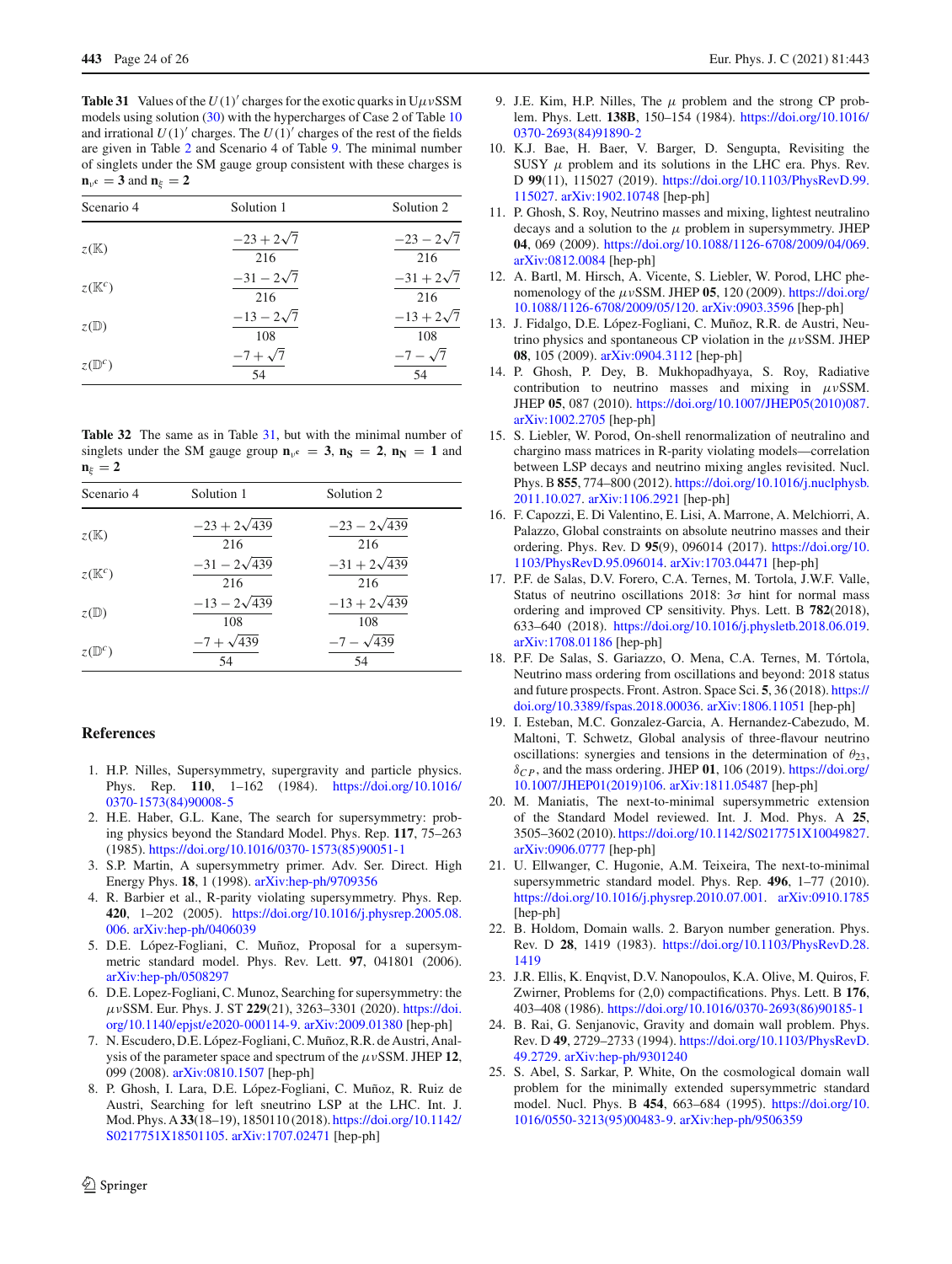- <span id="page-24-0"></span>26. D.J.H. Chung, A.J. Long, Electroweak phase transition in the μνSSM. Phys. Rev. D **81**, 123531 (2010). [https://doi.org/10.1103/](https://doi.org/10.1103/PhysRevD.81.123531) [PhysRevD.81.123531.](https://doi.org/10.1103/PhysRevD.81.123531) [arXiv:1004.0942](http://arxiv.org/abs/1004.0942) [hep-ph]
- <span id="page-24-1"></span>27. J. Fidalgo, C. Muñoz, The  $\mu \nu$ SSM with an extra U(1). JHEP **04**, 090 (2012). [https://doi.org/10.1007/JHEP04\(2012\)090.](https://doi.org/10.1007/JHEP04(2012)090) [arXiv:1111.2836](http://arxiv.org/abs/1111.2836) [hep-ph]
- <span id="page-24-2"></span>28. P. Langacker, The physics of heavy Z' gauge bosons. Rev. Mod. Phys. **81**, 1199–1228 (2009). [https://doi.org/10.1103/](https://doi.org/10.1103/RevModPhys.81.1199) [RevModPhys.81.1199.](https://doi.org/10.1103/RevModPhys.81.1199) [arXiv:0801.1345](http://arxiv.org/abs/0801.1345) [hep-ph]
- <span id="page-24-3"></span>29. D.E. Lopez-Fogliani, C. Muñoz, On a reinterpretation of the Higgs field in supersymmetry and a proposal for new quarks. Phys. Lett. B **771**, 136–141 (2017). [https://doi.org/10.1016/j.physletb.2017.05.](https://doi.org/10.1016/j.physletb.2017.05.018) [018.](https://doi.org/10.1016/j.physletb.2017.05.018) [arXiv:1701.02652](http://arxiv.org/abs/1701.02652) [hep-ph]
- <span id="page-24-4"></span>30. G. Lazarides, Q. Shafi, Axion models with no domain wall problem. Phys. Lett. B **115**, 21–25 (1982). [https://doi.org/10.1016/](https://doi.org/10.1016/0370-2693(82)90506-8) [0370-2693\(82\)90506-8](https://doi.org/10.1016/0370-2693(82)90506-8)
- 31. T. Kibble, G. Lazarides, Q. Shafi, Walls bounded by strings. Phys. Rev. D **26**, 435 (1982). <https://doi.org/10.1103/PhysRevD.26.435>
- <span id="page-24-5"></span>32. S.M. Barr, D. Reiss, A. Zee, Families, the invisible axion, and domain walls. Phys. Lett. B **116**, 227–230 (1982). [https://doi.org/](https://doi.org/10.1016/0370-2693(82)90331-8) [10.1016/0370-2693\(82\)90331-8](https://doi.org/10.1016/0370-2693(82)90331-8)
- <span id="page-24-9"></span>33. U. Ellwanger, Nonrenormalizable interactions from supergravity, quantum corrections and effective low-energy theories. Phys. Lett. B **133**, 187–191 (1983). [https://doi.org/10.1016/](https://doi.org/10.1016/0370-2693(83)90557-9) [0370-2693\(83\)90557-9](https://doi.org/10.1016/0370-2693(83)90557-9)
- 34. J. Bagger, E. Poppitz, Destabilizing divergences in supergravity coupled supersymmetric theories. Phys. Rev. Lett. **71**, 2380–2382 (1993). [https://doi.org/10.1103/PhysRevLett.71.2380.](https://doi.org/10.1103/PhysRevLett.71.2380) [arXiv:hep-ph/9307317](http://arxiv.org/abs/hep-ph/9307317)
- 35. V. Jain, On destabilizing divergencies in supergravity models. Phys. Lett. B **351**, 481–486 (1995). [https://doi.org/10.1016/](https://doi.org/10.1016/0370-2693(95)00373-S) [0370-2693\(95\)00373-S.](https://doi.org/10.1016/0370-2693(95)00373-S) [arXiv:hep-ph/9407382](http://arxiv.org/abs/hep-ph/9407382)
- 36. J. Bagger, E. Poppitz, L. Randall, Destabilizing divergences in supergravity theories at two loops. Nucl. Phys. B **455**, 59–82 (1995). [https://doi.org/10.1016/0550-3213\(95\)00463-3.](https://doi.org/10.1016/0550-3213(95)00463-3) [arXiv:hep-ph/9505244](http://arxiv.org/abs/hep-ph/9505244)
- <span id="page-24-10"></span>37. S. Abel, Destabilizing divergences in the NMSSM. Nucl. Phys. B **480**, 55–72 (1996). [https://doi.org/10.1016/](https://doi.org/10.1016/S0550-3213(96)00470-1) [S0550-3213\(96\)00470-1.](https://doi.org/10.1016/S0550-3213(96)00470-1) [arXiv:hep-ph/9609323](http://arxiv.org/abs/hep-ph/9609323)
- <span id="page-24-11"></span>38. C. Panagiotakopoulos, K. Tamvakis, Stabilized NMSSM without domain walls. Phys. Lett. B **446**, 224–227 (1999). [https://doi.org/](https://doi.org/10.1016/S0370-2693(98)01493-2) [10.1016/S0370-2693\(98\)01493-2.](https://doi.org/10.1016/S0370-2693(98)01493-2) [arXiv:hep-ph/9809475](http://arxiv.org/abs/hep-ph/9809475)
- <span id="page-24-6"></span>39. V. Martín-Lozano, S. Oviedo-Casado, The non-Universal U(1) gauge extended  $\mu \nu$ SSM: anomalies cancellation and singular phenomenology. JHEP **09**, 102 (2018). [https://doi.org/10.1007/](https://doi.org/10.1007/JHEP09(2018)102) [JHEP09\(2018\)102.](https://doi.org/10.1007/JHEP09(2018)102) [arXiv:1804.02378](http://arxiv.org/abs/1804.02378) [hep-ph]
- <span id="page-24-7"></span>40. J. Casas, E. Katehou, C. Muñoz, U(1) charges in orbifolds: anomaly cancellation and phenomenological consequences. Nucl. Phys. B **317**, 171–186 (1989)
- <span id="page-24-8"></span>41. J. Casas, C. Munoz, Three generation  $SU(3) \times SU(2) \times$  $U(1)_Y \times U(1)$  orbifold models through Fayet–Iliopoulos terms. Phys. Lett. B **209**, 214–220 (1988). [https://doi.org/10.1016/](https://doi.org/10.1016/0370-2693(88)90935-5) [0370-2693\(88\)90935-5](https://doi.org/10.1016/0370-2693(88)90935-5)
- <span id="page-24-12"></span>42. T. Biekotter, S. Heinemeyer, C. Muñoz, Precise prediction for the Higgs-boson masses in the  $\mu \nu$ SSM. Eur. Phys. J. C **78**(6), 504 (2018). [https://doi.org/10.1140/epjc/](https://doi.org/10.1140/epjc/s10052-018-5978-7) [s10052-018-5978-7.](https://doi.org/10.1140/epjc/s10052-018-5978-7) [arXiv:1712.07475](http://arxiv.org/abs/1712.07475) [hep-ph]
- <span id="page-24-29"></span>43. I. Lara, D.E. López-Fogliani, C. Muñoz, N. Nagata, H. Otono, R. Ruiz De Austri, Looking for the left sneutrino LSP with displacedvertex searches. Phys. Rev. D **98**(7), 075004 (2018). [https://doi.](https://doi.org/10.1103/PhysRevD.98.075004) [org/10.1103/PhysRevD.98.075004.](https://doi.org/10.1103/PhysRevD.98.075004) [arXiv:1804.00067](http://arxiv.org/abs/1804.00067) [hep-ph]
- <span id="page-24-13"></span>44. I. Lara, D.E. López-Fogliani, C. Muñoz, Electroweak superpartners scrutinized at the LHC in events with multi-leptons. Phys. Lett. B **790**, 176–183 (2019). [https://doi.org/10.1016/j.physletb.2019.01.](https://doi.org/10.1016/j.physletb.2019.01.010) [010.](https://doi.org/10.1016/j.physletb.2019.01.010) [arXiv:1810.12455](http://arxiv.org/abs/1810.12455) [hep-ph]
- <span id="page-24-14"></span>45. Particle Data Group Collaboration, P. Zyla et al., Review of particle physics. PTEP **2020**(8), 083C01 (2020). [https://doi.org/10.1093/](https://doi.org/10.1093/ptep/ptaa104) [ptep/ptaa104](https://doi.org/10.1093/ptep/ptaa104)
- <span id="page-24-15"></span>46. LSND Collaboration, C. Athanassopoulos et al., Evidence for neutrino oscillations from muon decay at rest. Phys. Rev. C **54**, 2685–2708 (1996). [https://doi.org/10.1103/PhysRevC.54.](https://doi.org/10.1103/PhysRevC.54.2685) [2685.](https://doi.org/10.1103/PhysRevC.54.2685) [arXiv:nucl-ex/9605001](http://arxiv.org/abs/nucl-ex/9605001)
- 47. LSND Collaboration, C. Athanassopoulos et al., Evidence for  $\bar{\nu}_{\mu} \rightarrow \bar{\nu}_{e}$  oscillations from the LSND experiment at LAMPF. Phys. Rev. Lett. **77**, 3082–3085 (1996). [https://doi.org/10.1103/](https://doi.org/10.1103/PhysRevLett.77.3082) [PhysRevLett.77.3082.](https://doi.org/10.1103/PhysRevLett.77.3082) [arXiv:nucl-ex/9605003](http://arxiv.org/abs/nucl-ex/9605003)
- 48. LSND Collaboration, C. Athanassopoulos et al., Evidence for  $v_{\mu} \rightarrow v_{e}$  oscillations from pion decay in flight neutrinos. Phys. Rev. C **58**, 2489–2511 (1998). [https://doi.org/10.1103/PhysRevC.](https://doi.org/10.1103/PhysRevC.58.2489) [58.2489.](https://doi.org/10.1103/PhysRevC.58.2489) [arXiv:nucl-ex/9706006](http://arxiv.org/abs/nucl-ex/9706006)
- <span id="page-24-16"></span>49. LSND Collaboration, C. Athanassopoulos et al., Evidence for  $v_{\mu} \rightarrow v_{e}$  neutrino oscillations from LSND. Phys. Rev. Lett. **81**, 1774–1777 (1998). [https://doi.org/10.1103/PhysRevLett.81.1774.](https://doi.org/10.1103/PhysRevLett.81.1774) [arXiv:nucl-ex/9709006](http://arxiv.org/abs/nucl-ex/9709006)
- <span id="page-24-17"></span>50. MiniBooNE Collaboration, A.A. Aguilar-Arevalo et al., Event excess in the MiniBooNE search for  $\bar{v}_{\mu} \rightarrow \bar{v}_{e}$  oscillations. Phys. Rev. Lett. **105**, 181801 (2010). [https://doi.org/10.1103/](https://doi.org/10.1103/PhysRevLett.105.181801) [PhysRevLett.105.181801.](https://doi.org/10.1103/PhysRevLett.105.181801) [arXiv:1007.1150](http://arxiv.org/abs/1007.1150) [hep-ex]
- <span id="page-24-18"></span>51. E. Akhmedov, T. Schwetz, MiniBooNE and LSND data: non-standard neutrino interactions in a (3+1) scheme versus (3+2) oscillations. JHEP **10**, 115 (2010). [https://doi.org/10.1007/](https://doi.org/10.1007/JHEP10(2010)115) [JHEP10\(2010\)115.](https://doi.org/10.1007/JHEP10(2010)115) [arXiv:1007.4171](http://arxiv.org/abs/1007.4171) [hep-ph]
- <span id="page-24-19"></span>52. H.-S. Lee, K.T. Matchev, T.T. Wang, A U(1)' solution to the  $\mu^$ problem and the proton decay problem in supersymmetry without R-parity. Phys. Rev. D **77**, 015016 (2008). [https://doi.org/10.1103/](https://doi.org/10.1103/PhysRevD.77.015016) [PhysRevD.77.015016.](https://doi.org/10.1103/PhysRevD.77.015016) [arXiv:0709.0763](http://arxiv.org/abs/0709.0763) [hep-ph]
- <span id="page-24-20"></span>53. N. Escudero, C. Muñoz, A.M. Teixeira, FCNCs in supersymmetric multi-Higgs doublet models. Phys. Rev. D **73**, 055015 (2006). [https://doi.org/10.1103/PhysRevD.73.055015.](https://doi.org/10.1103/PhysRevD.73.055015) [arXiv:hep-ph/0512046](http://arxiv.org/abs/hep-ph/0512046)
- <span id="page-24-21"></span>54. J. Aguilar-Saavedra, D. López-Fogliani, C. Muñoz, Novel signatures for vector-like quarks. JHEP **06**, 095 (2017). [https://doi.org/](https://doi.org/10.1007/JHEP06(2017)095) [10.1007/JHEP06\(2017\)095.](https://doi.org/10.1007/JHEP06(2017)095) [arXiv:1705.02526](http://arxiv.org/abs/1705.02526) [hep-ph]
- <span id="page-24-22"></span>55. A. Brignole, L.E. Ibañez, C. Muñoz, Soft supersymmetry breaking terms from supergravity and superstring models. Adv. Ser. Direct. High Energy Phys. **18**, 125–148 (1998). [https://doi.org/10.1142/](https://doi.org/10.1142/9789812839657_0003) [9789812839657\\_0003.](https://doi.org/10.1142/9789812839657_0003) [arXiv:hep-ph/9707209](http://arxiv.org/abs/hep-ph/9707209)
- <span id="page-24-23"></span>56. J. Erler, P. Langacker, S. Munir, E. Rojas, Improved constraints on Z' bosons from electroweak precision data. JHEP **08**, 017 (2009). [https://doi.org/10.1088/1126-6708/2009/08/017.](https://doi.org/10.1088/1126-6708/2009/08/017) [arXiv:0906.2435](http://arxiv.org/abs/0906.2435) [hep-ph]
- <span id="page-24-24"></span>57. D.K. Ghosh, G. Senjanovic, Y. Zhang, Naturally light sterile neutrinos from theory of R-parity. Phys. Lett. B **698**, 420–424 (2011). [https://doi.org/10.1016/j.physletb.2011.03.039.](https://doi.org/10.1016/j.physletb.2011.03.039) [arXiv:1010.3968](http://arxiv.org/abs/1010.3968) [hep-ph]
- <span id="page-24-25"></span>58. V. Barger, P. Fileviez Perez, S. Spinner, Three layers of neutrinos. Phys. Lett. B **696**, 509–512 (2011). [https://doi.org/10.1016/j.](https://doi.org/10.1016/j.physletb.2011.01.015) [physletb.2011.01.015.](https://doi.org/10.1016/j.physletb.2011.01.015) [arXiv:1010.4023](http://arxiv.org/abs/1010.4023) [hep-ph]
- <span id="page-24-26"></span>59. D.E. Morrissey, J.D. Wells, The tension between gauge coupling unification, the Higgs boson mass, and a gaugebreaking origin of the supersymmetric mu-term. Phys. Rev. D **74**, 015008 (2006). [https://doi.org/10.1103/PhysRevD.74.015008.](https://doi.org/10.1103/PhysRevD.74.015008) [arXiv:hep-ph/0512019](http://arxiv.org/abs/hep-ph/0512019)
- <span id="page-24-27"></span>60. J. Kang, P. Langacker, B.D. Nelson, Theory and phenomenology of exotic isosinglet quarks and squarks. Phys. Rev. D **77**, 035003 (2008). [https://doi.org/10.1103/PhysRevD.77.035003.](https://doi.org/10.1103/PhysRevD.77.035003) [arXiv:0708.2701](http://arxiv.org/abs/0708.2701) [hep-ph]
- <span id="page-24-28"></span>61. ATLAS Collaboration, M. Aaboud et al., Search for heavy charged long-lived particles in the ATLAS detector in 36.1 fb<sup>-1</sup> of proton-proton collision data at  $\sqrt{s}$  = 13 TeV. Phys. Rev.